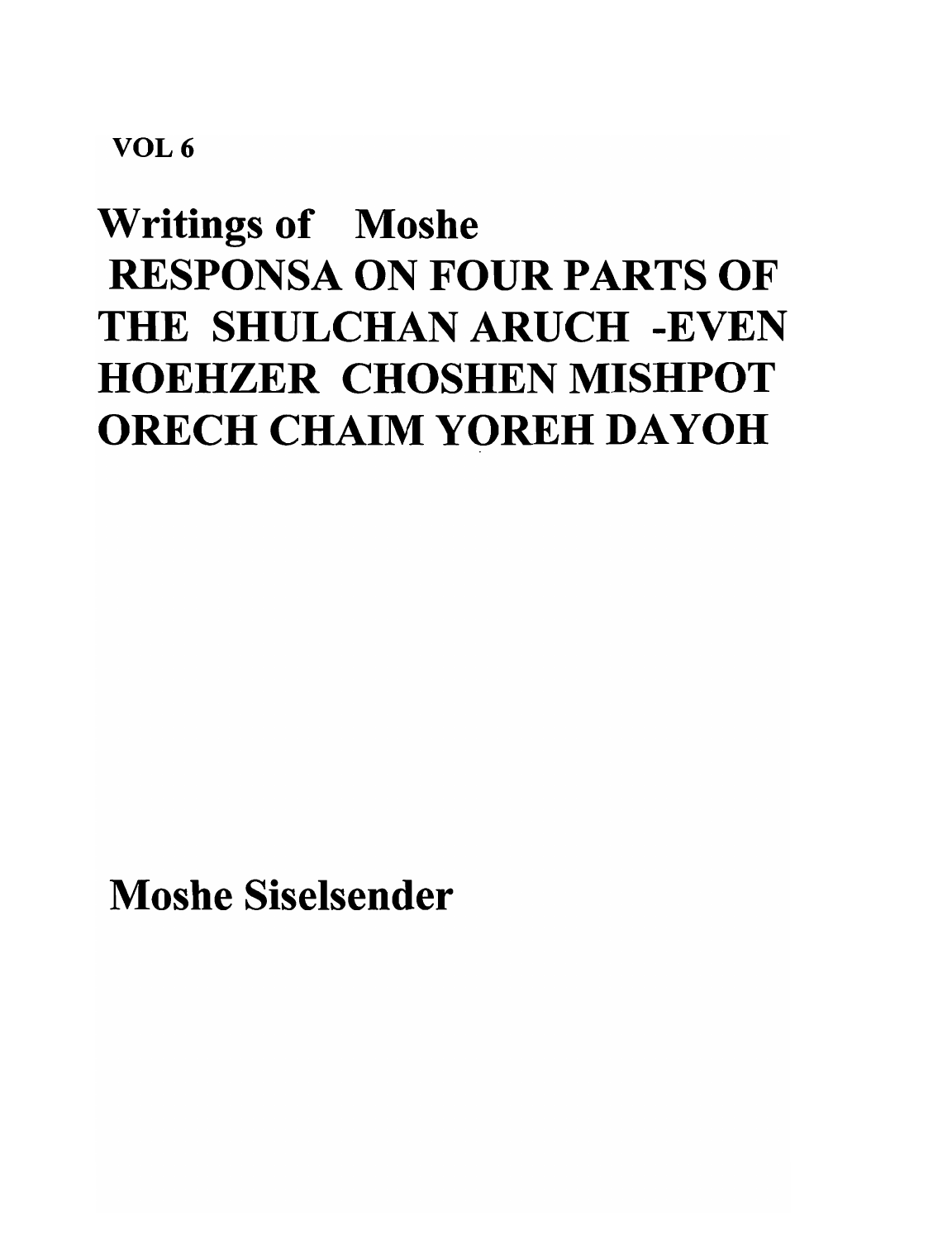The passing of Rabbi Rackman at the ripe old age of 98 was a shock to all Jews regardless of their religious degree of affiliation or observance. Rabbi Rackrnan embodied with in himself all the traits of past Torah giants. He was an OHEV YISROEL He loved all Jews. He went out on a limb to help all Jews especially women who have been neglected by the Orthodox rabbinnate in the twentieth and 21 century. He was one of the few giants in Orthodox Rabbinate who were in the same league as Horav Moshe Feinstein Horav Henkin Horav Rosen Horav Zweig Ra Avrohom Yudolovitz Rav Eliyohu Klotzkin the Aruch Hashulchon Rav Epstein Rav Yitzchok Elchonen the Nodei beyehudah and the Chsam Soffer who risked their reputation and welfare and braved all the opposition to find and put into operation all the loopholes to free agunot whose husband's refused to give them a Get.

I first met Rabbi Rackman in 1975 or 1976 when he applied for the presidency of Yeshiva University. I tried to help him obtain the position of president of Yeshiva University by approaching Rabbi Feinstein who initially apposed him. The opinion of Rav Feinstein was a factor at that time in the selection process. I did not succeed. However Rabbi Rackman was selected as president of Bar Ilan University in Israel. While Rabbi Rackman was in Israel we corresponded on a regular basis.

In 1996 Rabbi Rackman Rabbi Sholom Klass publisher of the Jewish Press and I formed Bet Din Tzedek Lebaot Agunot and freed hundreds of agunot. Even though in 1999 Rabbi Rackrnan formed an other Bet din to free agunot; he nevertheless remained a member of my bet Din Lebayot Agunot until a short time before his death. All the annulments we issued were also signed by Rabbi Rackman .. This Bet Din remains one of the legacies of Rabbi Rackman to help agunot. This Bet Din is still operational. We are a court of last resort. We mandate that all agunot make a supreme effort to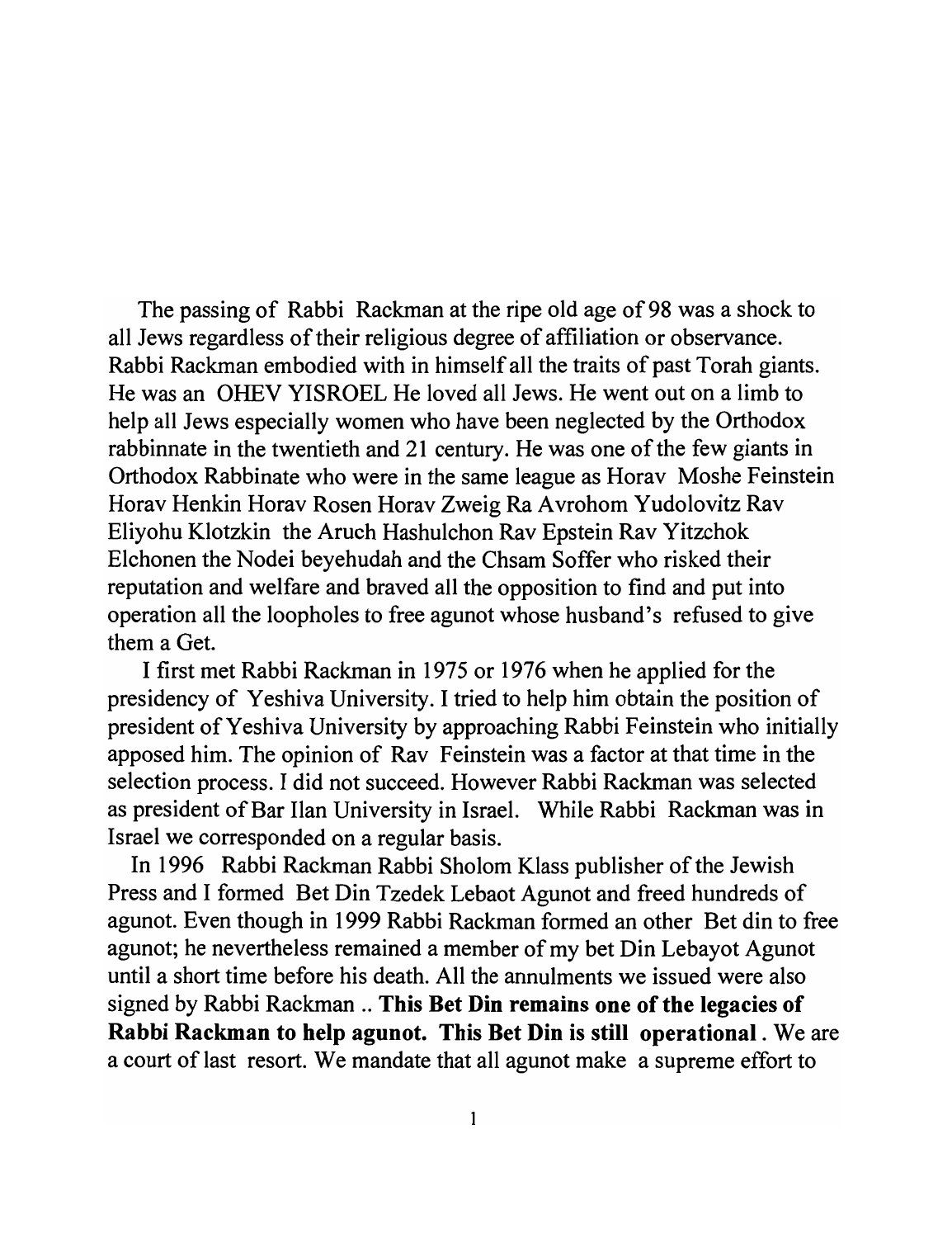obtain a regular Get given voluntarily by the husband even if the Agunah must compromise her winnings in civil court. However when the agunah has made a supreme effort to compromise has visited other Rabbinical courts with no success to obtain a regular Get then we will have a din torah and in accordance with the laws of all four sections of Jewish Jurisprudence-Choshen Mishpot Even Hohezer Y oreh Dayoh and Orech Chaim alleviate the situation. and free the agunah. This is the greatest accomplishment of Rabbi Rackman...

In order to grant annulments the Bet Din must have mastered and observe all the laws of the four parts of the Shulchan Aruch. My role was to prepare responsa for the Bet Din. Over the years I have prepared 7 books of responsa. Consequently . every responsa that I prepared on annulments has its roots in all the four parts of the Shulchan Aruch.

Rabbi Rackrnan was a saint. The adage that money is the root of all evil was turned on its head by Rabbi Rackrnan. Rabbi Rackrnan would not accept any gratuity or fee for participating in the Bet Din. Yes the other participants were given gratuities, but never Rabbi Rackman. What ever those who opposed Rabbi Rackman charged him, they all were forced to concede that he was honest. When Rabi Rackrnan made a movement or supported a policy such as freeing agunot, such move was made not because of personal gain and profit, but to help Jewish women. Rabbi Rackman was above the evil of money. Money could not sway him in either direction, He was swayed by his sense of what is right and wrong.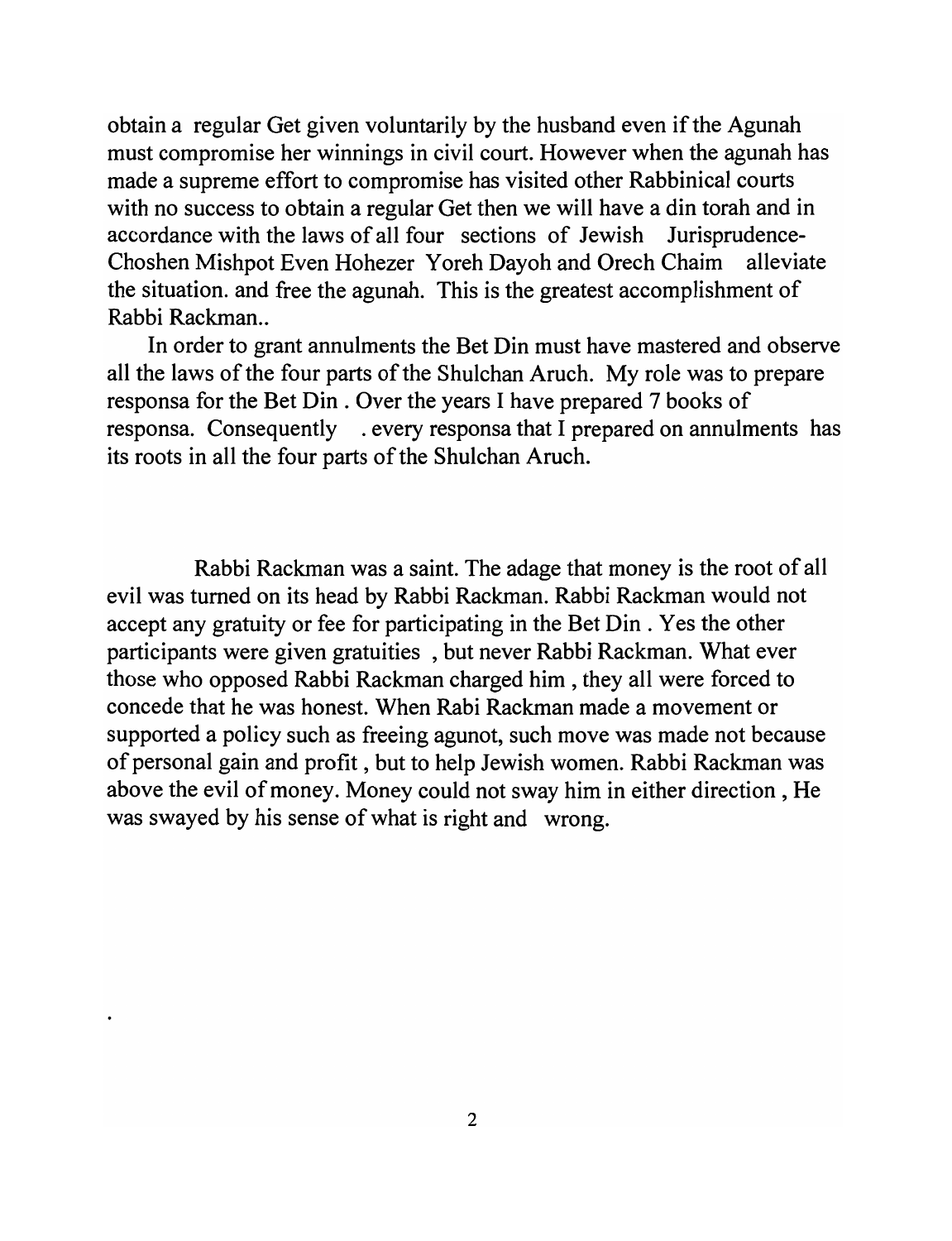Rabbi Rackman applied to the understanding of Mitzvot the philosophy of thesis antithesis and synthesis. Thus Rabbi Rackman would illustrate the Torah perspective for sexual morality. When a married woman commits infidelity that is a capital sin. This is called thesis. The Torah threatens the married woman and her paramour with capital punishment. This is called antithesis. The married woman ,in addition, even if no capital punishment occurred would be forbidden to her husband and would never be permitted to marry her lover. Any children she conceives from her illicit affairs are considered mamzarim -illegitimate and can never marry other born Jews. All this is called antithesis. The punishment visited upon the children for the sins of the parents is very Draculan and unfair. However the Torah has a heart . In practice when sexual infidelity occurs it is next to impossible to convict any one. There exists so many Halachic legal obstacles to over come that even when the Sanehdrin was empowered to hand down capital punishment sentences, such sentences were never handed down and the paramours were never executed more often than once in seventy years. And even then such tribunal was called a killing tribunal since they did not find some loophole to prevent the death sentence. Today it it almost impossible to convict the paramours and have the woman forbidden to her husband. Once he dies or divorces her she likewise is almost always permitted to marry her lover as a result of Hallachic loopholes that exist. Even though many Rabbinical authorities may not rule leniently regarding the adulterous woman remaining with her husband or marrying her lover, there exists almost unanimous consensus that the children from the illicit affair not be branded as mamzarim illegitimate. Loopholes exist to save them from such fate. This Rabbi Rackman called synthesis.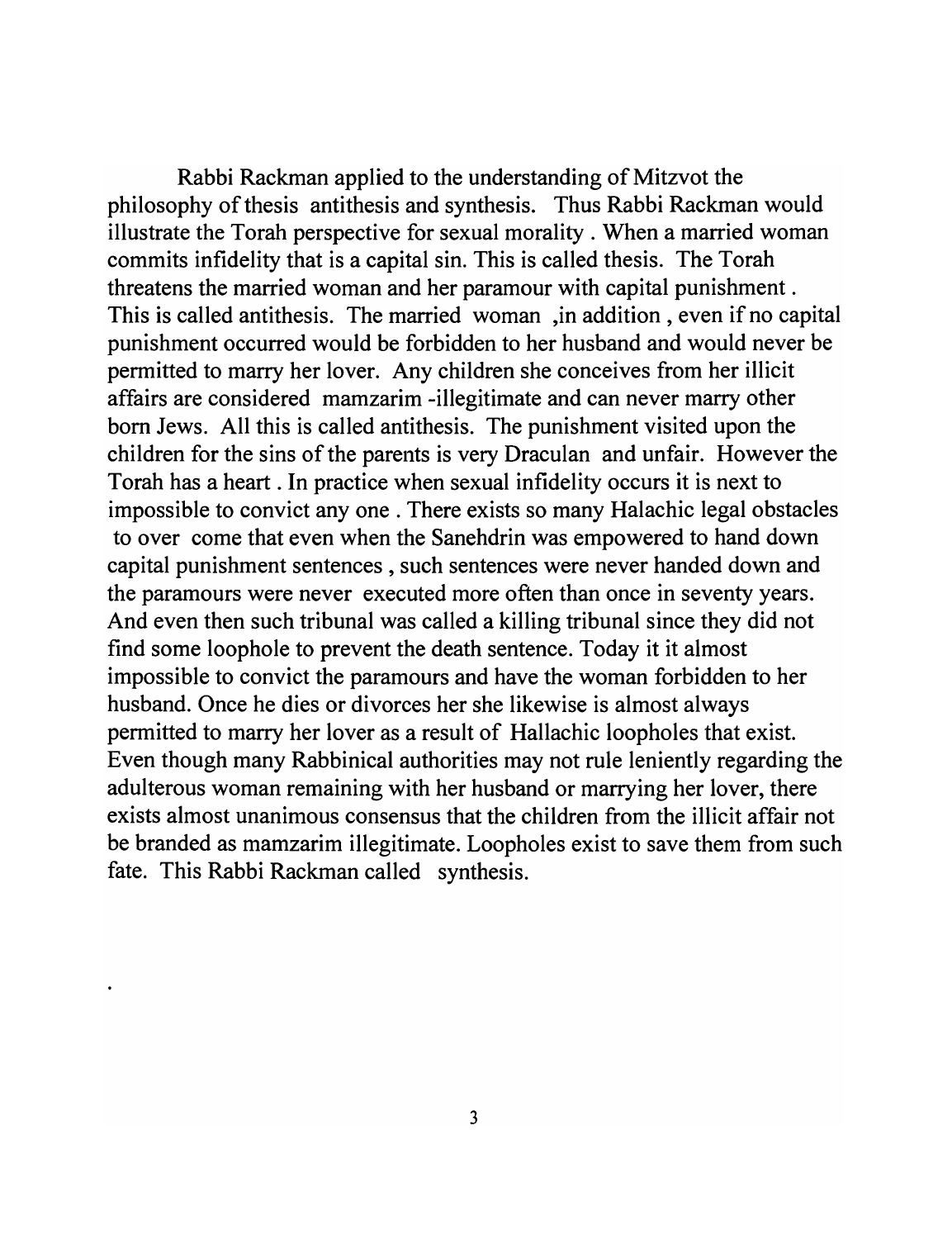Using the same approach I postulate the following vision of preserving the institution of marriage and preventing divorce -the thesis. My dedication of freedom for the individual's rights is the antithesis. The resolution of the two competing forces and values and combining them when Torah Law mandates a divorce and the husband refuses to comply- to annul the marriage I call-the synthesis.

When ever there is a question of Jewish law such as freeing agunot, I first ask what is the equitable thing to do ? What is best for the individual Jewess to ensure her freedom rights and individuality? How do we balance such freedom with the rights and needs of community institutions? How do we balance the agunot's rights with the rights of the community of ensuring the stability of the family of ensuring the stability of the marriage institution and ensuring that children do not have the terrible psychological problems that result from a divorced home and not making a mockery of fidelity in marriage. ? These were really the issues that were debated 500 years ago in the Bais Yoseph on Tur Shulchan Aruch Chaper 77 regarding the question of forcing a husband to divorce his wife who argued "mous alai" my husband disgusts me I want out. Essentially forcing the husband is ipso facto an annulment.

After I settle in my own mind the balancing act between the two competing rights then I research the sources of the Talmud and Shulchan Aruch to find support for this equitable solution. Rabbi Rackman in his writings espoused a similar philosophy of Hallacha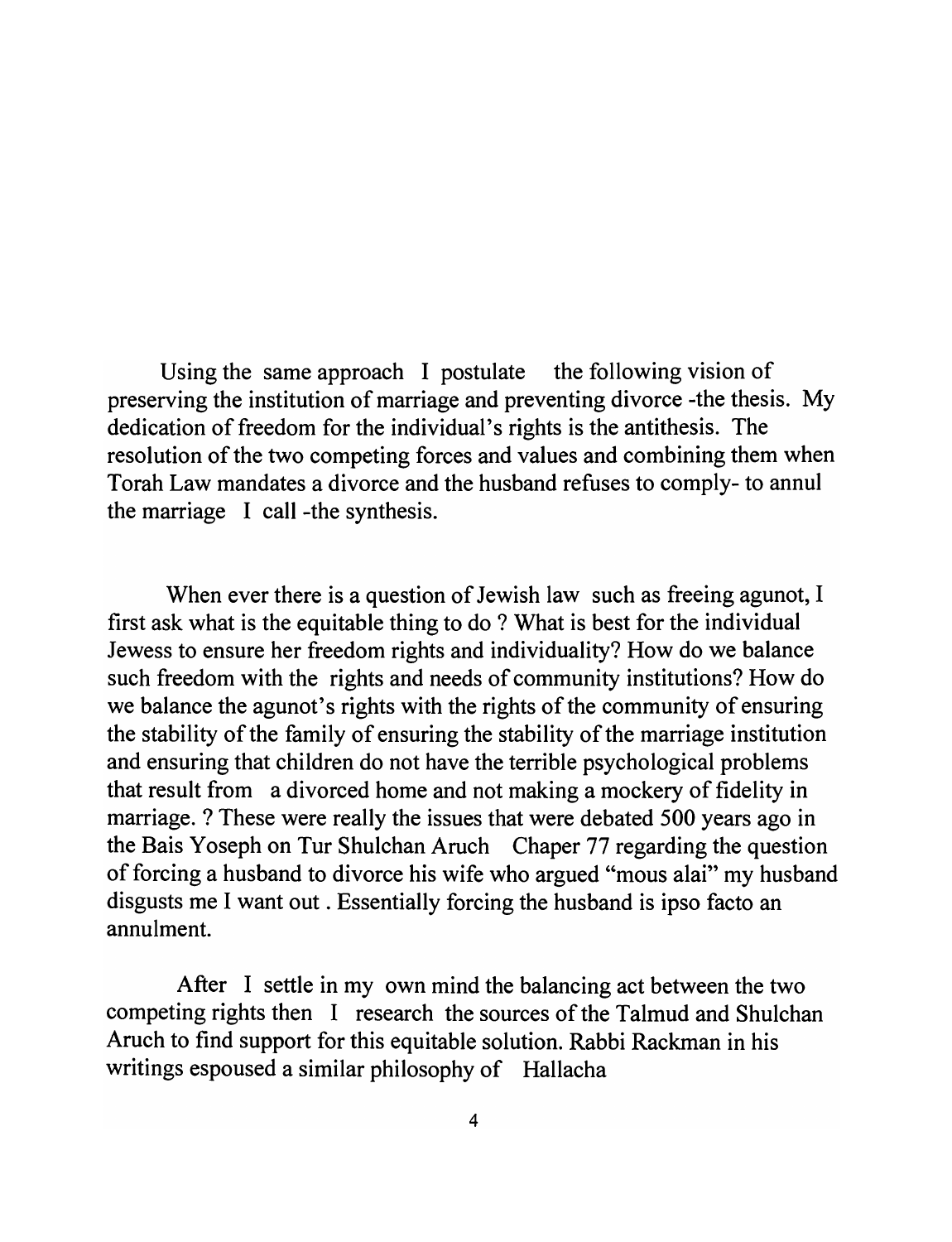I was privileged to be the disciple of Rav Moshe Feinstein and Rav Piekarski whom I consulted for a period of over 30 years. I can testify that the philosophy of Hallacha they employed was identical to the one used by Rabbi Rackman and myself.

That is the reason why we made such a great team . Of course we had our differences which paved the way of Rabbi Rackman forming his own Bet Din, in addition of remaining a member of my Bet Din and signing all the annulments that our Bet Din issued until a short time before his death.

I have adapted the above mentioned philosophy of thesis antithesis and synthesis. I have applied it for the preservation of marriage for the sanctity of the family and the terrible tragedy for children of a divorce. It is the children who suffer the most. It is the children who get injured psychologically. There does not exist one child from a divorced home who does not have additional problems in growing up that children from normal homes do not experience. Fighting to remain married has become a dirty word.

I counsel the following: Make your spouse feel that they are the most important person in the world. Even if they be one million per cent wrong agree with them If they must feel that they are the boss give them that satisfaction. In that way marriages will be preserved.

The world is not the same place now with out Rabbi Rackman.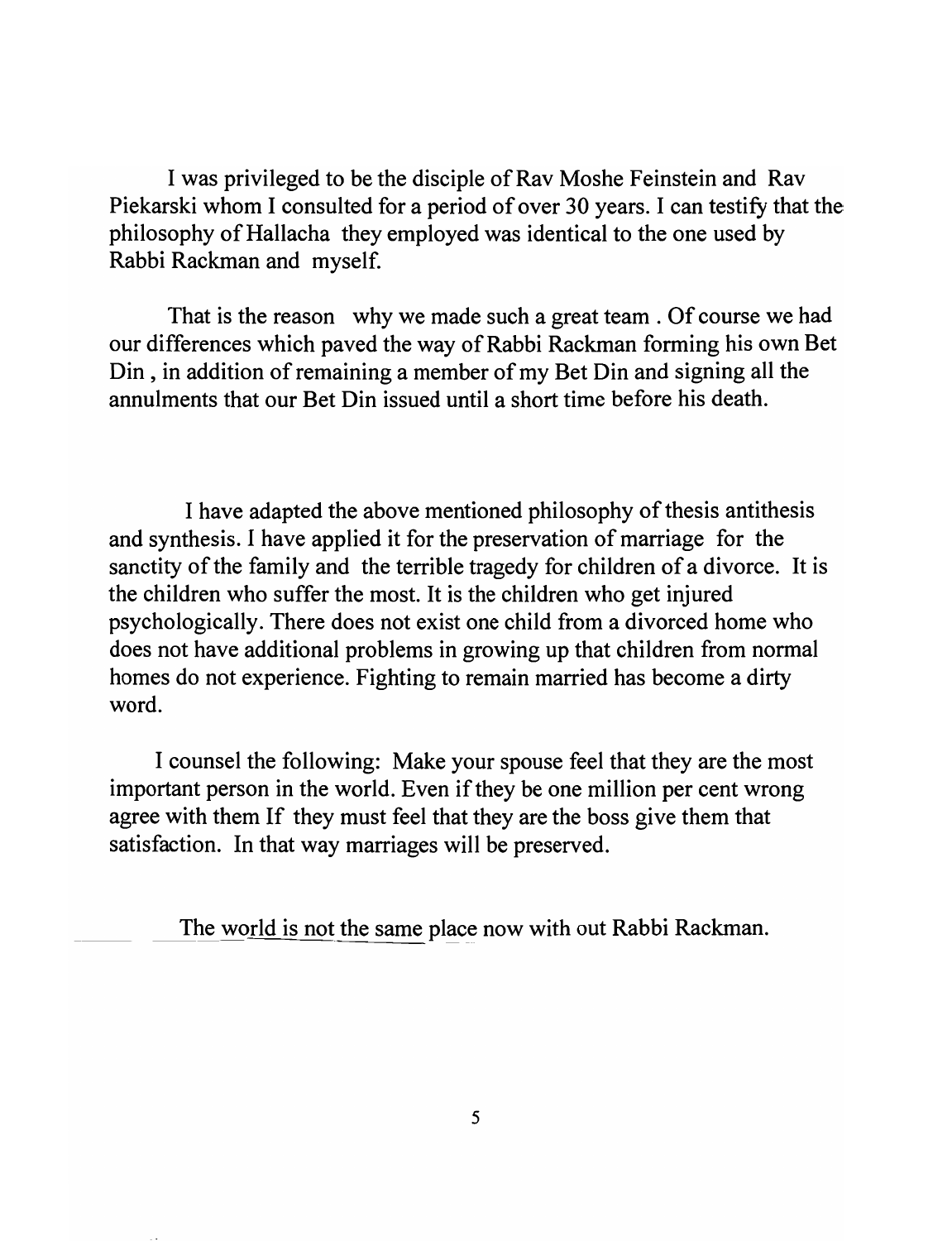On Women and Judaism  $2^{\prime\prime}$ To Pablo who has done so much for Jewish women and that As for is a benevolet and living system. Best wisks,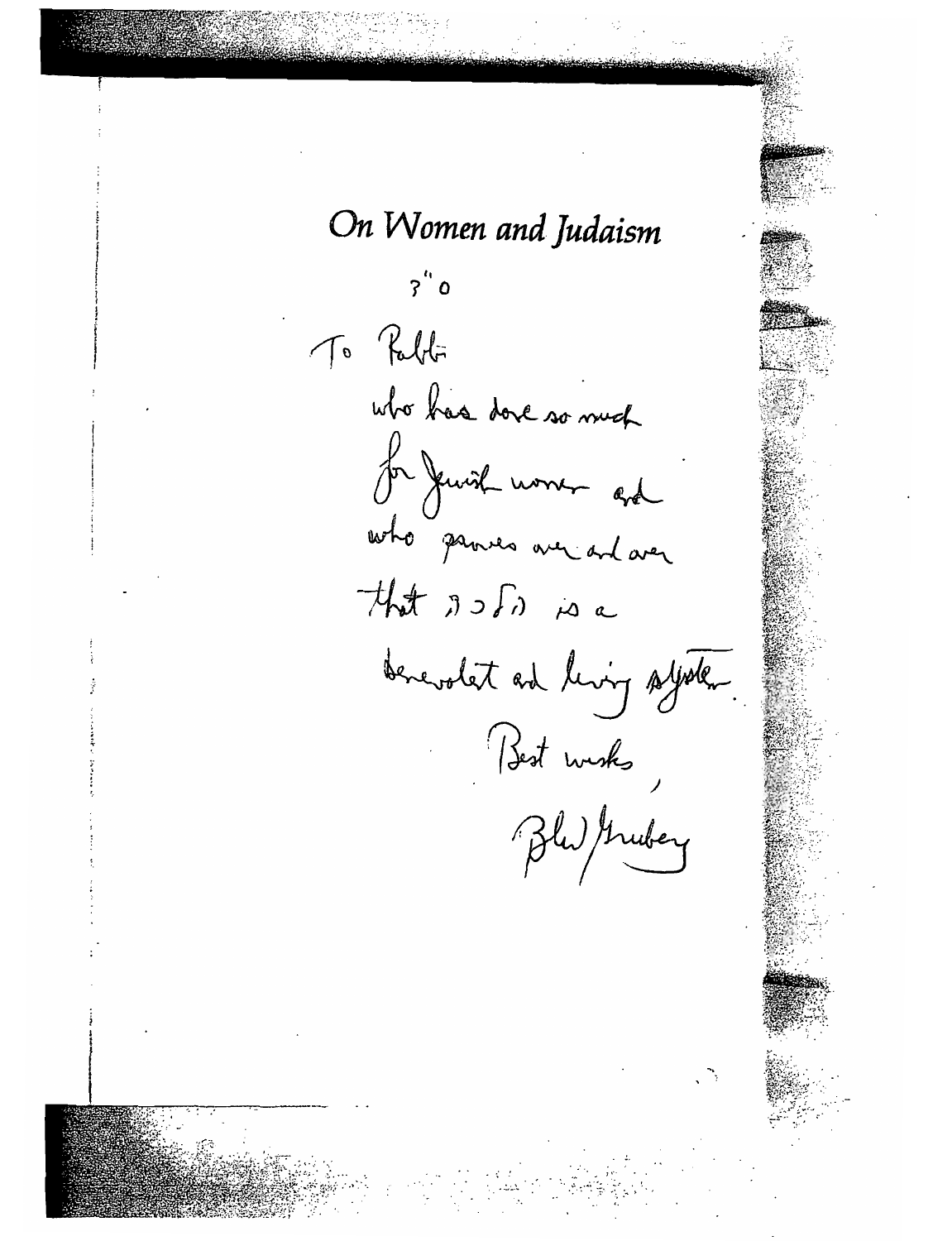HANK /ou) filled with having<br>all of d'ail their<br>hal the seal thing Dless Ê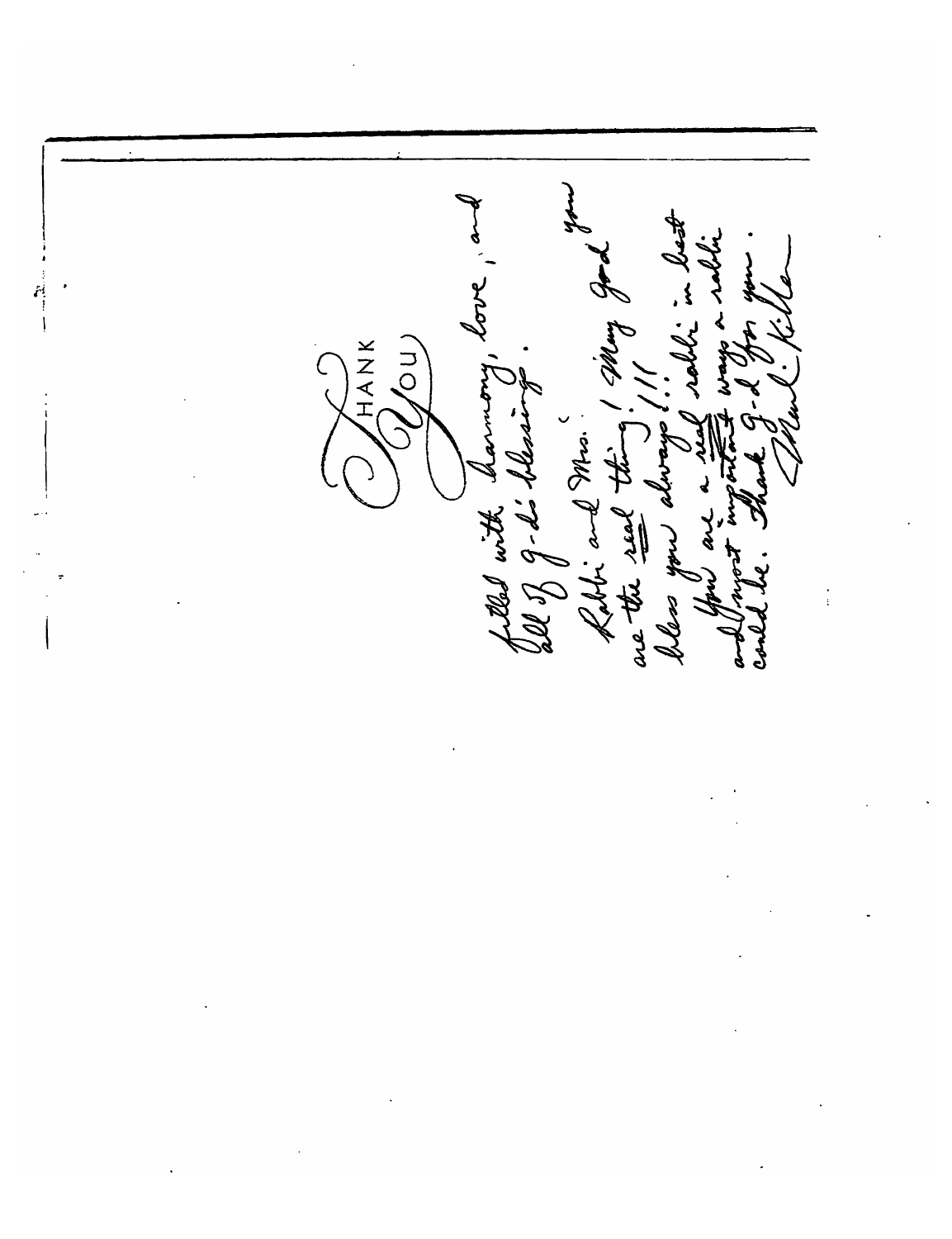



فمنورد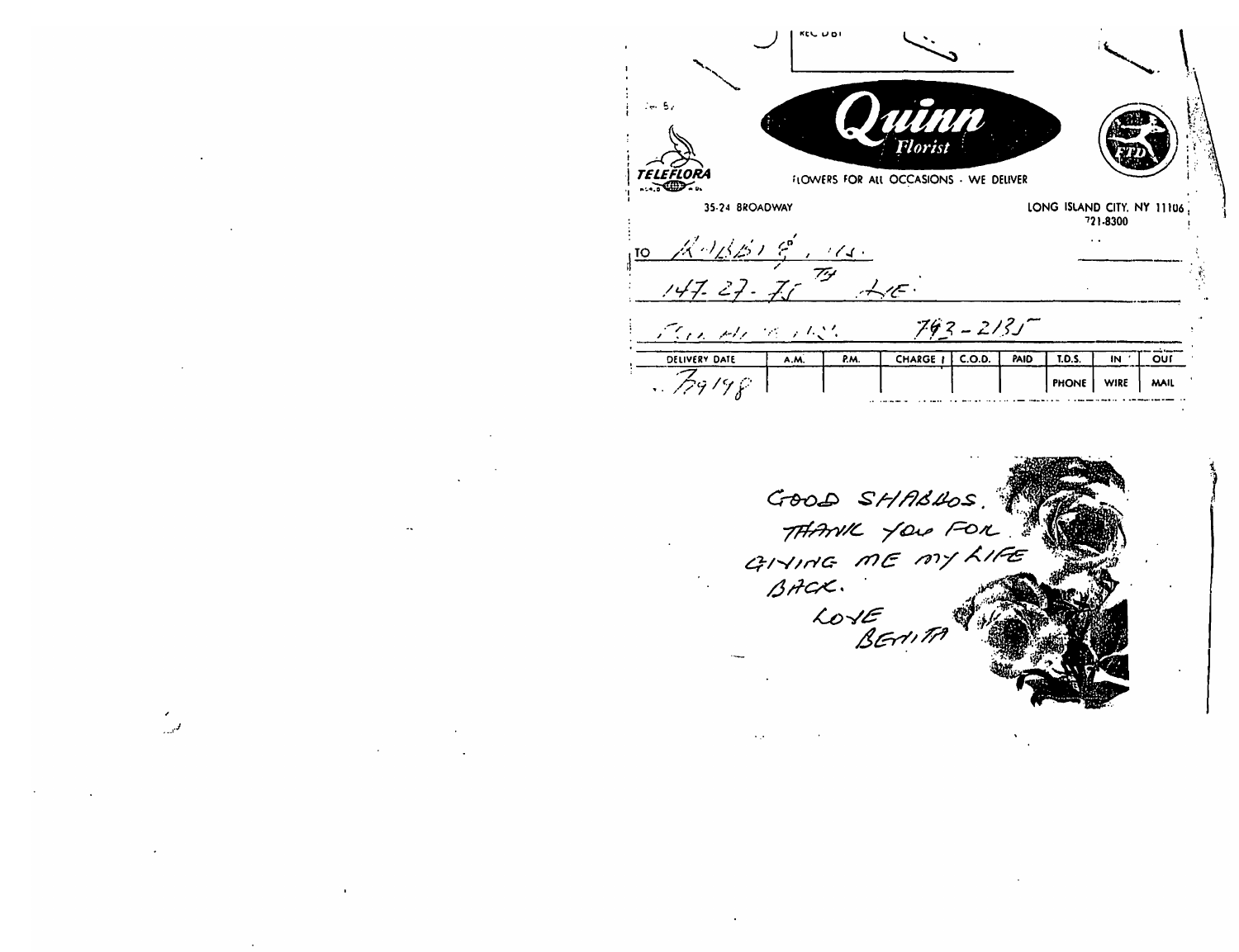CHAPLAIN BENJAMIN J. ELSANT



 $\sqrt{3}$ Dear Rabh  $\lambda \sqrt{2}$ You and your wife are engaged in a most wonderful mitigoah a real pls szlzs. I chant realize how much misery there is in this world, all in the name of the orthodox Religion and in the name of G-2. And some of<br>these other Rabbia, who criticent you, are taking money from these people on the trague promise that they have the magical power to convince the hornble husbands to participate in a Gest. Each & every husband is getting so much out of not Fiving a histoire (Set) why should they change.<br>Jest de to you. But you must ingress on<br>these people as they all pay you a set from other<br>Rabbis, they have to pay for a set from you, otherwise

Rati B& Elsout JWB COMMISSION ON JEWISH CHAPLAINCY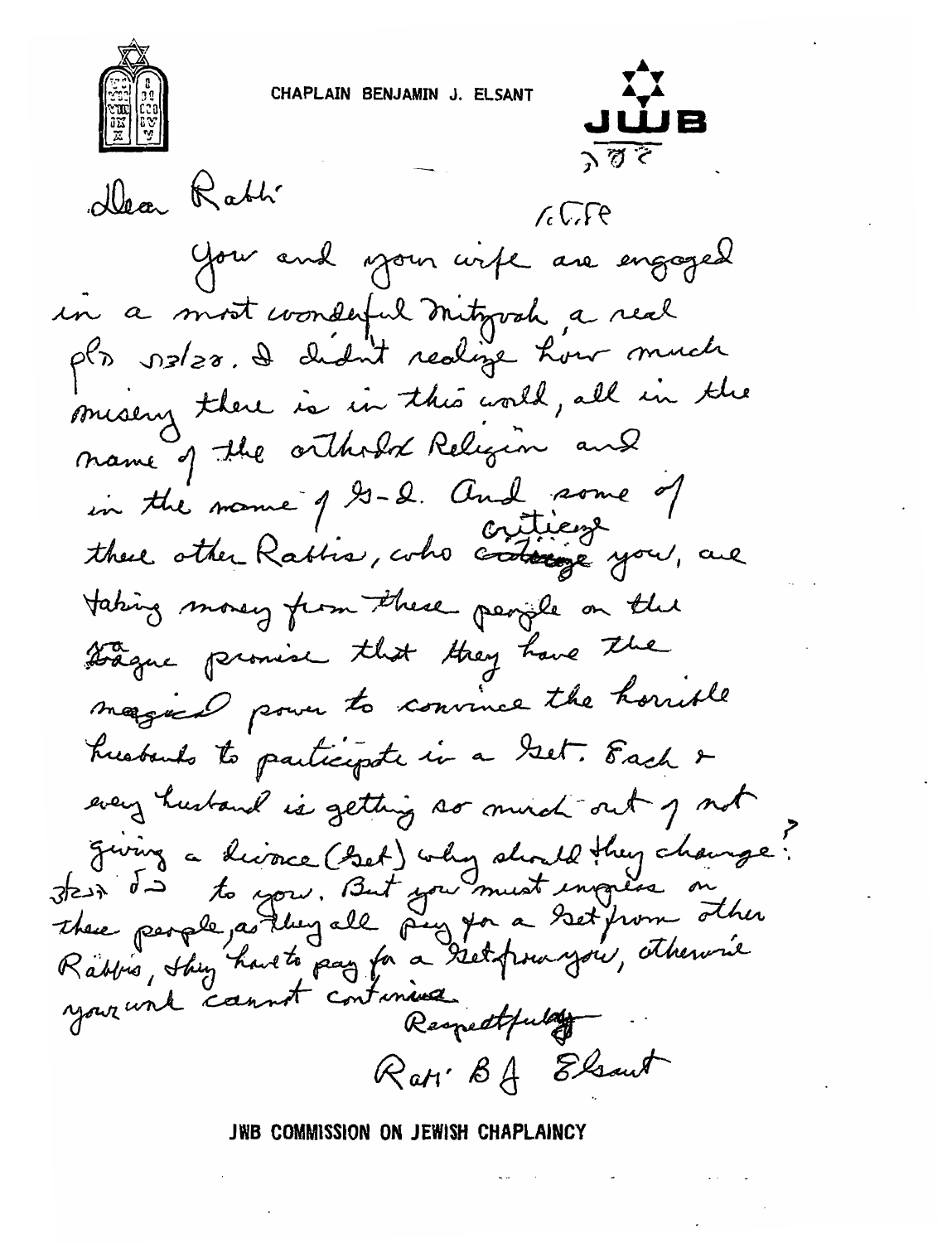det me goine a quick propile of me. 1) Skiffard trine (not once) in grade schiool 2 Graduated High School with honors, as sidulatorian 1) Received not me, but towo gold medale at the yeshina Vinivenity in math. @ Gustrated yeshing College with honors (3) Was highly proceed and treated with house by He Raw (Sobretiliste) on my S'modern estace. O COL in the USArry Revene. 1 Served on the battlefields of Germany (8) 43 years au a VA Chaplain. 4 my grandom after scaring entready, high on his SAT - is now learning lay & newset at yestina Stralavin - for the second year,

 $\label{eq:2.1} \frac{1}{\sqrt{2}}\int_{\mathbb{R}^3}\frac{1}{\sqrt{2}}\left(\frac{1}{\sqrt{2}}\right)^2\frac{1}{\sqrt{2}}\left(\frac{1}{\sqrt{2}}\right)^2\frac{1}{\sqrt{2}}\left(\frac{1}{\sqrt{2}}\right)^2\frac{1}{\sqrt{2}}\left(\frac{1}{\sqrt{2}}\right)^2\frac{1}{\sqrt{2}}\left(\frac{1}{\sqrt{2}}\right)^2\frac{1}{\sqrt{2}}\left(\frac{1}{\sqrt{2}}\right)^2\frac{1}{\sqrt{2}}\left(\frac{1}{\sqrt{2}}\right)^2\frac{1}{\sqrt{$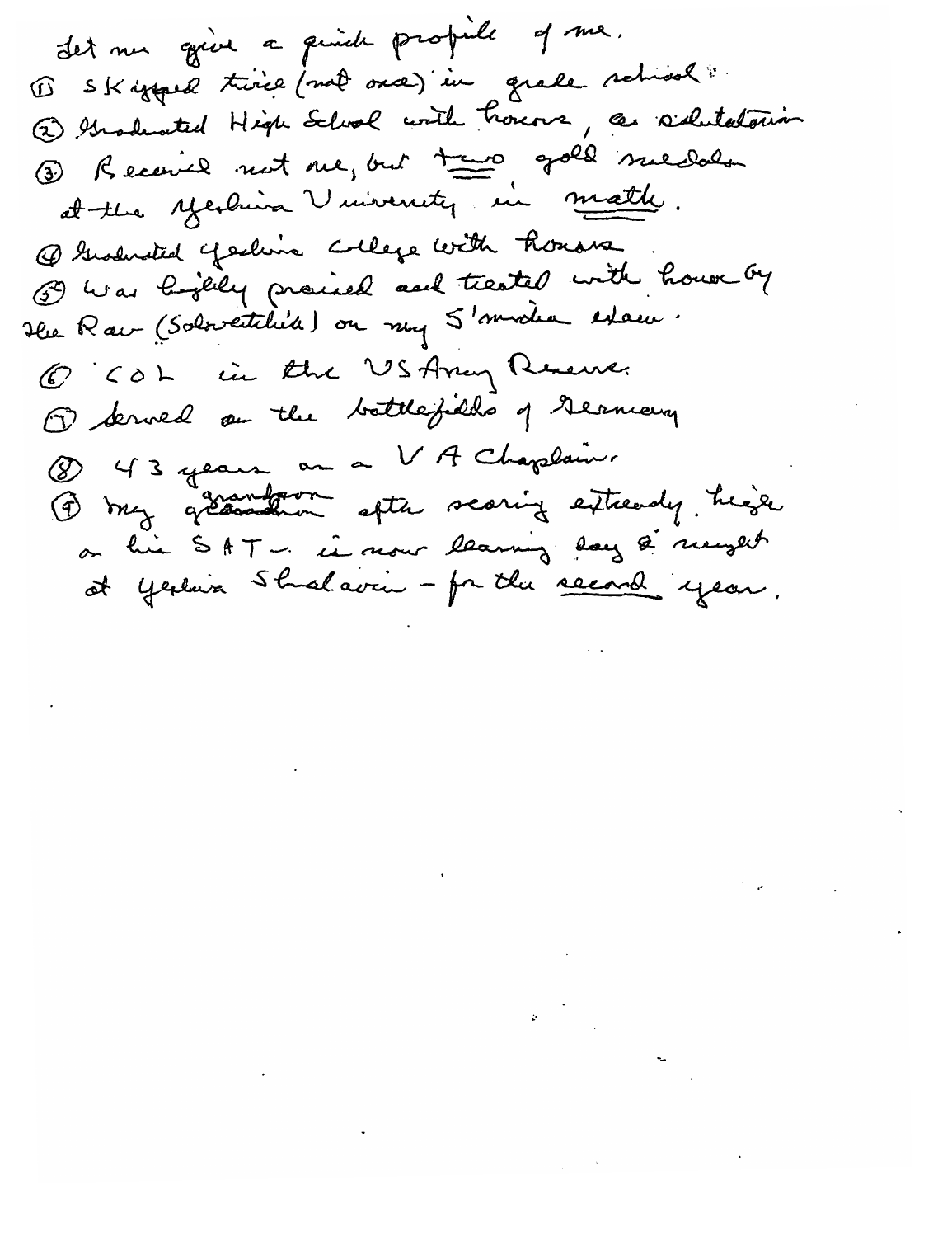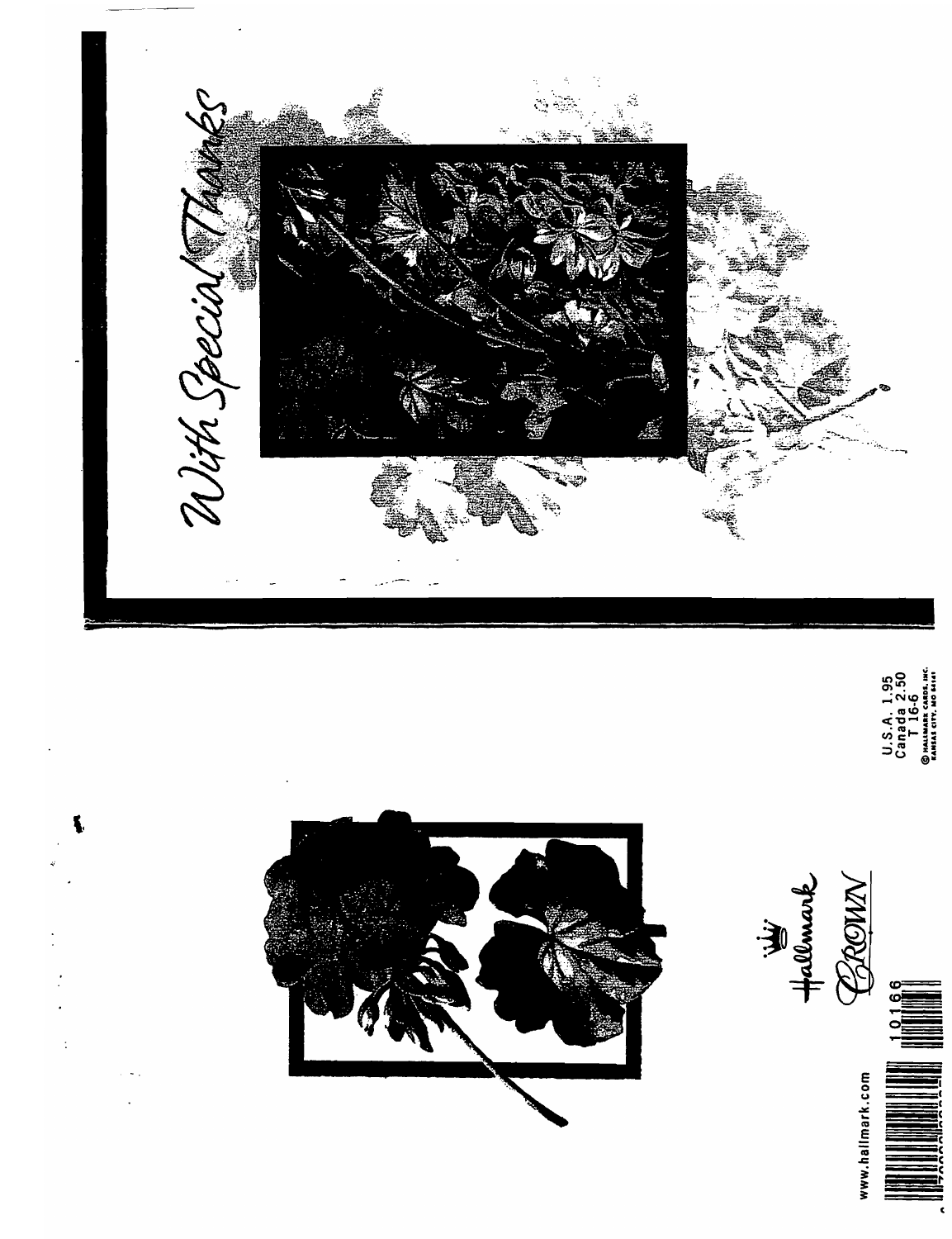$-542$  1919 forahong Jalikar  $sim$ carely . Your kindness will never be forgotten. make the difference in this world. you are appreciated very much. of moking dous a little brighter, Your thoughtfulness has a way a whole lot smaller. And though you may not hearts a little happier, of touching lives... It's people like you who hear it offen, and problems seem Dear Ralilli luck it away to me. Thank you well much. You have 3inen me the lest sift I've frans " ISS" tron Gutter em Gueslat Ged helens you for haping on great and have not seemed a great deal to you.  $J+2y6, 1999$ hoppiness, Success, and homer will wight deeds, and I wish all the forahouz Jalilfor he on all the ways of your like. ever zet, and that is not preachen ".  $sim$  and  $l$ . Dear Rabbi

 $\sum_{i=1}^{n}$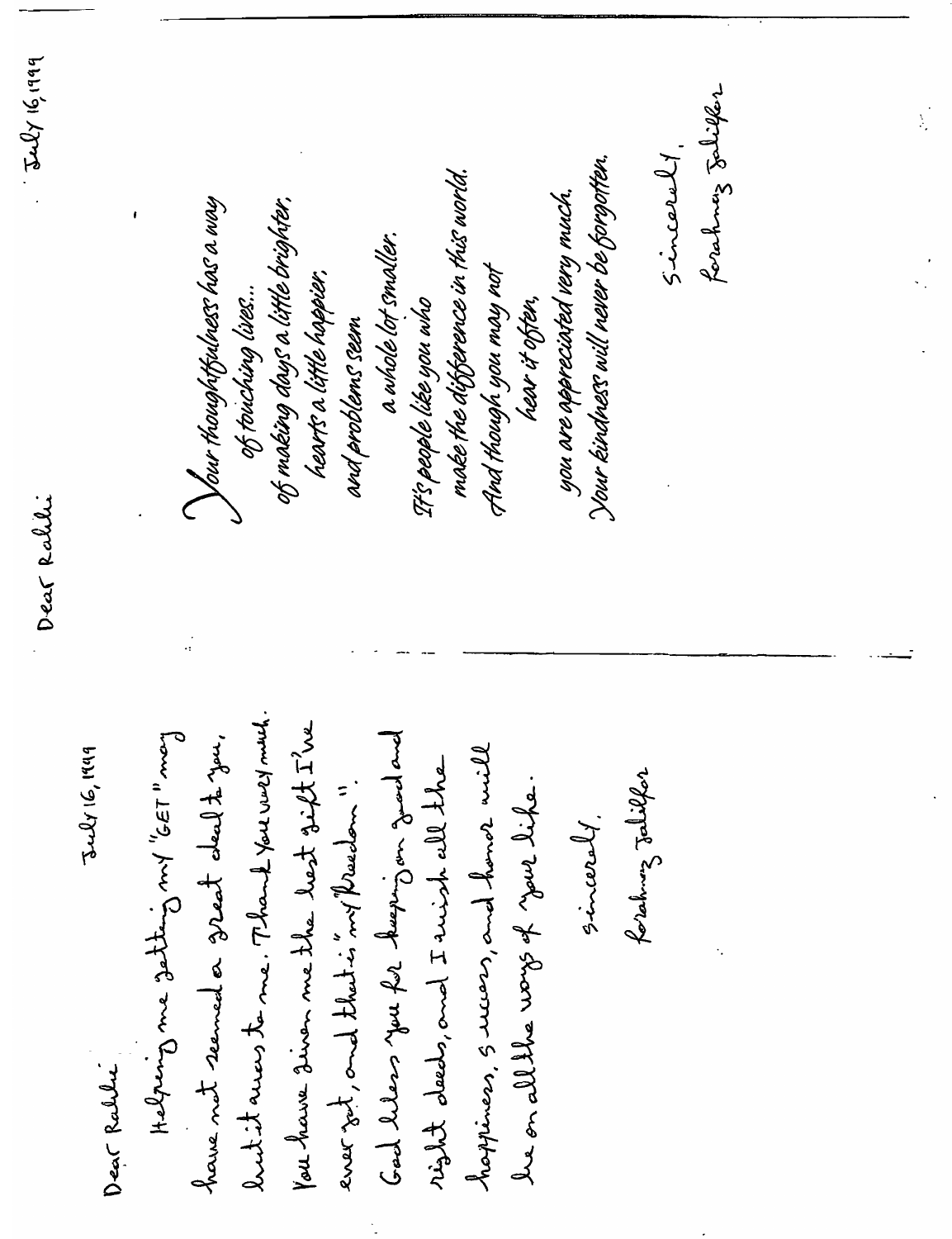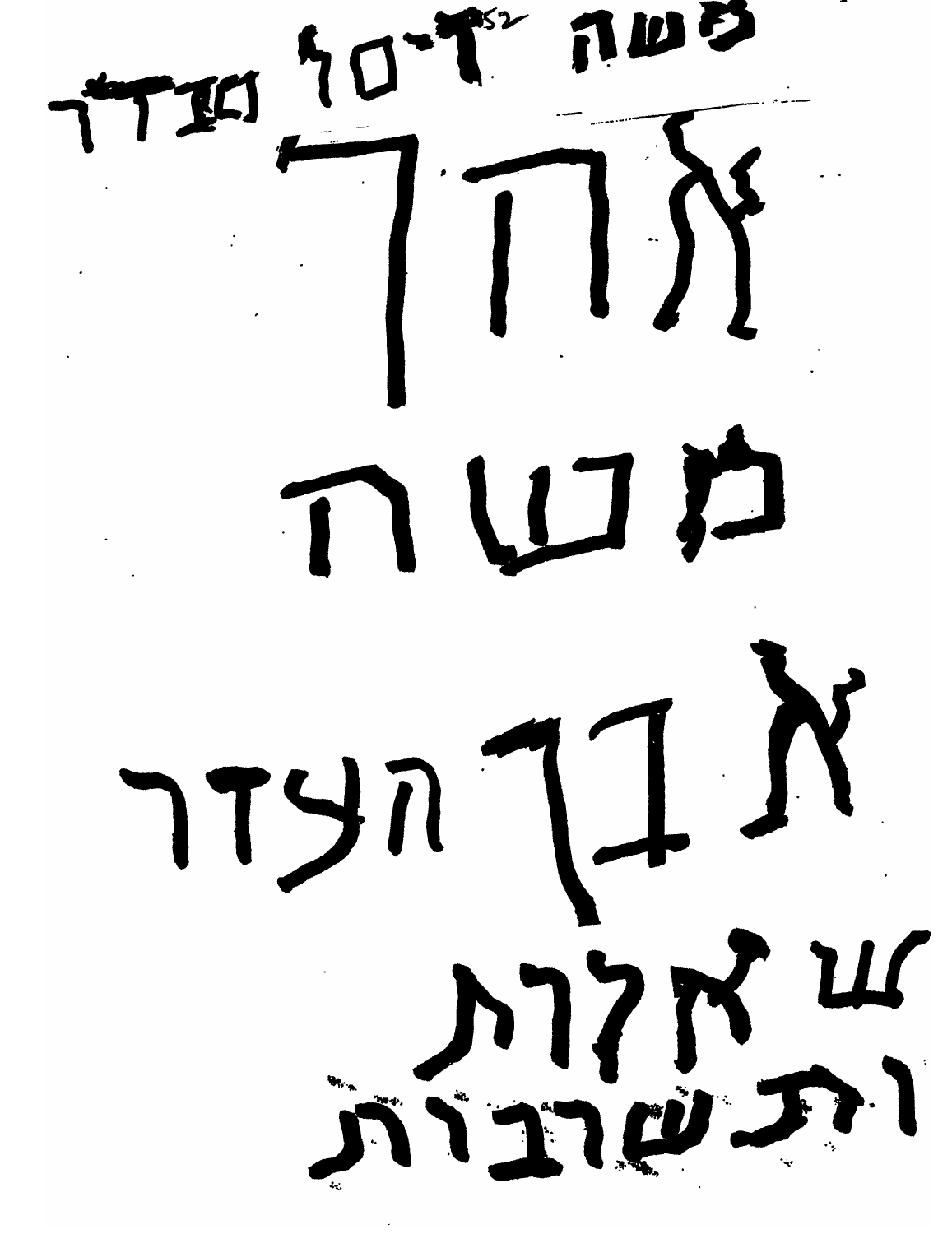### **MOSHE**

### WRITINGS OF MOSHE

20 BOOKS AND TRANSLATION AND INTERPRETATION OF MANY TRACTATES OF JERUSALEM TALMUD - IN BOOK FORM CDS AND DVDS

Comprehensive Analysis of Consequences Conflicts with Science and 21" Century life reality by observance of Biblical and Rabbinical Laws of Judaism and Suggested Common Sense and equitable Solutions - 20 books and translation and interpretation of many tractates of Jerusalem Talmud - Integration of Jewish Law Science Psychology Philosophy Jewish and World history in a common sense and equitable manner within the parameters of 4000 year Divine given Hallacha - Jewish law

Moshe BK7a Hebrew Graphic Text.pdf (13M PDF)

copyright (c) 2010 All rights reserved. No part of this publication may be translated, reproduced, stored in a retrieval system or transmitted, in any fonn or by any means, electronic, mechanical, photocopying, recording or otherwise, without express written permission from the author or his estate.

سنام بسدم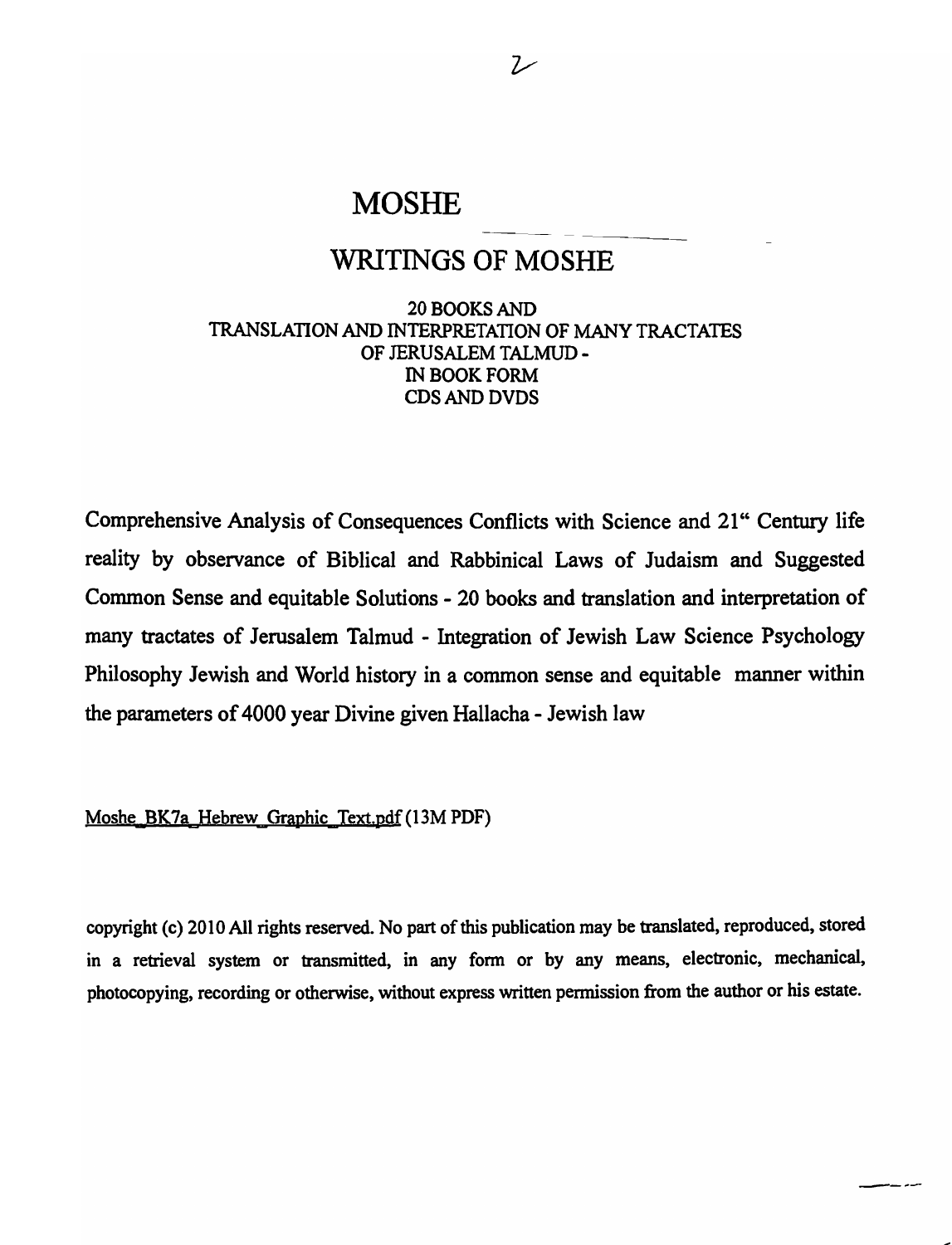TABLE CONTENTS Sholom Bayit 4000 YEARS JEWISH ISRAEL TORAH AND JUDAISM AND ALL WRITINGS OF MOSHE Vol.1 - RESPONSA OF THE FOUR PARTS OF THE SHULCHAN ARUCH Common Sense and Equity Netzech Yaakov Yoseph - WRITINGS OF MOSHE

Author of 20 books and translation and interpretation of many tractates of Jerusalem Talmud - BOOKS CDs and future DVDs Vol. I

### EVEN HOEZER YOREH DAYOH CHOSHEN MISHP ORECH CHAIM

Tzadikim yaaIchu bo ureshoim yikoshlu bo prayer Hoshea 14: 1 0

THE WISDOM OF THE TORAH AND SCIENCE IS A PRESCRIPTION FOR LIFE AND LONGEVITY. THE RIGHTEOUS WILL FIND AND GENERATE LIFE FOLLOWING ITS ADVICE WHILE THE WICKED WILL CORRUPT ITS IDEAS AND EXPLOIT ITS SECRETS TO CAUSE DEATH FOR OTHERS AND EVENTUALLY THEY WILL FALL ON THEIR OWN SWORDS AND DISAPPEAR FROM THE PAGES OF HISTORY. WISDOM AMD NEW SCIENTIFIC DISCOVERIES AND PHILOSOPHY AND RELIGION CAN BE COMPARED TO THE DISCOVERY OF THE SMASHING OF THE ATOM. NEW SOURCES OF ENERGY CAN BE GENERATED. ALSO A BOMB TIlAT CAN DESTROY MANKIND CAN RESULT. ONE MUST NOT HESITATE TO PRINT KNOWLEDGE AND NEW IDEAS . However one must write all the opposing ideas and state a comprehensive picture in order to prevent an honest reader from misunderstanding and arrive at a distorted concept and reach decisions that I never intended. I insist that all my books be printed and not give only the ideas of one book. Everything I write is related with every other book. I have recently copyrighted many of my books having thousands of pages. One must read all my books otherwise one will not even understand clearly one book. One may think he/she understands what I mean when I meant something else. Not everything I write is meant under all contingencies. One MUST CONSULT A SCHOLAR OF JEWISH LAW WHO HAS MASTERED AND OBSERVES ALL OF THE FOUR PARTS OF THE SHULCHAN ARUCH. WHEN AN ACTUAL CASE IS INVOLVED. NO ONE CAN RELY ON WHAT I WRITE AND APPLY IT FOR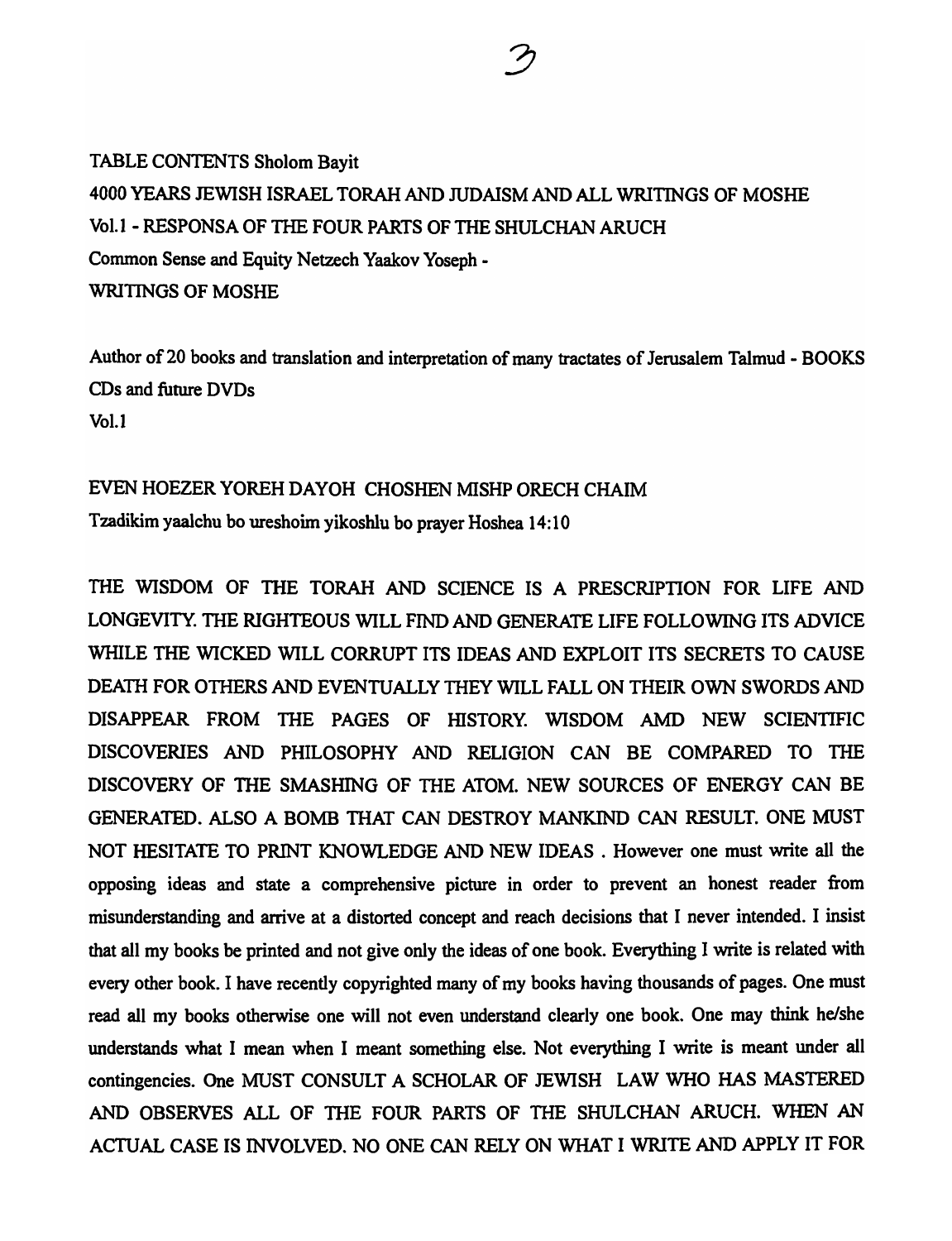THEIR PARTICULAR PROBLEM. I AM ONLY STATING PRINCIPLES OF LAW. I AM NOT GIVING ANY ADVISE ON WHAT TO DO.

#### WWW.AGUNAH.COM

OUR MISSION REMAINS TO STRENGTHEN FAMILY LIFE, TO ENCOURAGE AND TO PERSUADE ALL PARENTS TO REMAIN MARRIED, NO MATTER WHAT. ONCE A CHILD IS BORN A NEW LIFE IS CREATED IN THE WORLD BY THE FATHER AND THE MOTHER A SOUL IS GIVEN BY G-D. ONCE THE CHILD ENTERS THE WORLD IT IS THE HOLY DUTY MISSION AND RESPONSIBILITY OF PARENTS TO STICK IT OUT FOR THEIR SAKE AND THE SAKE OF THE CHILD.

We refer the reader to the excellent book Between Two Worlds: The Inner Lives of Children of Divorce by Elizabeth Marquardt Crown 288 PAGES.

This book reveals startling statistics of the insecwity and loneliness that children from divorced homes suffer on top of all the problems that normal children suffer growing up. Scientific research substantiates the above facts. Instead of parents being the rock of Gibralter and being the personification of security; the parents by splitting saddle their children with the parents immaturity. They teach their children that instead of fulfilling their mission in this world of remaining married and acting with responsibility to spouse and children, they abdicate their responsibility for their own pleasure.

ALL SPOUSES WHO ARE IN A DYSFUNCTIONAL MARRIAGE VISIT US ON THE INERNET. TYPE IN AGUNAH. OUR WEB SITE WILL APPEAR. Betdin@agunah.com We will move heaven and earth to assist you to save your marriage.

Vehashiv lev ovos a! bonim velev bonim a! ovos And he prophet Elija will succeed to tum the hearts of parents toward their children and the hearts of children toward their parents Melachi 3 :24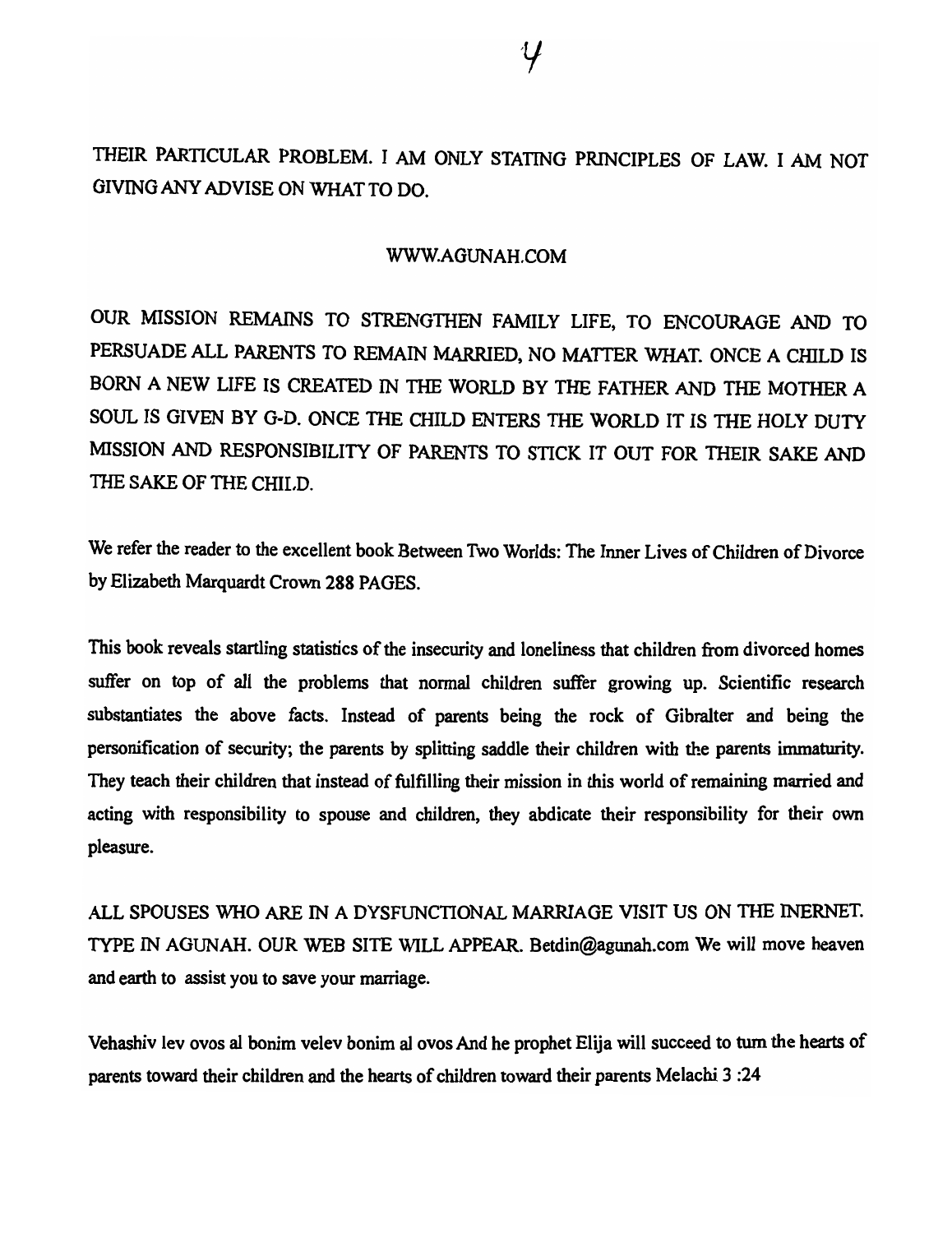If your child in order to survive needed a donation of one lung. Wouldn't you volunteer one of your lungs to be transplanted to your child? Here you must sacrifice your happiness for the next 5-10-15 years for your child to grow up normal. This is your mission in life. Who knows, along the way you will discover happiness with your spouse. It is not necessary to change spouses. YOU WILL NEVER KNOW UNTIL YOU TRIED IT . WHAT IF YOU REMAIN? WHAT WILL YOUR CHILD BE WITH BOTH PARENTS LIVING IN THE SAME HOUSE? TRY IT. SACRIFICE FOR YOUR CHILD. YOUR SPOUSE WHEN HE/SHE SEES THAT YOU ARE SACRIFICING WILL ALSO SACRIFICE. THEN EACH OF YOU WILL REALIZE THAT IT IS NOT NECESSARY TO SACRIFICE. YOU WILL BEGIN AGAIN TO HAVE SEX AND LIVE AS HUSBAND AND WIFE WITH LOVE AND FIDELITY FOR EACH OTHER. YOUR CHILD WILL HAVE BROUGHT BOTH OF YOU TOGETHER.

Zichry Toras Moshe avdiasher tzavisi bechorev al kol Yisroel . Remember Moses my servant that I commanded him at Mt. Sinai at the giving of the Torah for Jews, as well as, for all to all humans to eternity. These laws will never be superseded by any other laws. Melachi 3 :22 The Torah consists of the Written Torah the five books of Moses - the Pentateuch and the Oral Torah -the Talmud summarized today in the Shulchan Aruch Even Hoeser Choshen Mishpot Orech Chaim and Yoreh Dayoh -all the humane laws between man and man as well as the ritual laws between man and G--d. these include the Dietary laws the Sabbath and Holiday laws the laws of Taharot Hamishpocho family Puity laws. Marriage divorce and annulments. Prayer synagogue sanctity Tephiln Tztzis Sucot Lulov Esrog AND ALL THE MODERN DAY QUESTIONS OF LIVING IN THE 21ST CENTURY. All humans must observe whether they agree or not the humane laws of their government federal and state. Otherwise they are punished by the civil and criminal laws of their government. Jews in addition to obeying all the humane laws of their government federal and state must also observe all of the Torah laws given on Sinai 3500 years ago as mentioned above.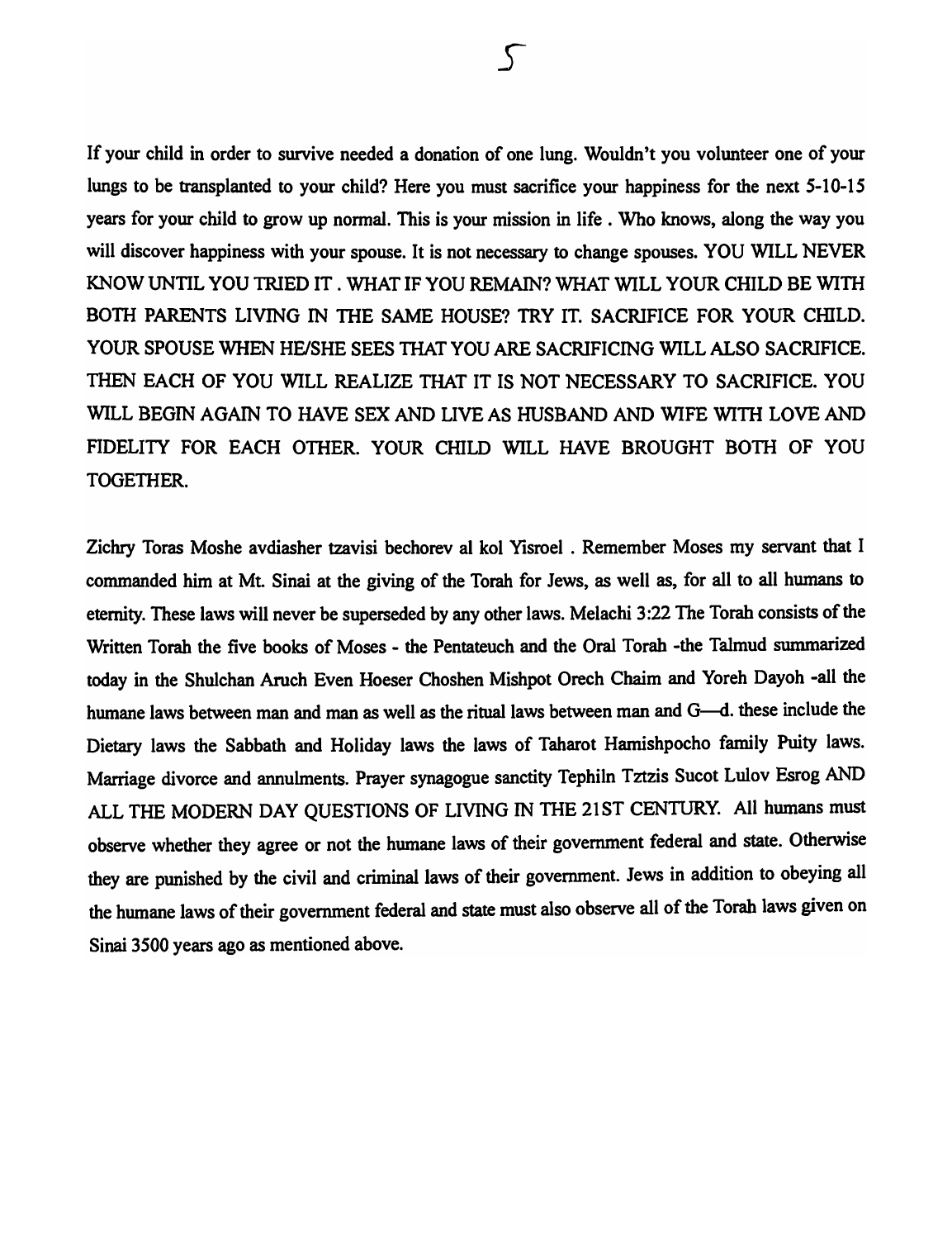### DEDICATION

All my books are dedicated to my wife -the crown and jewel of my life. I owe all my learning to her dedication to my health and welfare. She is the greatest gift ever given to me-by G-d. May she and I together with all our children and all our grandchildren and all of Israel and all humans allover the world regardless of race, religion, creed color or sex be blessed by G-d with life, peace and freedom from fear of any crime or terrorism with excellent health, make sufficient money to cover all their needs and live to the coming of the Messiah and then live forever- as tradition teaches. As the ancient sage-the Tana Rav Akiva stated regarding his wife Rachael "all my learning I owe to her all my achievement is hers if it was not for her I would not have been here teaching and sharing my knowledge of Torah. All honors of Torah should be given to her".

### 18 IN HEBREW -CHET AND YUD - OR CHAI -STANDS FOR LIFE

Life is the over riding and prime concern for Jews

SINCE DAY 1 - 4000 YEARS AGO AND LIFE IS THE NUMBER 1 CONCERN FOR Jews today. Consequently we have to declare that all Jews regardless of their degree of observance or non observance are family. We are responsible for each other. WE MUST LOOK OUT FOR EACH OTHER'S WELFARE. We will leave it to G-d to judge each Jew's religiosity. Our concern in this world must be primarily the physical well being of every Jew in the diaspora and in Israel. It is our sacred duty to ensure and guarantee Jewish unity. Only by banding together as a band of brothers and sisters will we be able to survive the anti Semitism that keep cropping up from every comer each year a new face and a new threat to our existence. This task of survival is not a job for a lone ranger. We must enlist the combined efforts of the entire Jewish community. That means every Jew of whatever ideological bend and commitment he or she have or does not have. Let's face it, the non Orthodox Reform and Conservatives or secular organizations like Bnai Brith, Anti Defamation, Jewish Committee and Jewish Congress or outreach organizations as Hillel, Lubavitz, Esh Daat- are all different expressions of Jews organizing among like-minded individuals who share their religious degree of observance or lack of it Many observant Jews have recognized this basic truth, that it is necessary to go to the grass roots of Jewish society- the individual Jew. Tsuvah movements have found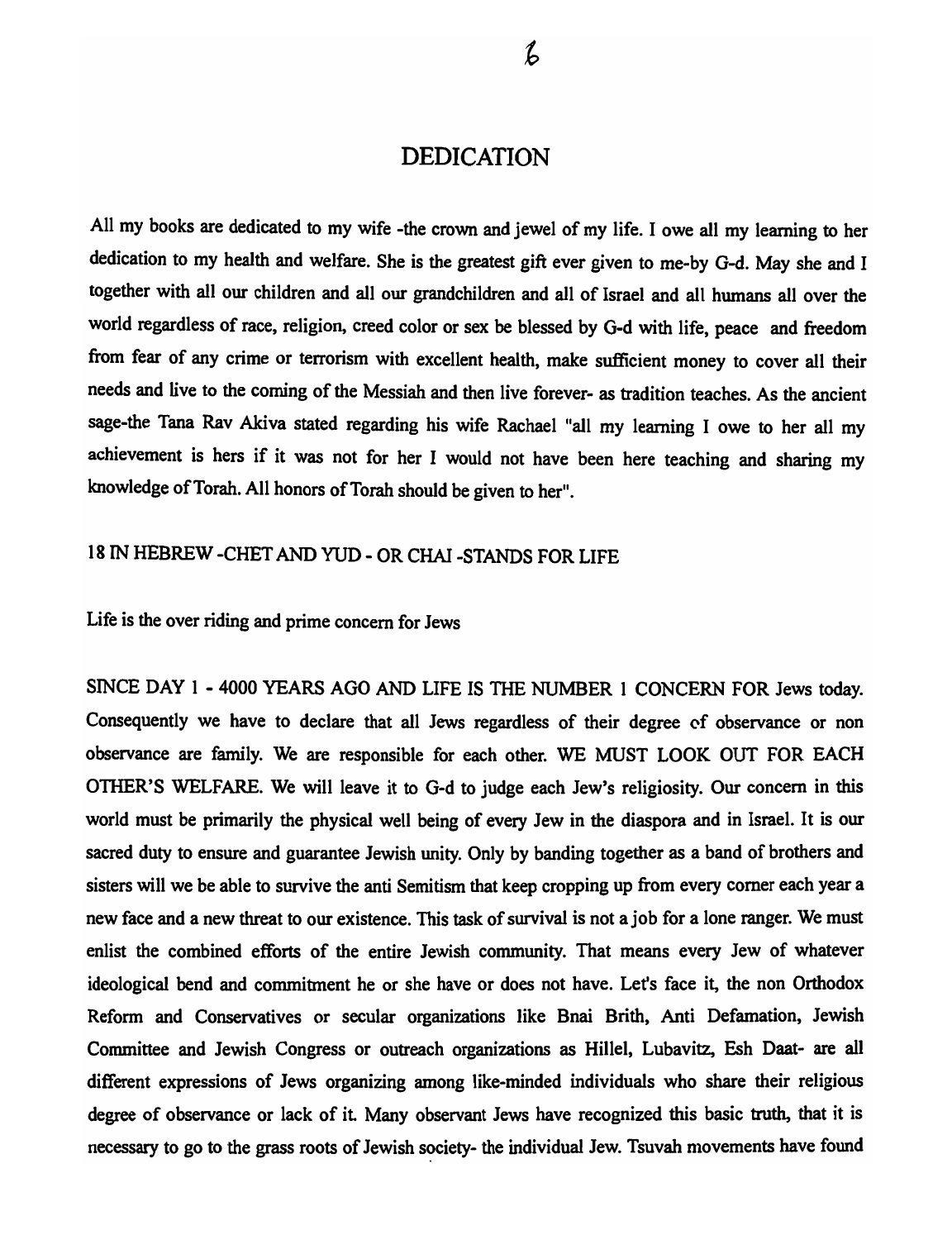a new frontier to spread Torah and Jewish identity. Lubavitz and other outreach programs have flown into this new frontier to help save Jews. However those Jews who belong to the Reform Conservatives and other non Orthodox groups can not be condemned and written off. WE MUST BEHAVE WITH COMPASSION UNDERSTANDING AND COMMON SENSES AND INTEGRITY TOWARD EVERY ONE. Let us appreciate and compliment every Jew or Jewess for the positive behavior and observance of even one MITZVOH BETWEEN MAN AND MAN, AND MAN AND G-D . Let us encourage them to be more committed regarding the laws between man and man, and man and G-d. Let us focus on what Jews do observe, rather than what they do not observe. Let us focus on the part of the cup that is full rather than the part of the cup that is empty. Yes, let us aim for the stars for ourselves, but appreciate the accomplishments of others even if they be only one inch. Let us behave toward each other as the gentle breeze in a warm spring day and speak with a soft voice as G-d Revealed Himself to the prophets. Both the laws between man and man, and man and G-d were given by G-d at Sinai 3400 years ago. See the prayer of Yiogdol at the beginning of the daily morning services and the 13 articles of faith-the anni mamins- recited at the end of the morning daily services. See Rambam Yesodei Hatorah 9,10,11. See Rambam Mamrim 3:3 Chazon Ish Yoreh Dayoh 13:16 as cited by Rav Eliezer Waldenberg Hilchot Medinah 9 :4.

7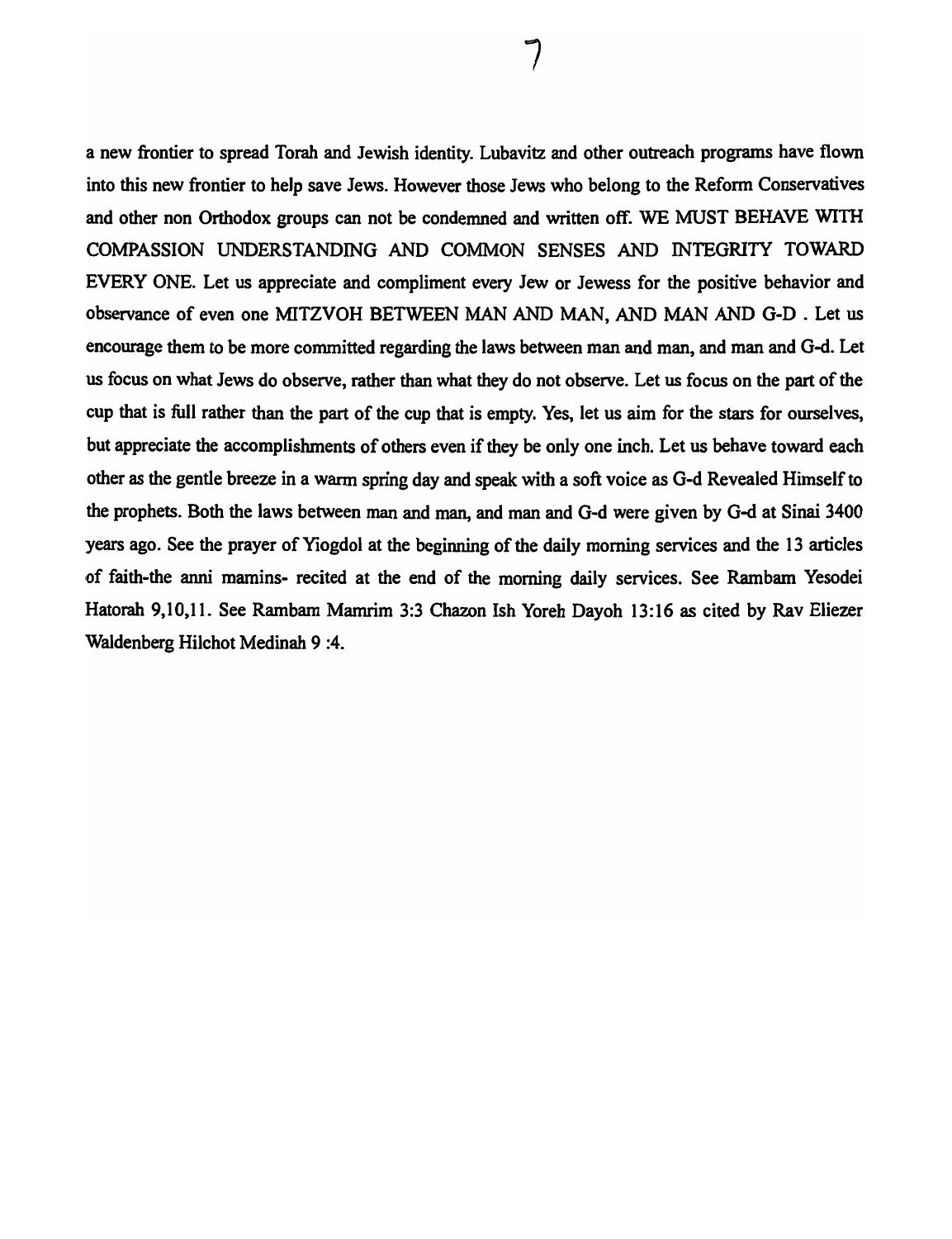### WRITINGS OF

MOSHE Author of -20 books and translation and interpretation of many tractates of Jerusalem Talmud -BOOKS CDs and future-DVDs

# RESPONSA OF THE FOUR PARTS OF THE SHULCHAN ARUCH -Common Sense and Equity Netzech Yaakov Yosepb-WRITINGS OF

# MOSHE Author of -20 books and translation and interpretation of many tractates of Jerusalem Talmud - BOOKS CDs and future-DVDs

EVEN HOEZER YOREH DAYOH- CHOSHEN MISHP ORECH CHAIM

Tzadikim yaalchu bo ureshoim yikoshlu bo prayer Hoshea 14:10

THE WISDOM OF THE TORAH AND SCIENCE IS A PRESCRIPTION FOR LIFE AND LONGEVITY. THE RIGHTEOUS WILL FIND AND GENERATE LIFE FOLLOWING ITS ADVICE WHILE THE WICKED WILL CORRUPT ITS IDEAS AND EXPLOIT ITS SECRETS TO CAUSE DEATH FOR OTHERS AND EVENTUALLY THEY WILL FALL ON THEIR OWN SWORDS AND DISAPPEAR FROM THE PAGES OF HISTORY. WISDOM AMD NEW SCIENTIFIC DISCOVERIES AND PHILOSOPHY AND RELIGION CAN BE COMPARED TO THE DISCOVERY OF THE SMASHING THE ATOM. NEW SOURCES OF ENERGY CAN BE GENERATED. ALSO A BOMB THAT CAN DESTROY

Vol. I

Vol.I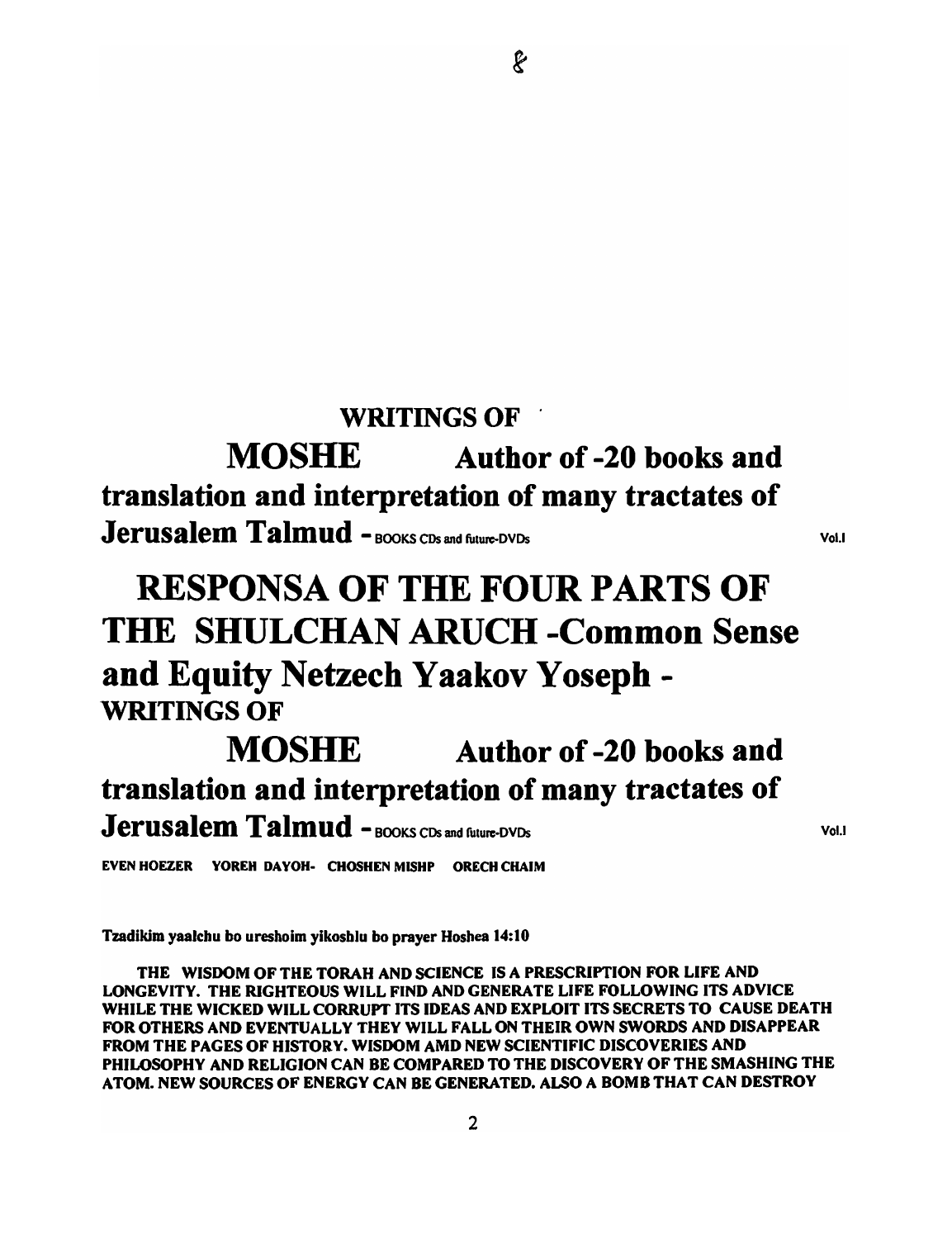MANKIND CAN RESULT. ONE MUST NOT HESITATE TO PRINT KNOWLEDGE AND NEW IDEAS. However one must write all the opposing ideas and state a

comprehensive picture in order to prevent an honest reader from misunderstanding and arrive at a distorted concept and reach decisions that I never intended. I insist that all my books be printed and not give only the ideas of one book. Everything I write is related with every other book. I have recently copyrighted many of my books having thousands of pages. One must read all my books other wise one will not even understand clearly one book. One may think he/she understands what I mean when I meant something else. Not everything I write is meant under all contingencies. One MST CONSULT A SCHOLAR OF JEWISH LAW WHO HAS MASTERED AND OBSERVES ALL THE FOUR PARTS OF THE SHULCHAN ARUCH. WHEN AN ACTUAL CASE IS INVOLVED. NO ONE CAN RELY ON WHAT I WRITE AND APPLY IT FOR THEIR PARTICULAR PROBLEM. I AM ONLY STATING PRINCIPLES OF LAW. I

AM NOT GIVING ANY ADVISE ON WHAT TO DO.

MOSHE EMET VETOROTO EMET - MOSHE IS TRUTH AND HIS TORAH IS TRUTH GIVEN BY G-D AND SUCH TORAH IS ETERNAL AND WILL NEVER BE CHANGED-MAIMONIDES THIRTEEN PRINCIPLES 7 TO 9

Ki Ner Mitzvoh Vetoral Ohr - for Mitzvohs are like a candle and Torah is aura-Mishleh Proverbs6:23 -to achieve comunon with G-d

Titan Emet Leyaakov Chesed LeAvrohom-G-d gives Truth to Yaakov and equity to Avrohom - Micha 7;20 fulfill your promise to the Partriarchs that Jews survive eternally in the historical and new land of Israel that includes Yehudah Shomron Gaza Golan Heights and of course the old and new Jerusalem that has been the capital of the Jewish people for the last 3000 years. Over 600 times is Jerusalem mentioned in the Bible and is central for Jewish existence for the past 3000 years. Not once is Jerusalem mentioned in the Koran. Muslims never turn toward Jerusalem to pray. Jews always turn to Jerusalem to pray. Jerusalem is mentioned three times a day in daily prayer 365 days a year. When the Jew recites grace Jerusalem and Zion all of historical Israel is mentioned. When the Jew is born at the Brit the circumcision Jerusalem is mentioned. When the Jew reads the scrolls of the Torah the Sefer Tora every Monday and Thursday and every Sabbath and Holiday Jerusalem and Zion are mentioned. When the Jew gets marriied Jerusalem is mentioned. When the Jew dies Jerusalem and Zion are mentioned. All Christias 2 billion -as well a Jews believe that the Messiah will not come unless Jews are in possession of all of historical and new Israel and all of historical and new Jerusalem.

Ho Ariel Ariel kirvos chono dovid. O Jerusalem Jerusalem the abode of King David Issiah 29:1 The cityof Jerusalem wil be restored to the Jewish people.

Vehoyo beachrit hayomim nochon yihyeh harbais hashem berosh hehorimveniso migvootvenehoru ailovkol hagoyimveholchu amim rabimveomru lech venaalehel har Hashemel bais elokai Yaakov veyoranu midrochovvenalcho beorchosov ki metxiopn taixai torah udvar hashem miyeushelayim. Veshofot bain hagoyimvehochiach lamim rabim vekitsu charvosom leitim vechanosayhem lemizmoros lo yiso goi al goi cherev velo yilmedu od milchomo. Issiah 2: 2-5. At the end of days all nations will climb the mountains to Jerusalem the city given by G-d to The Jews the descendants of Jacob. Al;l nations will declare their readiness to learn TORAH. For from Zion will TORAH GO FORTH AND THE WORDS OF G-D from Jerusalem. And then will men follow the word of G-d. They will destroy their swords and spears and convert them to plowshares. And no man will lift a sword upon another human. They will no longer teach the art of war. Only the science of humanity and living peacefully together. Man will harness his resources and intellect to fight diseases and wipe cancer aids heart diseases strokes off the face of the earth . Man will be able tom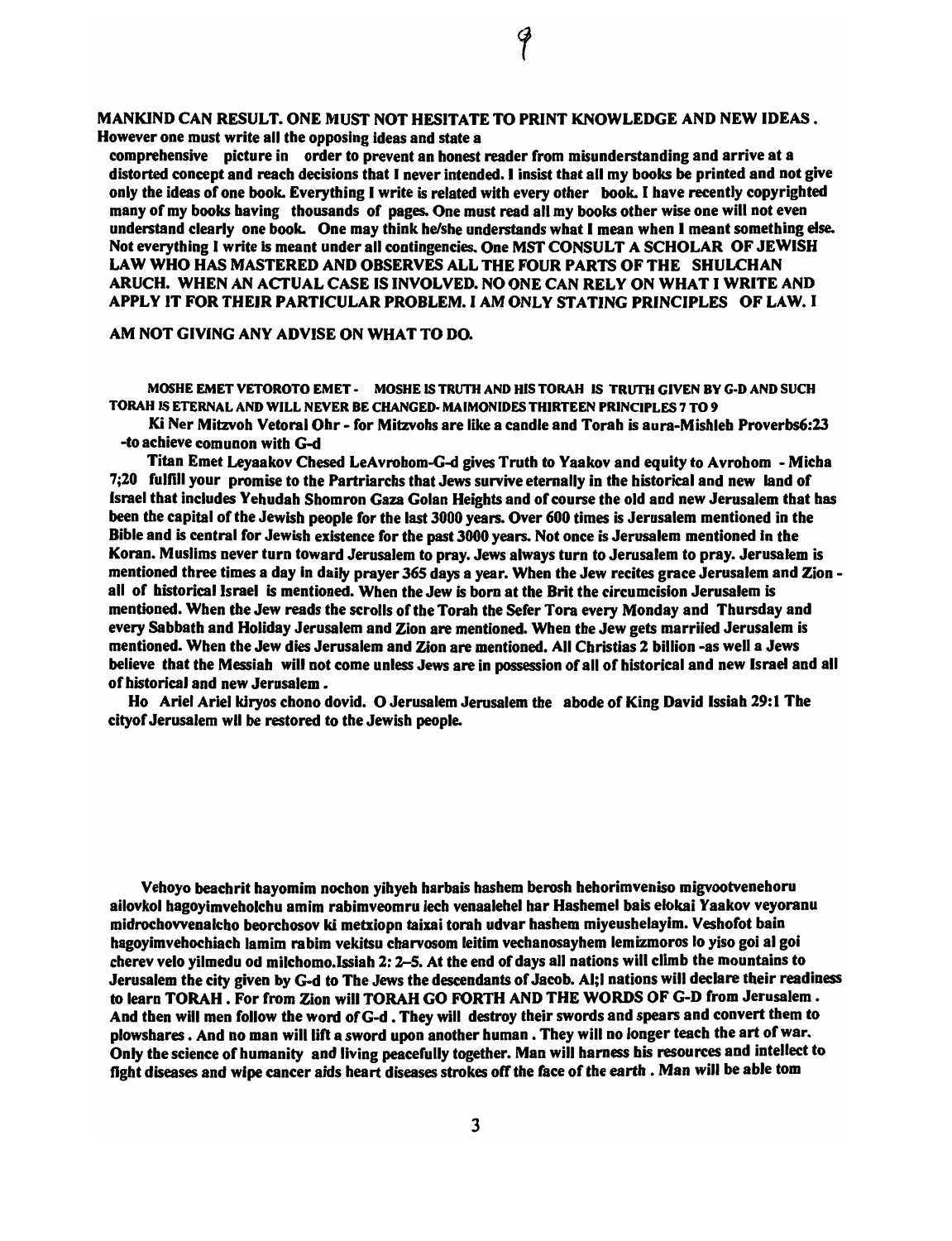control natural disasters and wipe hunger off the faee of the earth.

Ki rotze bashem beamo yefoer anovim beyshuo yaalozu chasidim bekovod yerannenual mishkevosom Psalms 149:4-5. For G-s desires his people the downtrodden will be helped by G-d. the pious will exalt in Gdlet them sing joyiosly when they recline and are no longer stressed from fear of attack. G-d will protect all of mankind.

Shechora ani venavava bnos yerushelayim. The first act of creation was to create the Torah - Rashi comments in Genesses Beraishis 1:1 The Torah is called rashis -the beginning raishis darko Mishle 8 .See also Jeremia J3 1m 10 berisi chookos shomayim veoretz 10 samti if not for my covenant with all of mankind to observe all the humane laws-the Seven Mitzvot of the descendants of Noach -all the laws of one's state and federal laws I G-d would not have created the universe. Likewise. if Jews would not accept the ritual laws of the Torah, in addition to observance of the humane laws of the federal and state laws I G-D would not have created the universe. Thus G-D in HIS first act of creation created a purpose and reason for His creation of the universe- mankind's observance of the laws The Rabbis teach us that G-d wrote His Torah using white fire as parehment and black fire as ink. Obviously, white fire and black fire are symbolic. They possibly could be the basis of all matter- the tiniest components of electrons and neutrons tbat man ean never discover even if he smashes atoms with the velocity of light. G-d could have created the laws of mathematics physics chemistry biology and all the other sciences that operate in the universe. These laws are linked with all the Written and Oral Torah that Jews and the rest of mankind posses today that is written in the Talmud and summarized in the Shulchan Aroch.-the Four Codes of Law. This possibly is The Torah of G-d.

The Rabbis teach us that G-d simultaneously created in His first act the Hebrew alphabet and used the letters to spell out His decrees. The letters of the alphabet are another form for the agents of G-d that G-d employs different letters or combination of letters or forees to create various chemical reactions. Emloyed in the creation of matter and non matter used as abasis for the creation of the universe.

Simultaneously also, the first act of G-d was to create the souls of all Jews and all non Jews who would be the reeepients of the Torah.

KING SOLOMON IN THE SONG OF SONGS STATES THAT THE COMBINATION OF BLACK LETTERS ON WHITE PARCHMENT -THE WAY THE HOLY SCROLLS ARE WRITTEN TO THIS DAY ONLY BLACK NO OTHER COLORS ONLY WHITE PARCHMENT -NO OTHER COLORS IS THE GREATEST BEAUTY SINCE THIS COMBINATION WAS CHOSEN BY G-D AND EMPLOYED TO ISSUE G-D'S DECREES TO CREATE THE UNIVERSE. THE COLOR BLACK ON A WHITE LANDSCAPE IS BEAUTIFUL SINCE THE COLOR BLACK WAS EMPLOYED TO WRITE GOD'S DECREES. SOLOMON STATES IN THE SONG OF SONGS THAT BLACK IS BEAUTIFUL. SOLOMON DOES NOT MENTION THE COLOR WHITE BUT WHITE IS ALSO IMPLIED.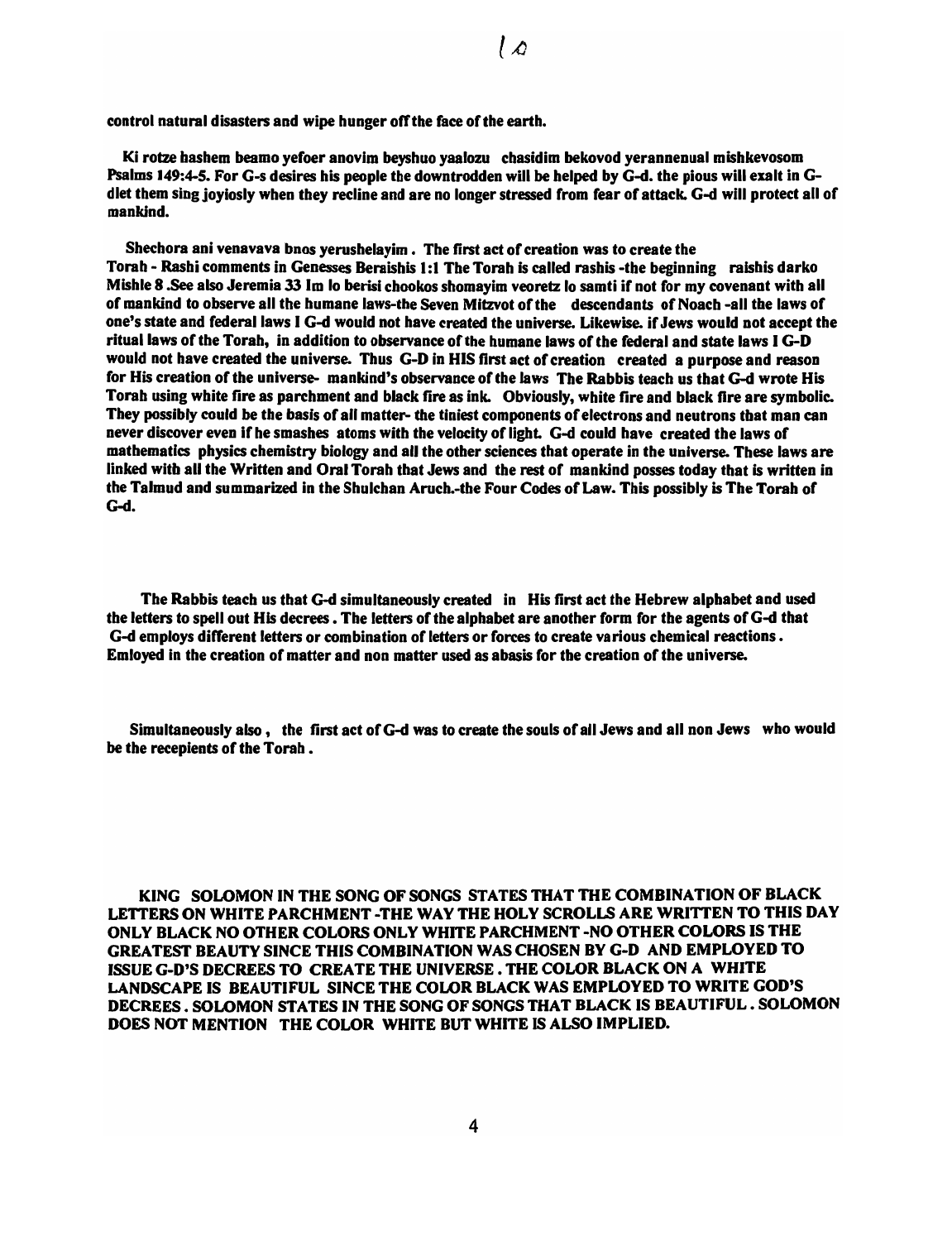$\mathsf{L}$ 

All of mankind achieve divine powers by studying and observing those laws intended for them by G-d. IN THAT WAT WE ARE PARTNERS TO G-D IN MAINTAINING SPIRITUALLY THE WORLD. Song of Songs 1:5 I am a daughter of Jerusalem yofo at rayosi hinoch yofi aynayich yonim you are beautiful my bride your eyes have the beauty of doves that are the symbol of peace and tranquility. SONG OF Songs 1:15

Vehoyo ki yizak alai veshomati ki chanun oni. You shall not cause any distress to any human. For if you do and tbe Injured party will scream to me I will listen for I G-d amm compassionate. Exodus 22:26 Just like G-d is compaasionate so too all bumans must follow in the footsteps of G-d and be merciful and compassionate to all bumans regardless of sex race or national origin or any religion tbey believe or fail to believe.

Mi hoish hachofetz chayim obev yomim liros tov netzor lesboncho mayro usfosecbo medaber mirmo. Psalms 34: 14 Who is the man or woman wbo loves life to see good and true happiness guard your tonge from slander and libel even if true certainl y if such speech is false.

Hatorab- Etz cbaim bi lamachzikim bo vetomcbeyo meushor. For TORAH STUDY AND OBSERVANCE IS THE TREE OF LIFE Proverbs 3:18 orech Yomim beyemino ubesmolo osher vekoved. LONG-EVITY OF LIFE IS IN HER RIGHT HAND AND WEALTH HEALTHAND HONOR IS IN HER LEFT HAND -THE STUDY AND OBSERVANCE OF TORAH. PROVERBS 3:16,. Dorkayo darkay noam vekol nesvosayo sholom- HER PATHS ARE THE PATHS OF TRANQUILITY AND HARMONY. ALL ROADS END WITH RECONCILIATION AND PEACEFUL EXISTENCE. Proverbs3:17 MORE PEOPLE HAVE DIED IN THE NAME OF RELIGION THAN ANY OTHER EXCUSE TO KILL HUMANS. HOW CAN ONE KNOW IF WHAT THE LEADER TELLS US IS TRUE OR NOT? THE ANSWER IS THAT G-D DID NOT GIVE A MONOPOLY TO ANY ONE INDIVIDUAL ALL MENIWOMEN ARE ENDOWED BY THE CREATOR WITH EQUAL WISDOM. SOME HAVE MORE AND SOME HAVE LEss. G-D REPRESENTS EQUITY ,AS WELL AS, WISDOM AND JUSTICE. WHEN THE LEADER TELLS US ANYTHING THAT DEFIES REASON AND EQUITY ONE CAN BE SURE THAT THIS IS NOT THE WORD OF G-D BUT THE MACHINATION OF THIEVES. ONE IS NOT TO GIVE A BLANK CHECK TO NO ONE. A LIE 2000 OR JOOO YEARS OLD IS STILL A LIE. WHEN ONE MURDERS ANOTHER HUMAN BASED ON THE AUTHORITY OF A 2000 OR 3000 YEAR LIE THE MURDERER IS TO BE KILLED. WHEN ONE THREATENS TO KILL JEWS AND DRIVE THEM OUT OF ISRAEL AND LIES THAT JEWS DO NOT HAVE ROOTS IN ISRAEL AND ARE OCCUPIERS OF ARAB LAND THAT INDIVIDUAL IS A LIAR ANTI-SEMITE AND INCITES TO MURDER. TO LIE ABOUT THE G-D GIVEN RIGHTS OF JEWS TO ISRAEL AND TO DISCRIMINATE AGAINST JEWS LIVING AND BUILDING IN HISTORICAL AND NEW JERUSALEM- JUDEA SHOMRON THE GOLAN HEIGHTS AND GAZA -THE HISTORICAL LAND OF ISRAEL PLACES THE DENIER IN THE SAME BOAT AS HITLER AND THE NAZIS WHO WANTED TO MAKE EUROPE JUDENREIN. JEWS HAVE A RIGHT BECAUSE G-D IN THE BIBLE GAVE ISRAEL TO THE JEWISH PEOPLE THE DESCENDANTS OF JACOB -CALLED JESHURUN AND ISRAEL -NOT TO THE ARABS WHO HAVE 22 COUNTRIES WITH MILLIONS OF SQUARE MILES OF LAND. THE DISPUTE WITH THE PALESTINIANS AND ALL THE OTHER ARABS IS NOT BECAUSE OF ISRAEL OCCUPYING ARAB PALESTINIAN LAND; BUT BECAUSE THE ARABS DO NOT WANT ANY JEWISH STATE. THE PALESTINIANS WILL NOT RECOGNIZE ANY JEWISH STATE. PERIOD. JEWS HAVE A RIGHT TO KEEP ANY LAND THEY CONQUERED AND CAPTURED. JUST LIKE EVERY COUNTRY IN THE WORLD HAS ITS BOUNDARIES FROM THE LAND IT CAPTURED. THE JEWS CAPTURED YEHUDAH SHOMRON ATHE GOLAN HEIGHTS IH THE SIX DAY WAR THAT WAS PROVOKED BY THE ARABS. THE JEWS WON THE ARABS LOST WE KEEP WHAT WE WON. THE ARABS AND PALESTINIANS HAVE ZERO RIGHTS TO ANY PART OF ISRAEL LET ALL THE PALESTINIAN GO TO JORDAN. JORDAN WAS PART OF THE ORIGINAL MANDATE IN 1920 PROMISED FOR THE JEWS IN THE BALFOUR DECLARATION AND SUPPORTED BY THE LEAGUE OF NATIONS AND ALL AMERICAN PRESIDENTS TO CREATE A JEWISH HOMELAND IN THAT TERRITORY. GREAT BRITAIN STOLE 80%OF ISRAEL AND CREATED AN ILLEGITIMATE ARAB COUNTRY. LET ALL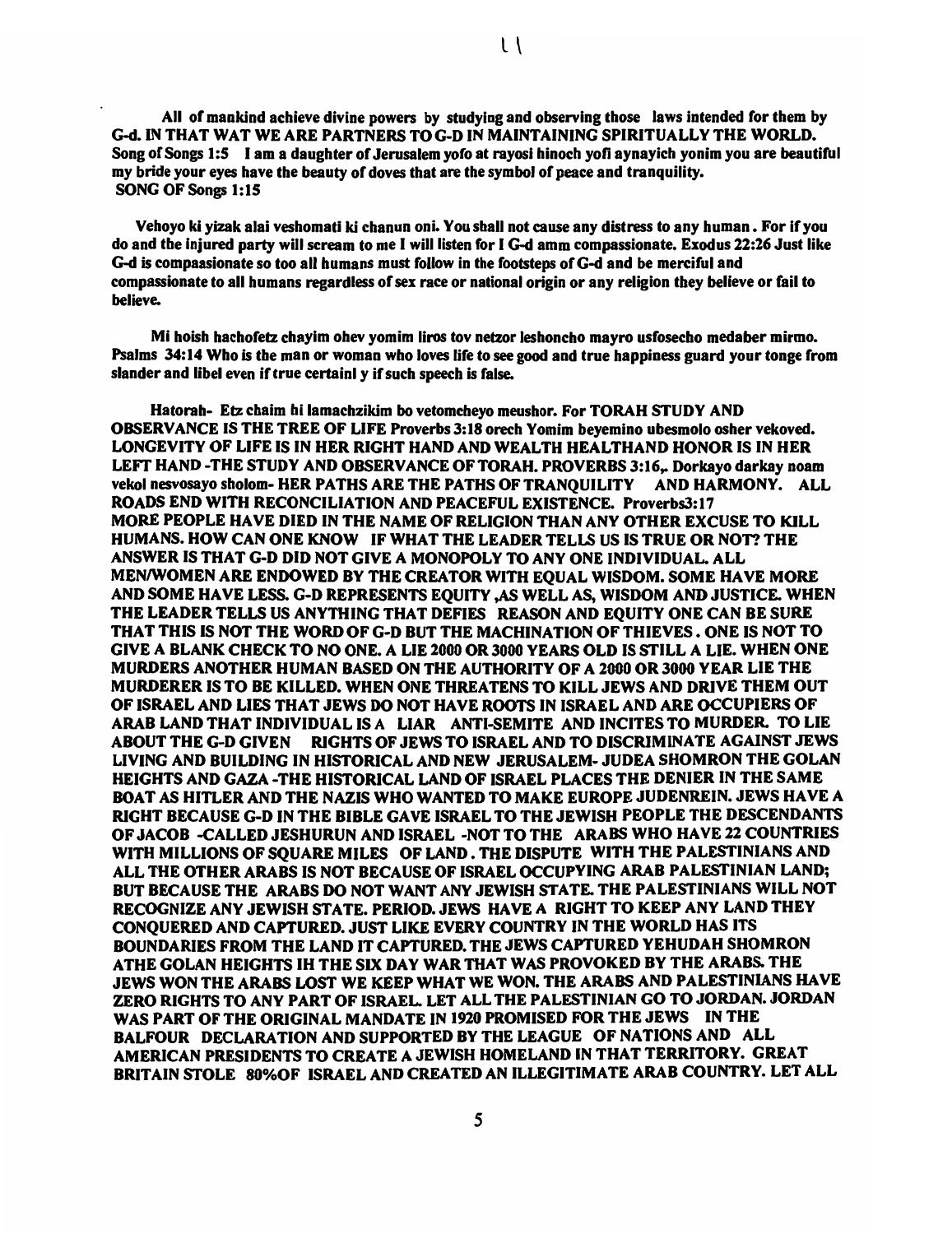#### THE PALESTINIANS AND ARABS LIVING IN ISRAEL GO TO JORDAN. ISRAEL BELONGS ONLY FOR THE JEWS PROMISED TO US BY G-D AS WELL AS CONQUERED WITH THE BLOOD OF OVER 22000 OF OUR BRAVE MEN AND WOMEN WHO GAVE THEIR LIVES AND DIED FOR KlDDUSH HASHEM TO LIBERATE THE LAND OF ISRAEL FOR THE CHILDREN OF ISRAEL TO STUDY THE TORAH OF G-D .THAT G-D CREATED AS HIS FIRST ACT OF CREATION AS WE DISCUSSED EARLIER.

Ushmarten es chukosai ves mishpotai asher yaase osom hodom vechai bobem Leviticus 18:5 You shall observe all my laws. Some are Chukim laws that are transcendental to human understanding that only Jews are mandated to observe- like the dietary laws the Sabbath laws and laws of family purity-tabahres hamishpocho. • All mankind must observe the humane laws the federal and state laws ,as well as, watching their health and not engage in bebavlor that exposes them to become ill such as sex outside of marriage, use of drugs alcohol and smoking tobacco • All such behavior can cause cancer and shorten ones life. G-d may well have decreed that one live for 100 years; but G-d gives everyone the freedo- free will to jump off the roof to their untimely death. . All mankind will live as a result of their observance of G-d's teachings. .

In the USA there exists 70million people who are carriers of venereal-sex transmitted diseases. The total population of tbe USA is 280 million people approximately. That means tbat one out of four people in the USA are sexually infected with diseases that cause cancer and death. Why play Russian roulette for a one night time thrill of sex? The only ones who escape this plague are religious individuals of all faitbs who are virgins and have sex only with anotber individual who is religious only after being married. They will not cheat on their mates because tbey are honest and responsible to themselves and to their life partner. Testing to see if one is free from all venereal diseases does not help because no symptoms appear in many cases until the disease blossoms that can take several years. In the interim one can infect their sexual partner. Bisexuals can infect their sexual partner and cause them cancer and death. I know of cases where homosexuals got their girl friend pregnant witb a child and with aids. Condoms do not help because the infection can be on top of the penis or the condom can break. Certainly unprotected sex is the height of stupidity. Birth control pills with out condoms is not only a violation of religious law ushmartem meod es nafhsbosabem yo are mandated to watch out for hazards to health; but is sheer madness and stupidity. This advice is for those wbo are not religious and will not abstain from any sex until after marriage.

Tzadlkim yaalchu bo ureshoim yikoshlu bo prayer Hoshea 14:10

THE WISDOM OF THE TORAH AND SCIENCE IS A PRESCRIPTION FOR LIFE AND LONGEVITY. THE RIGHTEOUS WILL FIND AND GENERATE LIFE FOLLOWING ITS ADVICE WHILE THE WICKED WILL CORRUPT ITS IDEAS AND EXPLOIT ITS SECRETS TO CAUSE DEATH FOR OTHERS AND EVENTUALLY THEY WILL FALL ON THEIR OWN SWORDS AND DISAPPEAR FROM THE PAGES OF HISTORY. WISDOM AMD NEW SCIENTIFIC DISCOVERIES AND PHILOSOPHY AND RELIGION CAN BE COMPARED TO THE DISCOVERY OF THE SMASHING THE ATOM. NEW SOURCES OF ENERGY CAN BE GENERATED. ALSO A BOMB THAT CAN DESTROY MANKIND CAN RESULT. ONE MUST NOT HESITATE TO PRINT KNOWLEDGE AND NEW IDEAS. However one must write all the opposing ideas and state a

comprehensive picture in order to prevent an honest reader from misunderstanding and arrive at a distorted concept and reach decisions that I never intended. I insist that all my books be printed and not give only the ideas of one book. Everything I write is related with every other book. I have recently copyrighted many of my books having thousands of pages. One must read all my books other wise one will not even understand clearly one book. One may think he/she understands what I mean when I meant something else. Not everything I write is meant under all contingencies. One MST CONSULT A SCHOLAR OF JEWISH LAW WHO HAS MASTERED AND OBSERVES ALL THE FOUR PARTS OF THE SHULCHAN ARUCH. WHEN AN ACTUAL CASE IS INVOLVED. NO ONE CAN RELY ON WHAT I WRITE AND APPLY IT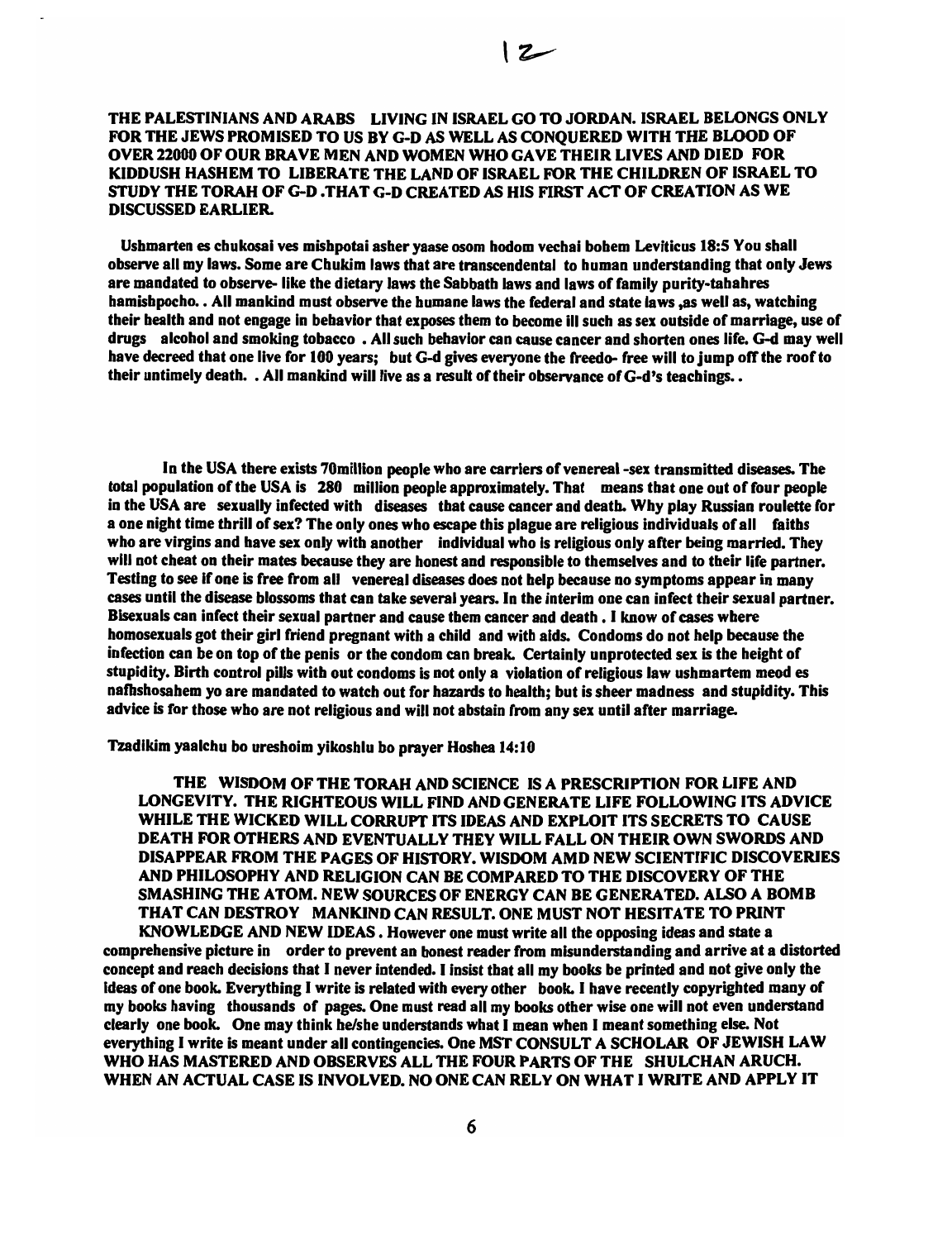FOR THEIR PARTICULAR PROBLEM. I AM ONLY STATING PRINCIPLES OF LAW. I AM NOT GIVING ANY ADVISE ON WHAT TO DO.

KNOWLEDGE LIKE FIRE CAN BE USED TO GENERATE LIFE OR G-D FORBID BE EXPLOITED BY THE WICKED TO CAUSE SUFFERING AND DEATH. ALL RELIGIONS ARE WONDERFUL. IT IS MAN WHO RECEIVES THE REWARD AND PUNISHMENT HOW HE/SHE USES THE RELIGION AND HOW ONE INTERACTS WITH HUMANS CREATED BY G-D WHO DO NOT ACCEPT HISIHER BELIEFS. G-D WANTS ALL OF US TO RESPECT AND SANCTIFY ALL LIFE ESPECIALLY HUMAN LIFE. G-D WANTS JEWS TO OBSERVE ALL THE LAWS OF THE TORAH - THE LAWS OF SHABBOS HOLIDAYS THE LAWS OF KASHRUT-THE DIETARY LAWS THE LAWS OF TAHAROT HAM ISHPOCHO-THE LAWS OF FAMILY PURITY.. Jews must like all other humans observe the humane laws of their government-federal and state. ALL OTHER HUMANS MUST OBSERVE THE HUMANE LAWS OF FEDERAL AND STATE BUT MOST IMPORTANT • G-D IS CONCERNED HOW MAN\WOMAN TREAT OTHERS WHO DIFFER FROM THEM.

Netzach Yisroel lo Yishaker The Eternal of Yisroel does not lie- and G-d's oath that the Jewish nation will survive in the historieal and new Eretz Yisroel will remain forever just like G-d is eternal. Those non Jews wbo help the Jews will acbieve communion with G-d will be blessed and survive to eternity. Shmuel-Samuel 1 15:29

KoL Goyim saveuno besbam hasbem ki amilam Psalms 118:10 All nations surround me to destroy me:but I utter the name ofG-d to come to my defence. Rino Vesimcho beohalei Tzadikim Yemin Hashem ose Choyil Psalms 118: 15 Tbe shouts of jubilation and great joy are to beheard in the tents of the righteous - the right hand of G-d fights the battles of Israel the State and tbe Jewish people. All non Jews who help Jews will live and remain to eternity.

Verabim Meyoshne offer Yakitzu And many of those who sleep in the earth -the deceased - will awaken at the end of days aleh lechaye olom -to everlasting life and will never die. The wicked and evil individuals will experience eternal shame when they will compebend their misconduct and evil ways. They tbemselves will bave the greatest regret Daniel 12:2 Vehamaskilim yizharu kezohar harakia umaazdikai borabim keebovim leolom voed. And the wise who study and observe Torah will sbine and be recognized by everyone as the lights of heaven. Those Torah scholars who find loopholes and enable the multitude of Jews to remain within the parameters of Torah law and do not read out of Judaism any Jew will sbine as bright as the heavenly stars for eternity. Because such is the will of  $G-d.$  Daniel 12:3

Although I have written many volumes exploring loopholes to enable agunot to remarry when their husbands refuse to grant them a Get and not remain chained for life; I nevertheless in the spirit of all the sages for the last 4000 years use every tactic and utilize every loophole to enable couples in a dysfunctional marriage to remain married. Remaining married at all costs where children exist is the holy mission of every human That is the reason and purpose of creation. Tbat must remain the mission of every responsible parent.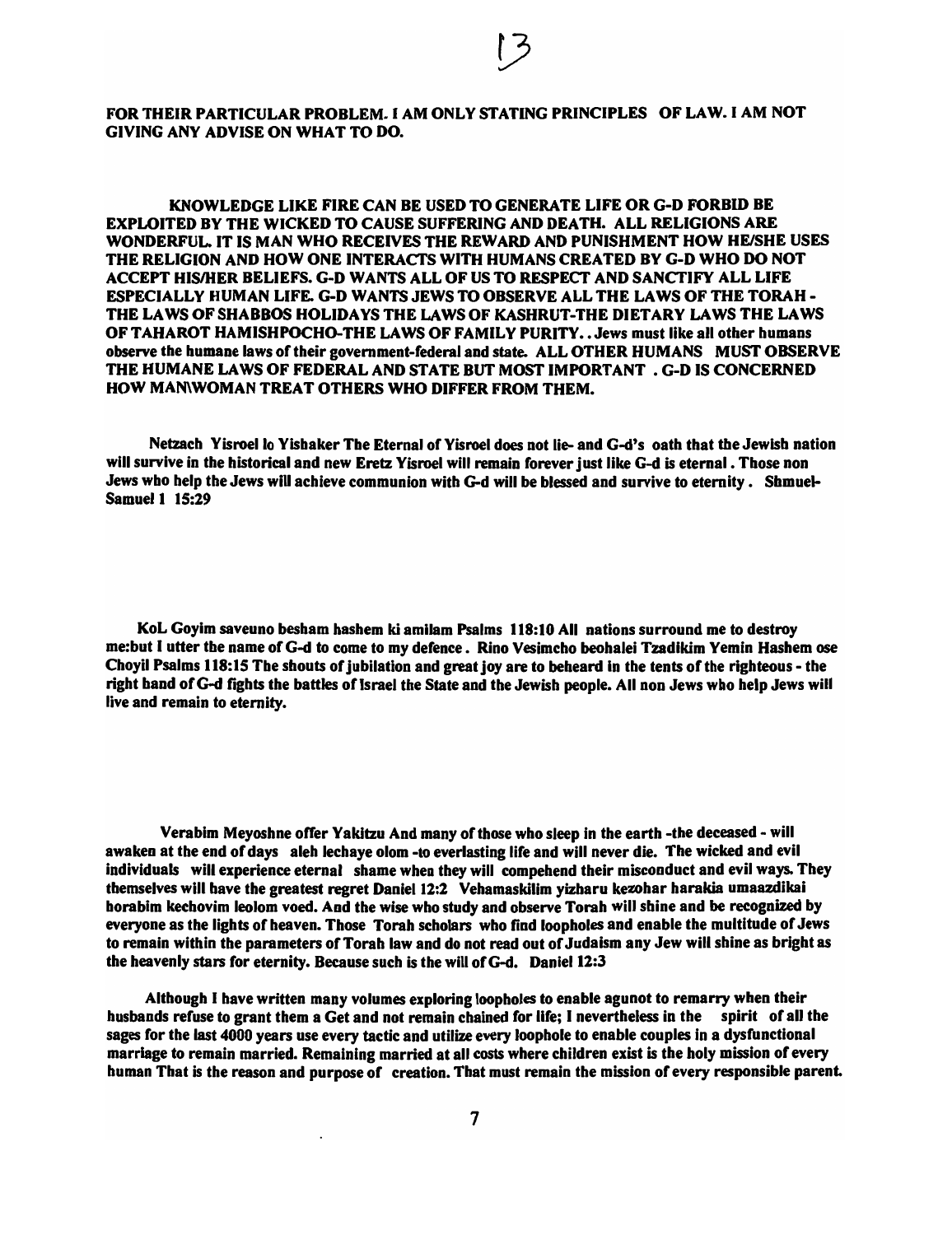How long should a spouse walt before seeking a get -a Jewish divorce and a civil divorce. and live a normal life? It all depends upon all the facts and circumstances. I have written numerous volumes on the subject of agunot where I delve into this and related areas. See my Volume number2 and 3-"alienation of affections". One is mandated by Hallacha to ask a scholar who has mastered and observes all four parts of the Shulchan Aruch-Codes of Jewish law for guidance on this earth shaking matter. Then only the concerned spouse should make the decision. Not the scholar not their parents not the psychiatrist but only the spouse himselflherself. This is an earth shaking matter effecting three lives. Their life their spouse's life and more important their child or children's life. There does not exist in the world 0 an individual who is not severely crippled psychologically as a result of divorce - This is in addition to other psychological problems tbat all children have when growing up.

All the Hallachic decisions that I employ to annul marriages, I make available to enable a couple to use even if the man or woman cheated, in order to reconcile and keep the marriage alive. Even if the spouse cheated we will annul the marriage ab initio and enable the couple to reconcile. Not that we G-d forbid countenance adultery ,but in order to save the marriage for the sake of the children we will do everything in tbe world to save the marriage. So, too ,the spouses must do everything in the world to save their marriage for themselves and certainly for their children.

And the Angel told Daniel ki stumim vechasumim hadvorim ad ais ketz- THE END OF DAYS IS A MYSTERY WHEN IT WILL OCCUR AND WHAT EVENTS WILL ACTUALLY HAPPEN. WE MUST LET EVENTS UNFOLD AND ONLY THEN WE WILL KNOW PRECISELY WHAT WILL OCCUR. Daniel 12:9. The prophet teaches that in any dysfunctional marriage where children are found one is mandated to remain in such a marriage for the sake of one's children. A divorce is an earthquake to children. They will remain psychological cripples in the case of a divorce. One must patiently wait for the future that matters will improve. One never knows until the events unfold. Even if they do not improve at least the children have their biological parents at home. Children need their biological father and mother with whom they bond. emotionally psychologically and religiously. A divorce is like terminating a pregnancy. The fetus either dies or is born crippled for life. A child though bom must develop emotionally psychologically and learn his/her bearings and develop a healthy philosophy of life. That can only happen when BOTH PARENTS STAY TOGETHER. A dysfunctional marriage is a million times better than a divorce. When one has children one must place their welfare in front of tbeir own happiness. The purpose of marriage is not to be happy. The purpose of marriage is to have a stable home for one's children even at the cost of one's happiness. A person contemplating divorce must always ask himself / herself what if there would not be a divorce? What kind of a life would my children have? Wherever there exists a question as to the future one must always place the welfare of one's children ahead of hislher own welfare. Let us err in favor of ones children ;not at the expense of one's children.

TORAT EMET HOISO BEFIHU VAIN AVLO BISPHOSOPH BESHOLOM UBEMISHMOR HOLOCH ITI VERABIM HASHIV MEOVON - TORA TRUTH WAS IN HIS MOUTH AND NO INEQUITIES-LIES -WERE ON HIS LIPS . WITH PEACE AND EQUITY DID HE GO WITH ME AND A MULTITUDE OF PEOPLE DID HE SAVE FROM SIN MELACHI<sub>2:6</sub>

HALO OV ECHOD LEKULONU HALO KAIL ECHOD BORONU·FOR ONE FATHER ALL MANKIND POSSESSES FOR ONE G-D created all mankind -Melachi 2:10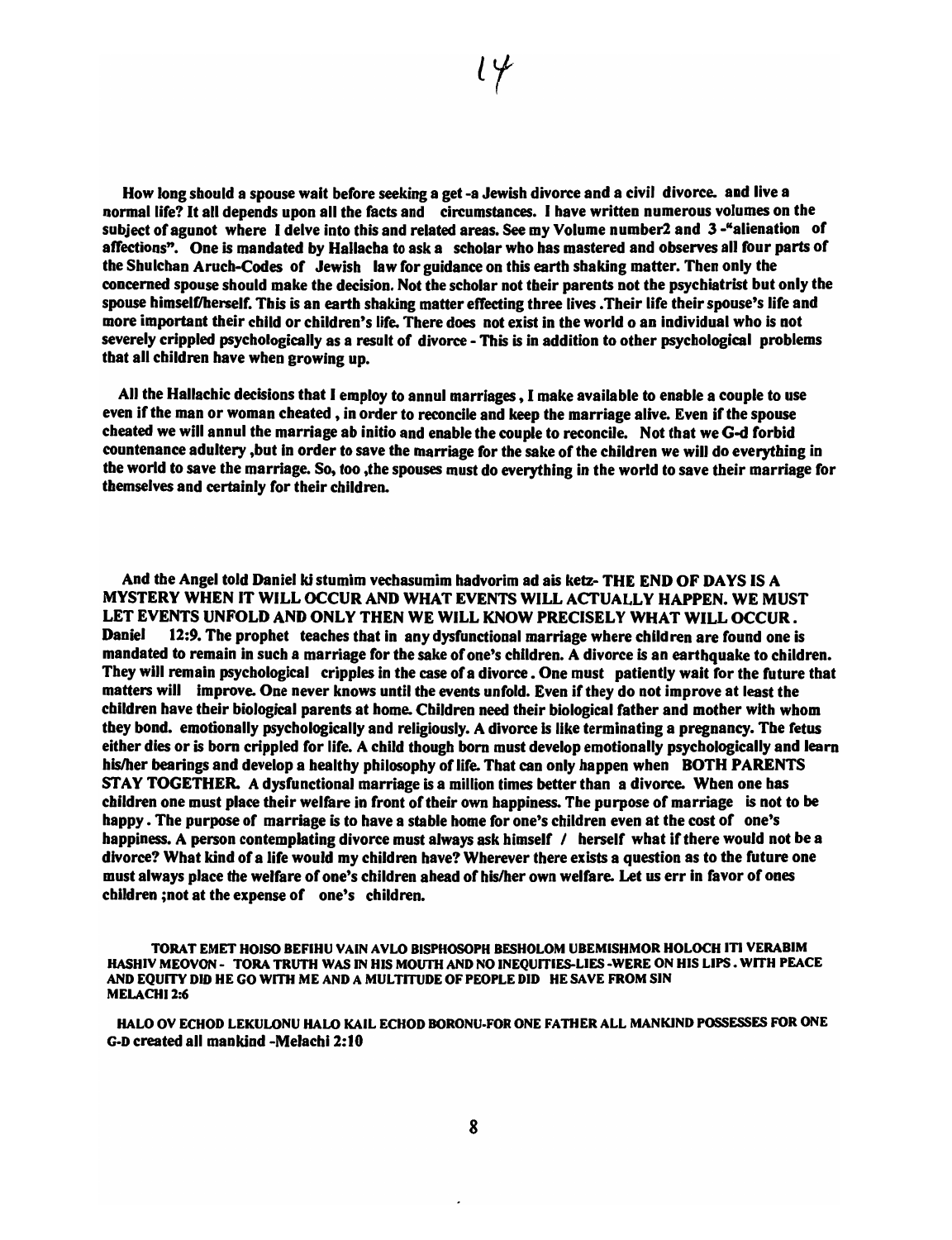# RESPONSA OF THE FOUR PARTS OF THE SHULCHAN ARUCH -Common Sense and Equity Netzech Yaakov Yosepb -EVEN HOEZER YOREH DAYOH-CHOSHEN MISHPOT-ORECH CHAIM

 $\overline{5}$ 

APPROBATIONS Rav Moshe Feinstein on 2 books Rav Piekarski on many responsa of Four parts of Shulchan Aruch as well as on 7 books translation of Aruch HASHILCHON LAWS OF NIDAH.

Torah perspective -Eretz Yisroel Israel Survival of Jews physically and spiritually - Anti Semitism Unitarianism Judaism for Jews other religions for non Jews and fidelity to federal and state laws for everyone. Age of earth universe and man homo sapiens before Adam. Role of women men in all aspects of Judaism Family law. Sanctity of and preservation of ones marriage -that must remain top priority in one's life that over weighs all other considerations. Respect love and fidelity. A bad marriage is better than a divorce for the sake of one's children. If one has no children one need not take abuse. Once one has children children need their biological father and mother. Children from broken homes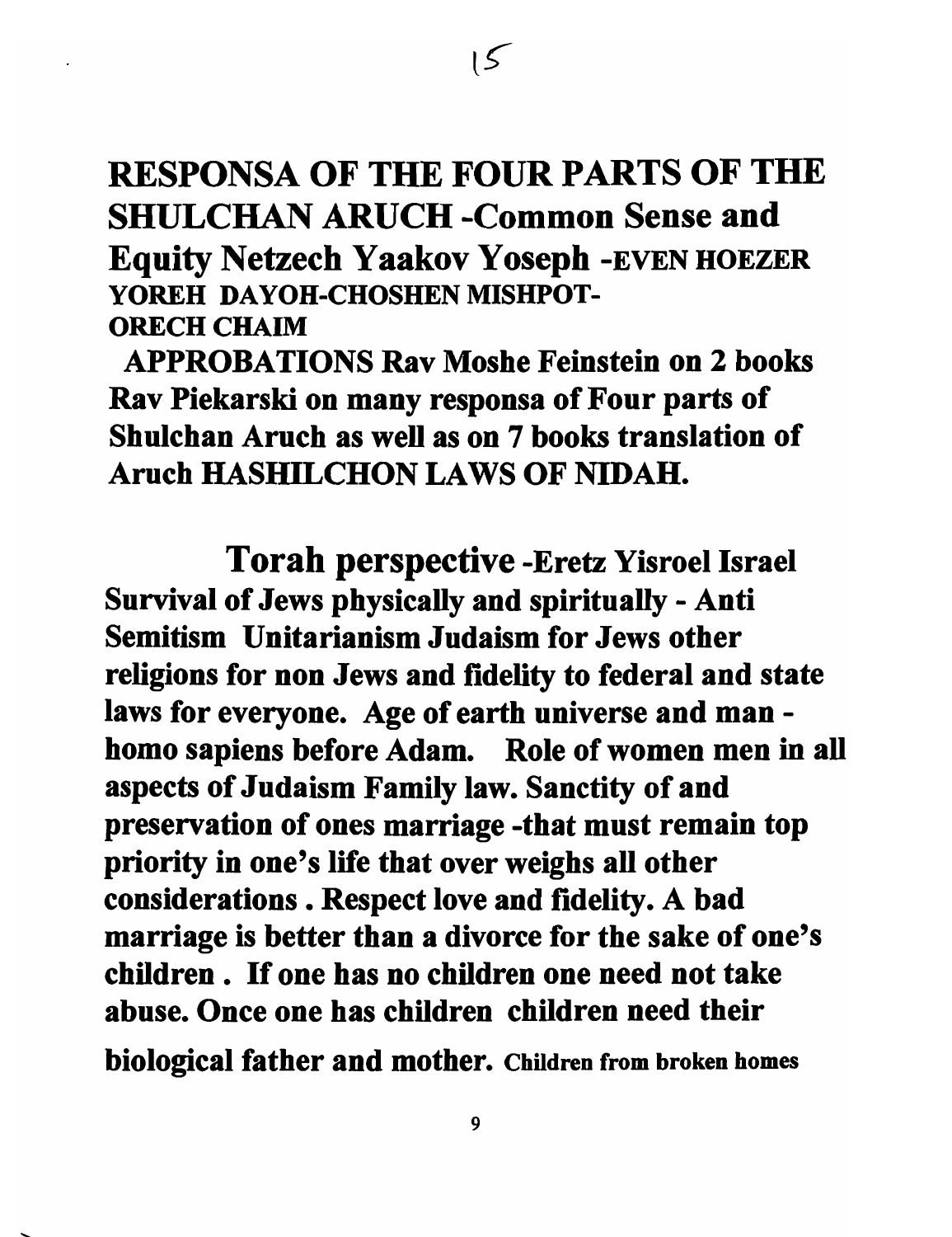have vastly greater psychological problems- that few can over come -

than other children scientific research and studies reveals. A spouse may very well be in their right for a civil and religious divorce or annulment; but it will always be at the expense of one's children.

And the Angel told DanieL ki stumim vechasumim hadvorim ad ais ketz- THE END OF DAYS IS A MYSTERY WHEN IT WILL OCCUR AND WHAT EVENTS WILL ACTUALLY HAPPEN. WE MUST LET EVENTS UNFOLD AND ONLY THEN WE WILL KNOW PRECISELY WHAT WILL OCCUR. Daniel 12:9. The prophet teaches that in any dysfunctional marriage where children are found one is mandated to remain in such a marriage for the sake of one's children. A divorce is an earthquake to children. They will remain psychological cripples in the case of a divorce. One must patiently wait for the future that matters will improve. One never knows until the events unfold. Even if they do not improve at least the children have their biologies I parents at home. A dysfunctional marriage is a million times better than a divoree. When one has children one must place their welfare in front of their own happiness. The purpose of marriage is not to be happy. The purpose of marriage is to have a stable home for one's children even at the cost of one's happiness. A person contemplating divorce must always ask himself / herself what if there would not be a divorce? What kind of a life would my children have? Wherever there exists a question as to the future one must always place the welfare of one's children ahead of his/her own welfare. Let us err in favor of ones children ;not at the expense of one's children.

Although I have written many volumes exploring loopholes to enable agunot to remarry when their husbands refuse to grant them a Get and not remain chained for life; I nevertheless in the spirit of all the sages for the last 4000 years use every tactic and utilize every loophole to enable couples in a dysfunctional marriage to remain married. Remaining married at all costs where children exist is the holy mission of every human That is the reason and purpose of creation. That must remain the mission of every responsible parent. The parent who sacrifices and remains in a dysfunctional marriage is a Tzadik- or a saint a tzadekes -an angeL No living person ean stand near them. They are to be given the highest honors and respect. They are the future of the Jewish people. They convert their love for their child or children into life for their children. They instill true confidence. The children will learn to believe in themselves because their parents believe in them more than in their own happiness. The parents considered them more important than their own happiness. The child will begin to believe that beshvili nivro hoolem. If G-d had to create only one person G-d would create them. Tal mud Davali Sanehdrin 37a. The proof is that their parents stayed together for their sake. Their parents believed in them so the children will also believe in themselves.

How long should a spouse wait before seeking a get -a Jewish divorce and a civil divorce. and live a normal life? It all depends upon all the facts and circumstances. I have written numerous volumes on the subjeet of agunot where I delve into this and related areas. See my Volume number 2 and 3 -"alienation of affections". One is mandated by Hallacha to ask a scholar who has mastered and observes all four parts of the Shulhan Aruch-Codes of Jewish law for guidance on this earth shaking matter. Only then one should decide. The deeision must be made only by the spouse. Not their parents or the scholar ean make the deeision. Parents of both spouses must stay out. The less advise they offer the healthier it will be for the dysfunctional marriage.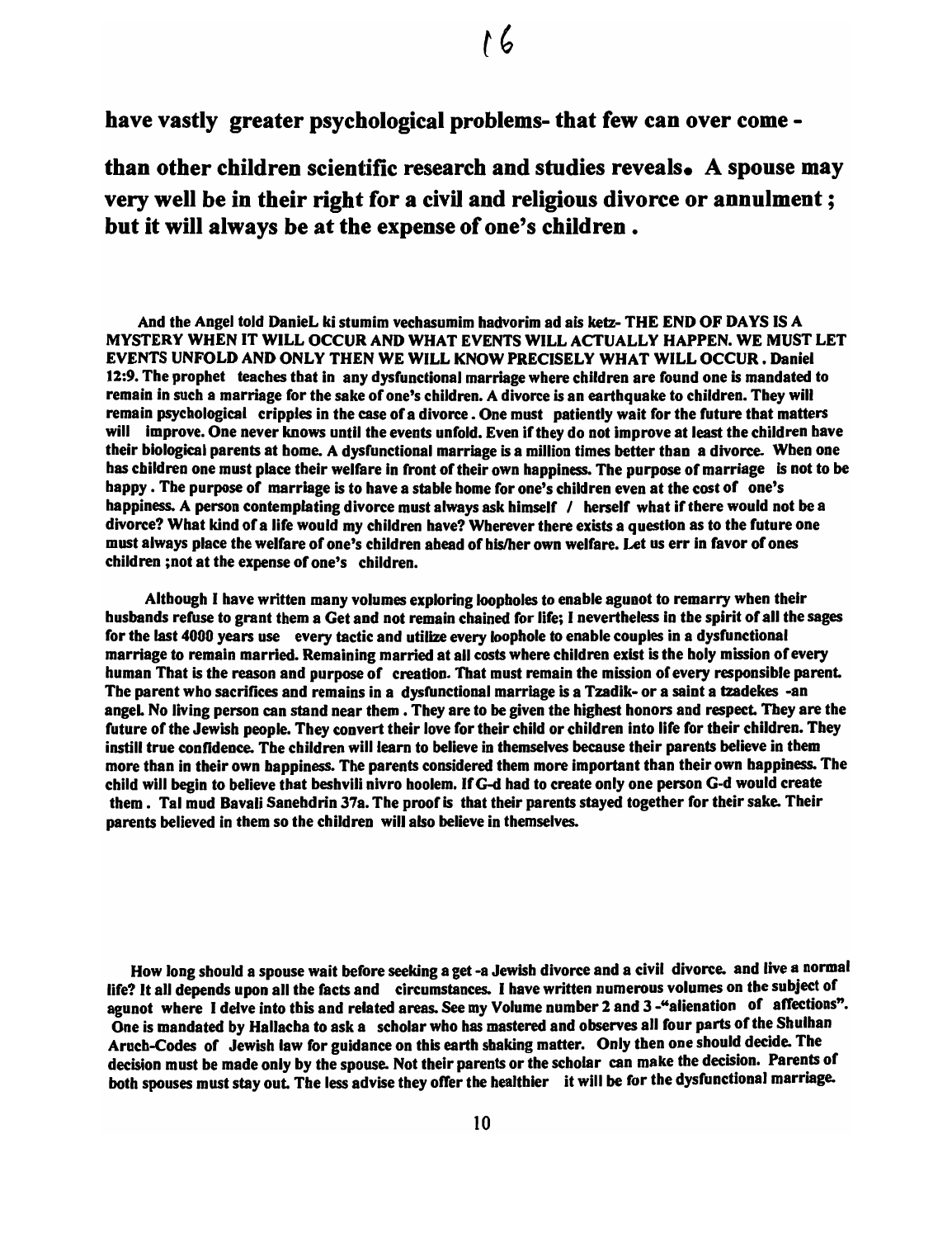Aruch-Codes of Jewish law for guidance on this earth shaking matter. Only then one should deeide. The deeision must be made only by the spouse. Not their parents or the scholar can make the decision. Parents of both spouses must stay out. The less advise they offer the healthier it will be for the dysfunctional marriage. The spouses caused the marriage to become dysfunctional and only the spouses can cure the marriage. However, even one is on life support or is receiving dialysis is better tban wben they are dead. So. too, in a dysfunctional marriage. A dysfunctional marriage is better than a divorce.

When an other man and women begin to sleep with the parent and not the biological parent, an earthquake is created for the child. The trauma can cause major psychological problems. Homosexuality is traced in many cases to the fact that the male child did not have a biological father as a role model. The sexual partner of his mother is not someone that he ean or will bond with. Likewise, a girl will not bond with the new sexual partner of her mother. Major psychiatric problems arise-such as becoming a lesbian.

THE CHILD CAN VERY WELL BECOME AN ALCOHOLIC USE DRUGS OR BECOME PREGNANT FROM THE NEW SEX PARTNER OR ANOTHER MAN. THE NEW SEX PARTNER CAN ALSO RAPE THE MALE CHILD. Other psychological problems have a greater chance of developing than children whose parents stay married . . The child or children can go into depression and have difficulty concentrating. Their learning at school will suffer, if not fail. Learning and intelligence is correlated in proportion to the emotional happiness love and feeling of security of the child. Certainly when both biological parents are living together as husband and wife and having sex that they are creating a normal environment for the child. That is the goal of this paper.

If your child in order to survive needed a one lung. Woudn't you volunteer one of your lunge to be transplanted to your child? Here you must sacrifice your happiness for the next 5-10 -15 years for your child to grow up normal.This is your mission in life. Who knows along the way you will discover happiness with your spouse. It is not necessary to change spouses. YOU WILL NEVER KNOW UNTIL YOU TRIED IT. WHAT IF YOU REMAIN WHHAT WILL YOUR CHIKLD BE WITH BOTH PARENTS LUNG IN THE SAME HOUUSE.

That is what is mandated by Jewish law for all parents in a dysfunctional marriage. We will use every loophole in Jewish law to enable parents even if one or both were cheating to reconcile for their own sake; and especially for the sake of their child or children. No one knows what the future will holds until the events unfold. Let us explore the future and remain on course that favors the child even at the happiness of parents. Yes it is true that as people grow older they change their ideas and goals and definition of happiness. While 5 or 10 years earlier the spouse was ideal and one wanted to spend all hislher life with them one changes. Now one can even be disgusted with their spouse. However even if that is the case , ONE IS MANDATED TO CHANGE. TORAH LAW MANDATES TO CHANGE. HAVE SEX EVEN IF YOU FEEL DISGUSTED FOR THE SAKE OF YOUR CHILD AND CHILDREN. TORAH LAW IS THE LAW GIVEN BY G-D AT MT. SINAI 3500 YEARS AGO AND BECOME PART OF THE JEWISH CIVILIZATION FOR THE LAST 4000 YEARS SINCE THE TIME OF ABRAHAM ISAAC AND JACOB THE PATRIARCHS OF THE JEWISH PEOPLE - ONE MUST CHANGE THEIR ATIITUDE GOALS PHILOSOPHY AND WHAT EVER MOTIVATES THEM TO RECONCILE AND START LIVING TOGETHER AS HUSBAND AND WIFE. THEY MUST THERE EXISTS NO OTHER ALTERNATIVE. PERIOD. END OF DISCUSSION. ONE MUST CHANGE AGAIN FOR THE SAKE OF THE CHILD OR CHILDREN..

Spouses who are very persistent and stubborn and have had it with the marriage-if they are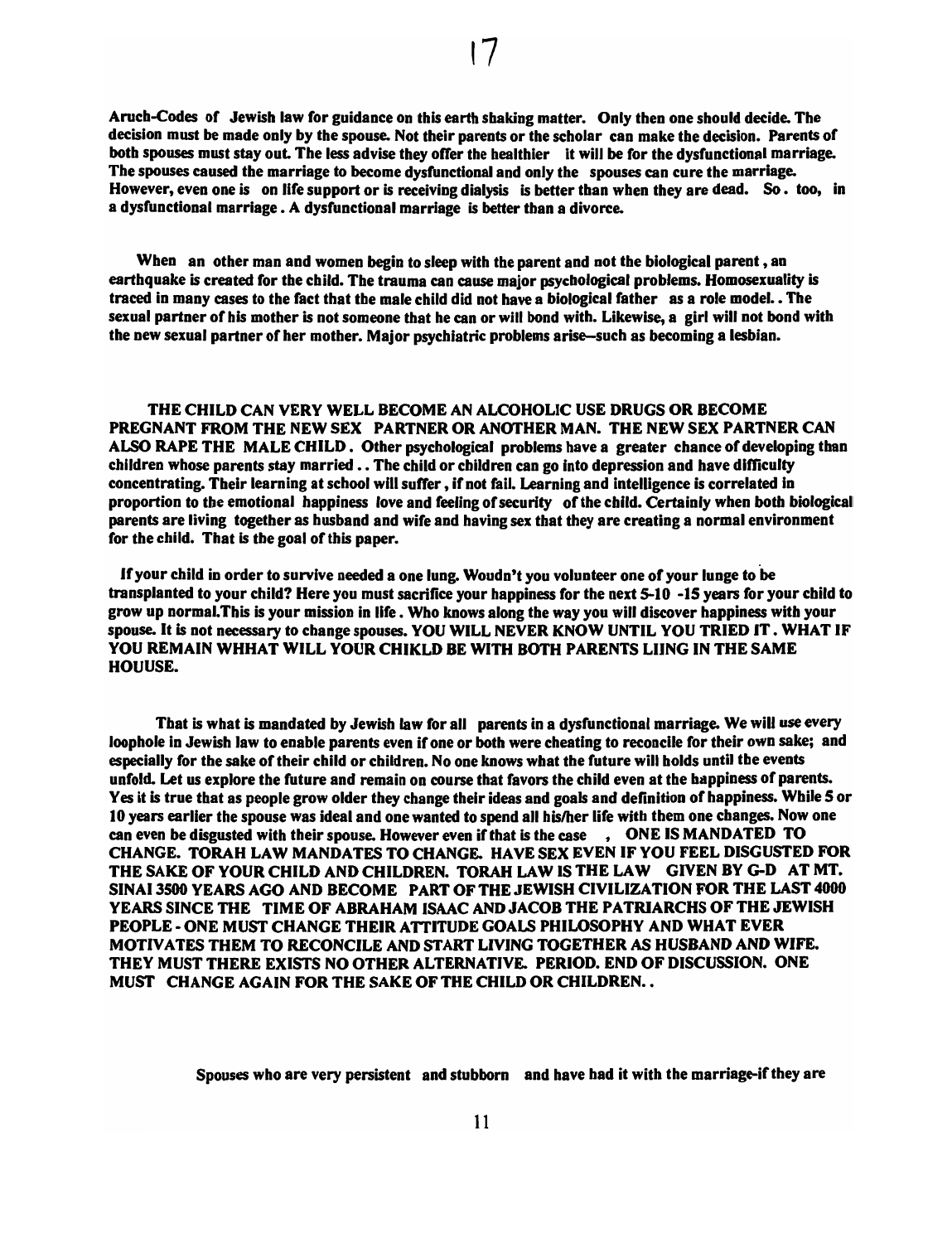considering dating and having sex with other men/women should consider the following hazards

In the USA there exists 70 million people who are carriers of venereal-sex transmitted diseases. The total population of the USA is 280 million people approximately. Tbat means that one out of four people in the USA are sexually infected with diseases that cause cancer and deatb. Why play Russian roulette for a one nigbt time thrill of sex? The only ones who escape this plague are religious individuals of all faiths wbo are virgins and bave sex only witb another individual who is religious only after being married. Tbey will not cheat on tbeir mates because tbey are bonest and responsible to themselves and to their life partner. Testing to see if one is free from all venereal diseases does not belp because no symptoms appear in many cases until the disease blossoms tbat can take several years. In tbe interim one can infect tbeir sexual partner. Bisexuals can infect their sexual partner and cause them cancer and death . I know of cases where homosexuals got their girl friend pregnant with a child and with aids. Condoms do not help because the infection can be on top of the penis or tbe condom can break. Certainly unprotected sex is the heigbt of stupidity. Birth control pills with out condoms is not only a violation of religious law ushmartem meod es nafhshosahem yo are mandated to watch out for hazards to health; but is sheer madness and stupidity. This advice is for those who are not religious and will not abstain from any sex until after marriage.

Tbe over wbelming majority of men of all religions and backgrounds do not want to make a commitment unless they are strictly observant and do not have sex outside of marriage. The cbances exist tbat a women whom we will call "fed up" will date and have sex with an individual who wants to have free sex. Certainly once a man is separated or is in a dysfunctional marriage will promise bis date the world. He will tell her everything she wants to bear. He will tell ber she is tbe only woman be is sleeping witb since he stopped having sex with his wife. He will swear on his life the lives of his father, mother even his grandmother grandfather every one of his children tbat you are tbe only woman he loves. Wben in reality be is sleeping with every prostitute and slut when ever he is not having sex witb you. What a life. He will promise to marry you because he can not live with out you. Anything to get you into bed. When you bother him when he will marry you he will come up with the excuse that he is involved in a nasty alimony and child support fight with his x wife. If you bother him too much he will replace you with another naive woman who is younger and more beautiful than you. Sbe may very well bave lied about ber age making herself 10 years younger. Tbe only tbing you will bave received are sex transmitted diseases that may give you cancer of the cervix vagina and uterus. You can also get hepatitis B and die from failure of the kidneys. You will not get love. Yes, you can also get aids. I almost forgot. not love. Well does it pay to be fed up? Ob yes, "fed up" cbeck the interne type in the words sexually transmitted diseases and all the information and the statistics that 70 million people in the USA are carriers will pop out. Oh yes, I forgot. Type in domestic violence and you will discover how many men beat tbeir wives? How many women are victims of domestic violence?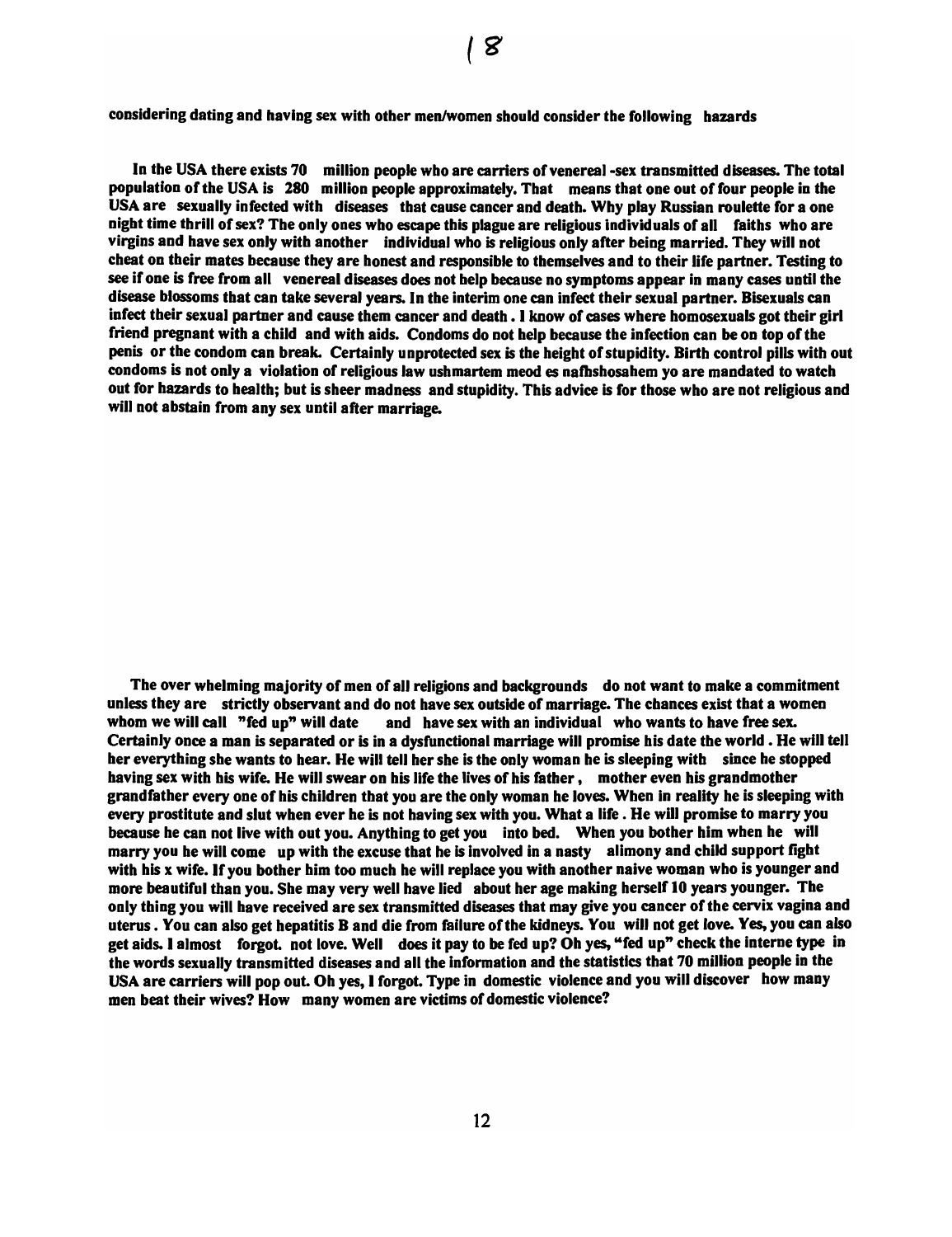If a wife has had it she has a boring husband who does not beat her and has not infected ber with a sexually transmitted disease provides for her- she should be thankful and kiss the feet of her husband and kiss the ground he steps on . Likewise this is true for men who do not appreciate their wives and are looking around for greener pastures. Remember there exist younger men and women and more beautiful looking who have more brains tban you will ever possess wbo will grab the man or woman wbom you are presently fed up with and bad it.

Even though I stated that I will use every loophole available to free agunot to enable a dysfunctional couple to reconcile even if the woman was cheating, since we will annul her marriage ab initio, so when she bad sex she was technically not a married woman; bowever the great majority of Orthodox Rabbis do not recognize my annulments. To such Rabbis you have committed adultery. Your children from a second man are mamzarim illegitimate. They and all their offspring can never contract any marriage with a Jewisb mate

Hameir looretzveladorim oleyoberachamlm ubetuvo mechadesh bechol yomtomld maase berashis mo rabu aascho hashem . G-d illuminates the universe each day to eternity for the benefit of all His creations with love. G-d renews creation every dayfor His goodness. How wonderful are your acts. Mourning prayer prceding the recital of the Shema . When parents in a dysfunctional marriage reconcile then both spouses wife and husband will become partners to G-d in the eternal creation and rebirth of the universe. They will give life and rebirth to their child or children and become partners o G-d in the eternal rebirth of the universe This is the greatest degree of spiritual acbievement. They will meriit salvation and eternal life.

Isiah 45:7 Psalms 104:24.

FORGIVE CONTINUE EXHIBITING LOVE UNDERSTANDING AND FINANCIAL SUPPORT CONTINUE HAVING SEX WITH YOUR SPOUSE NO MATTER HOW YOU HAVE BEEN WRONGED. LET YOUR SPOUSE WIN AND FEEL IMPORTANT EVEN IF THEY ARE 1 MILLION % WRONG. ONLY IF YOU ARE PHYSICALLY ASSAULTED AND YOUR LIFE IS THREATENED -SPLIT. NEVER OTHERWISE NO MATTER WHAT THE OFFENSES. OTHERWISE YOUR SPOUSE WILL WIN IN CIVIL OR RABBINICAL COURT. YOU WILL BE LEFT PAYING ALIMONY LOSE CUSTODY AND HOLDING THE BAG.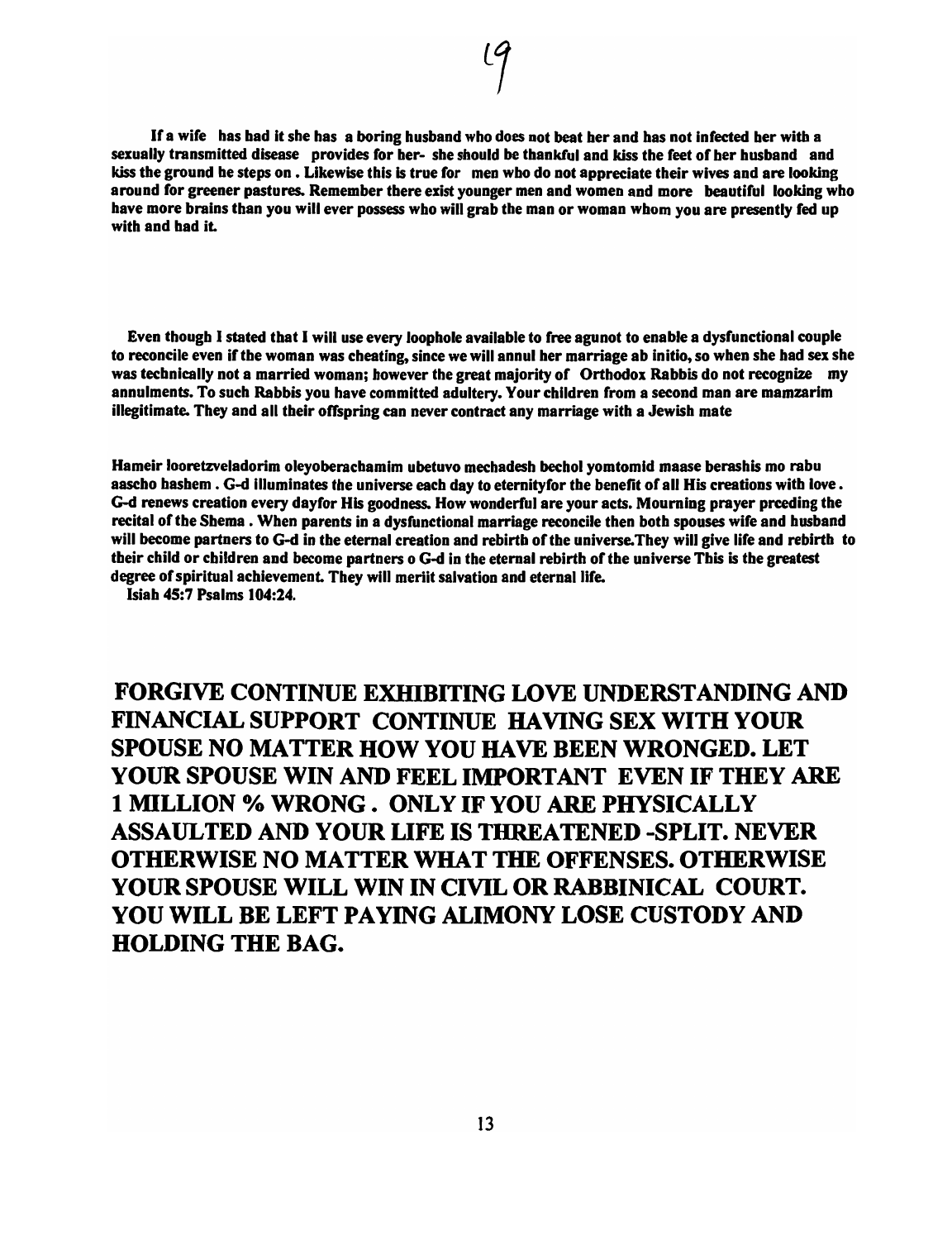Let your SPOUSE FEEL **IMPORTANT** 

 $20$ 

LET HIM/HER FEEL THEY ARE THE KING OR QUEEN OF THE HOME. Their wish must be your command they are the lord and you the humble servant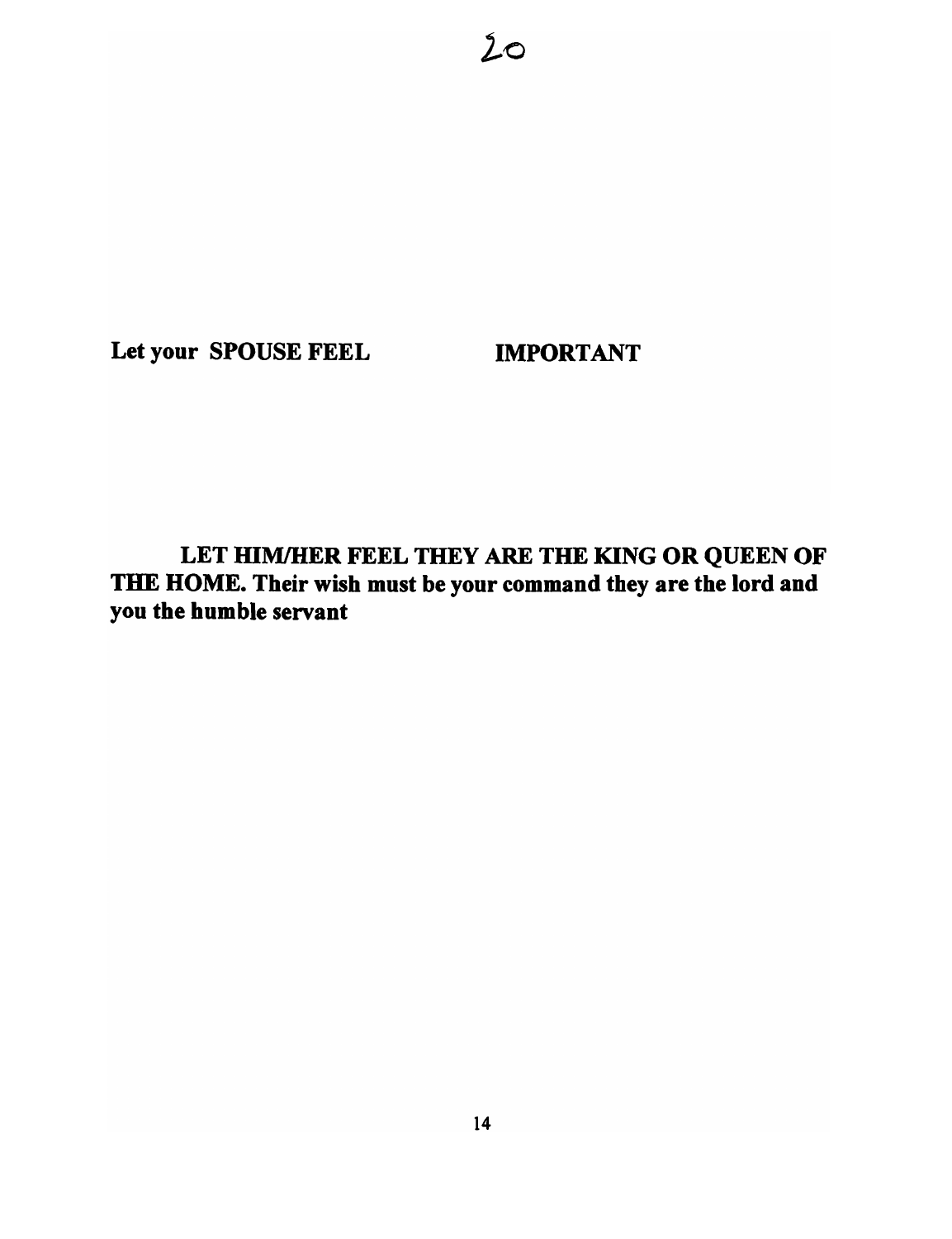Laws of marriage divorce intermarriage conversions divorce annulments Jurisprudence Jewish Civil criminal business law torts Sanctity of all human Iife-supercedes all laws The disabled the ill the blind the deaf humans with down syndromes protection of the unborn fetuses abortions are tantamount to murder Prohibition of cruelty to animals Ritual laws Modern day questions use of electricity appliances automobiles trains airplanes use of atomic power on Sabbath or holidays for the needs of critically ill and sick who do not have life threatening illness. Fasting on Yom Kippur for such individuals Prayers tefilin tzitus Sabbath and holiday observance Building a Mikveh and Erev

The author learned for 10 years at Mesivta Torah Vodaat and was ordained there. Ordained by Borav Moshe Feinstein greatest Posek-arbiter of Jewish Law in 20 century who also gave him approbation on two books. Rav Yisroel Piekarski Rosh Yeshiva who ordained rabbis at Lubavitz and halachic advisor to late Lubavitzer Rebbi Rav Schnerson gave him approbation to many responsa of Responsa on four parts of the Shulchan Aruch as well as 7 volumes of translation to English of Aruch Hashulchon on laws of Niddah • Consulted with Rav Moshe Feinstein and Rav Piekarski as long as they were alive.

Author is in business and owes allegiance to no one other than G-d and his Torah. For over 50 years since ordination there does not exist one day that the author has not learned Torah.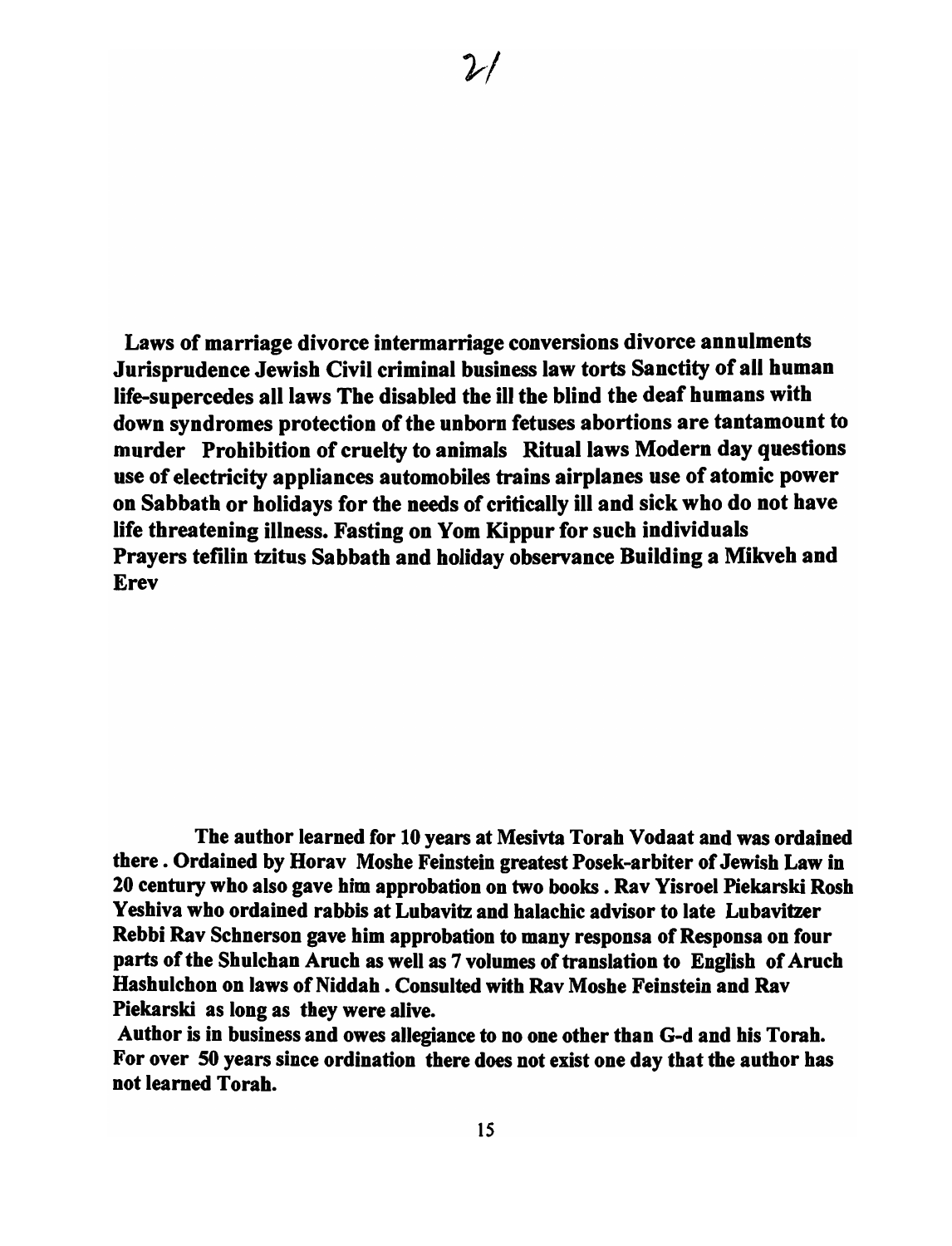copyright (c)

 $2.019$ 

. All rights reserved. No part of this publication may be translated, reproduced, stored in a retrieval system or transmitted, in any form or by any means, electronic mechanical, photocopying, recording or otherwise, without express written permission from the author or his estate.

### DEDICATION

All my books are dedicated to my wife -the crown and jewel of my life. I owe all my learning to her dedication to my health and welfare. She is the greatest gift ever given to me-by G-d. May she and I together with all our children and all our grandchildren and all of Israel and all humans all over the world regardless of race, religion, creed color or sex be blessed by G-d with life, peace and freedom from fear of any crime or terrorism with excellent health, make sufficient money to cover all their needs and live to the coming of the Messiah and then live for ever- as tradition teaches. As the ancient sage-the Tana Rav Akiva stated regarding bis wife Rachael "all my learning I owe to her all my achievement is hers if it was not for her I would not have been here teaching and sharing my knowledege of Torah • All honors of Torah should be given to her".

### 18 IN HEBREW -CHET AND YUD - OR CHAI-STANDS FOR LIFE

Life is the over riding and prime concern for Jews SINCE DAY 1 - 4000 YEARS AGO AND LIFE IS THE NUMBER 1 CONCERN FOR Jews today. Consequently we have to declare that all Jews regardless of their degree of observance or non observance are family. We are responsible for each other. WE MUST LOOK OUT FOR EACH OTHER'S WELFARE. We will leave it to G-d to judge each Jew's religiosity. Our concern in this world must be primarily the physical well being of every Jew in the diaspora and in Israel. It is our sacred duty to ensure and guarantee Jewish unity. Only by banding together as a band of brothers and sisters will we be able to survive the anti Semitism that keep cropping up from every corner each year a new face and a new threat to our existence.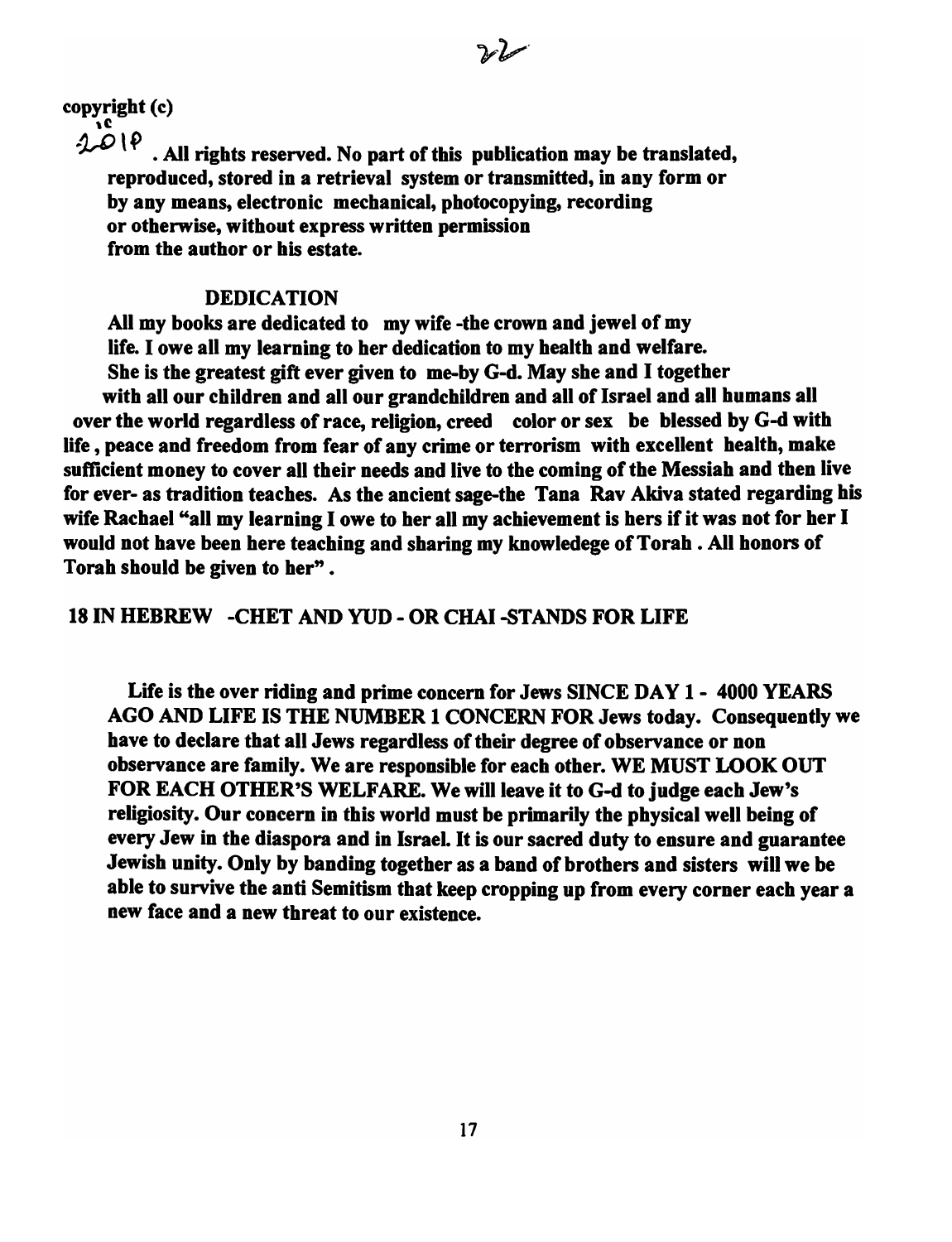### copyright (c)

 $\lambda v^{10}$ . All rights reserved. No part of this publication may be translated, reproduced, stored in a retrieval system or transmitted, in any form or by any means, electronic mechanical, photocopying, recording or otherwise, without express written permission from the author or his estate.

#### DEDICATION

All my books are dedicated to my wife -the crown and jewel of my life. I owe all my learning to her dedication to my health and welfare. She is the greatest gift ever given to me-by G-d. May she and I together with all our children and all our grandchildren and all of Israel and all humans all over the world regardless of race, religion, creed color or sex be blessed by G-d with life, peace and freedom from fear of any crime or terrorism with excellent health, make

ノッ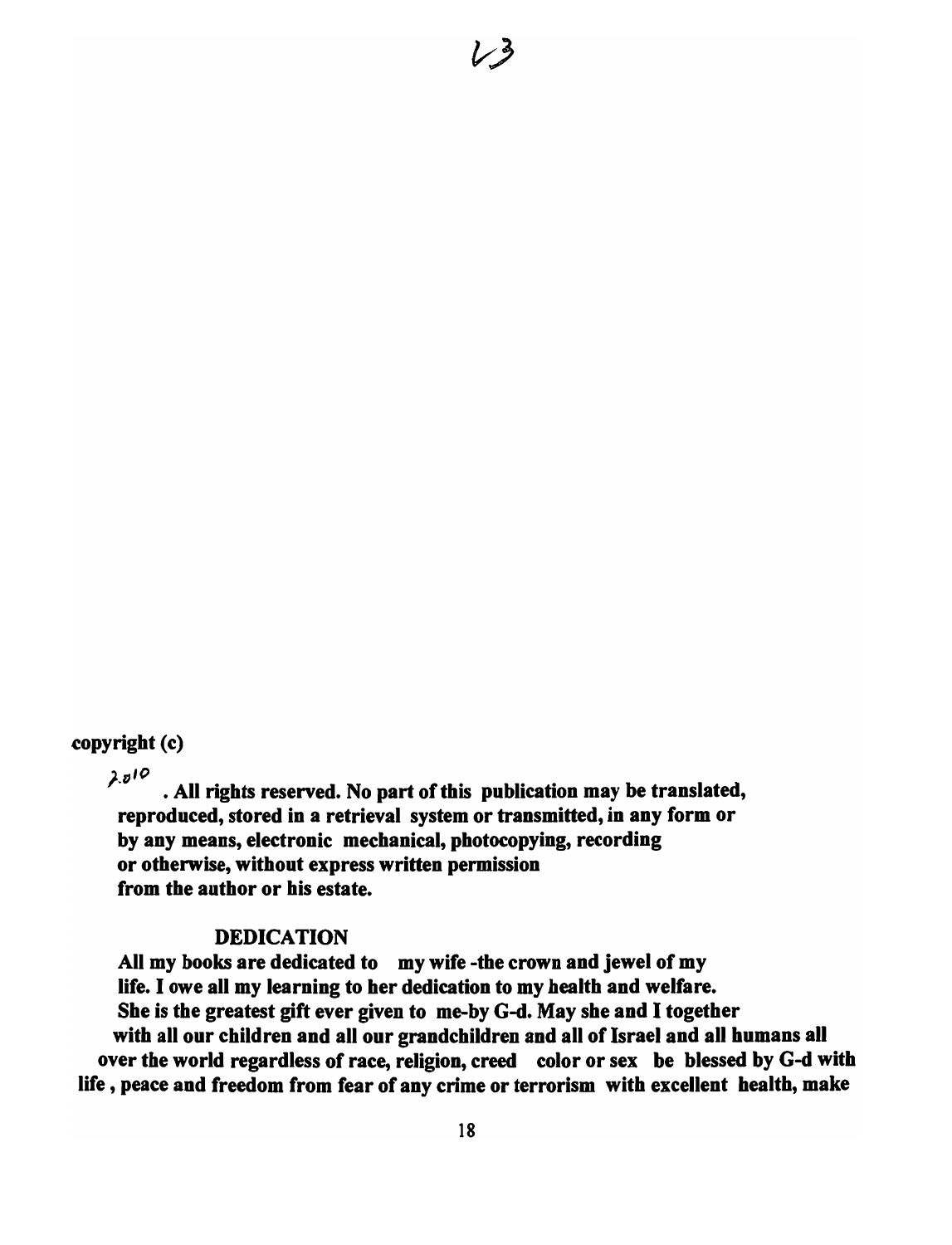sufficient money to cover all their needs and live to the coming of the Messiah and then live for ever- as tradition teaches. As the ancient sage-the Tana Rav Akiva stated regarding his wife Rachael "all my learning lowe to her all my achievement is hers if it was not for her I would not have been here teaching and sharing my knowledege of Torah . All honors of Torah should be given to her" .

### 18 IN HEBREW -CHET AND YUD - OR CHAI -STANDS FOR LIFE

Life is the over riding and prime concern for Jews SINCE DAY 1 - 4000 YEARS AGO AND LIFE IS THE NUMBER 1 CONCERN FOR Jews today. Consequently we have to declare that all Jews regardless of their degree of observance or non observance are family. We are responsible for each other. WE MUST LOOK OUT FOR EACH OTHER'S WELFARE. We will leave it to G-d to judge each Jew's religiosity. Our concern in this world must be primarily the physical well being of every Jew in the diaspora and in Israel. It is our sacred duty to ensure and guarantee Jewish unity. Only by banding together as a band of brothers and sisters will we be able to survive the anti Semitism that keep cropping up from every corner each year a new face and a new threat to our existence. This task of survival is not a job for a lone ranger. We must enlist the combined efforts of the entire Jewish community. That means every Jew of what ever ideological bend and commitment he or she have.; or does not have. Lets face it the non Orthodox Reform and Conservatives or secular organizations like Bnai Brith ,Anti Defamation, Jewish Committee and Jewish Congress or out reach organizations as Hillel Lubavitz Esh Daat- are all different expressions of Jews organizing among like minded individuals who share their religious degree of observance or lack of it. Many observant Jews have recognized this basic truth, that it is necessary to go to the grass roots of Jewish society- the individual Jew. Tsuvah movements have found a new frontier to spread Torah and Jewish identity. Lubavitz and other out reach programs have flown into this new frontier to help save Jews. However those Jews who belong to the Reform Conservatives and other non Orthodox groups can not be condemned and written off. WE MUST BEHAVE WITH COMPASSION UNDERSTANDING AND COMMON SENSES AND INTEGRITY TOWARD EVERY ONE. Let us appreciate and compliment every Jew or Jewess for the positive behavior and observance of even one MITZVOH BETWEEN MAN AND MAN AND MAN AND G-D. Let us encourage them to be more committed regarding the laws between man and man and man and Gd. Let us focus on what Jews do observe, rather than what they do not observe. Let us focus on the part of the cup that is full rather than the part of the cup that is empty. Yes, let us aim for the stars for

ourselves, but appreciate the accomplishments of others even if they be only one inch. Let us behave toward each other as the gentle breeze in a warm spring day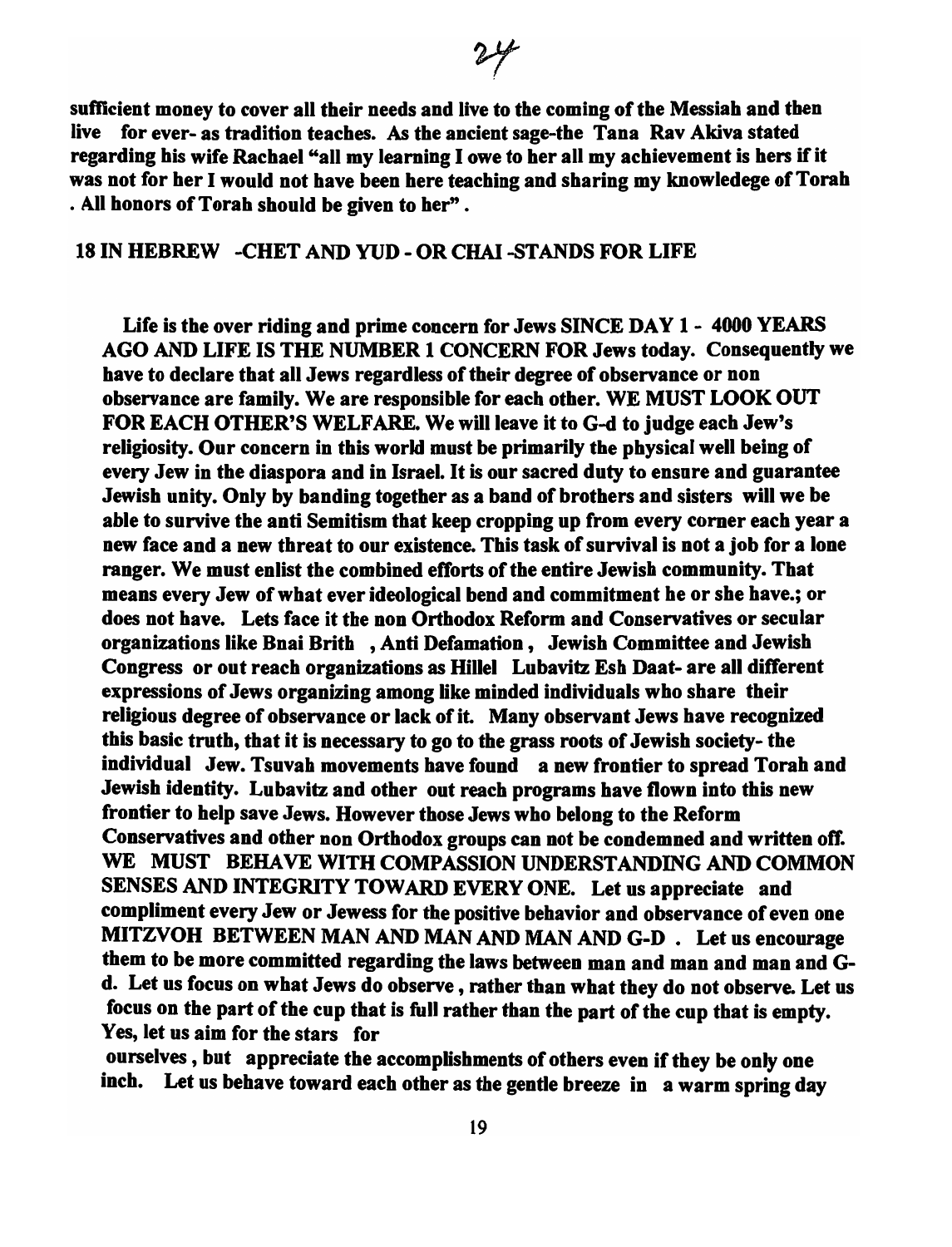and speak with a soft voice as G-d Revealed Himself to the prophets. Both the laws between man and man and man and G-d were given by G-d at Sinai 3400 years ago. See the prayer of Yiogdol at the beginning of the daily morning services and the 13 articles of faith-the anni mamins- recited at the end of the morning daily services. See Rambam Yesodei Hatorah 9,10,11 • See Rambam Mamrim 3:3 Chazon Ish Yoreh Dayoh 13:16 as cited by Rav Eliezer Waldenberg Hilchot Medinah 9:4.

Loose and irresponsible talk and especially the written word in newspapers or in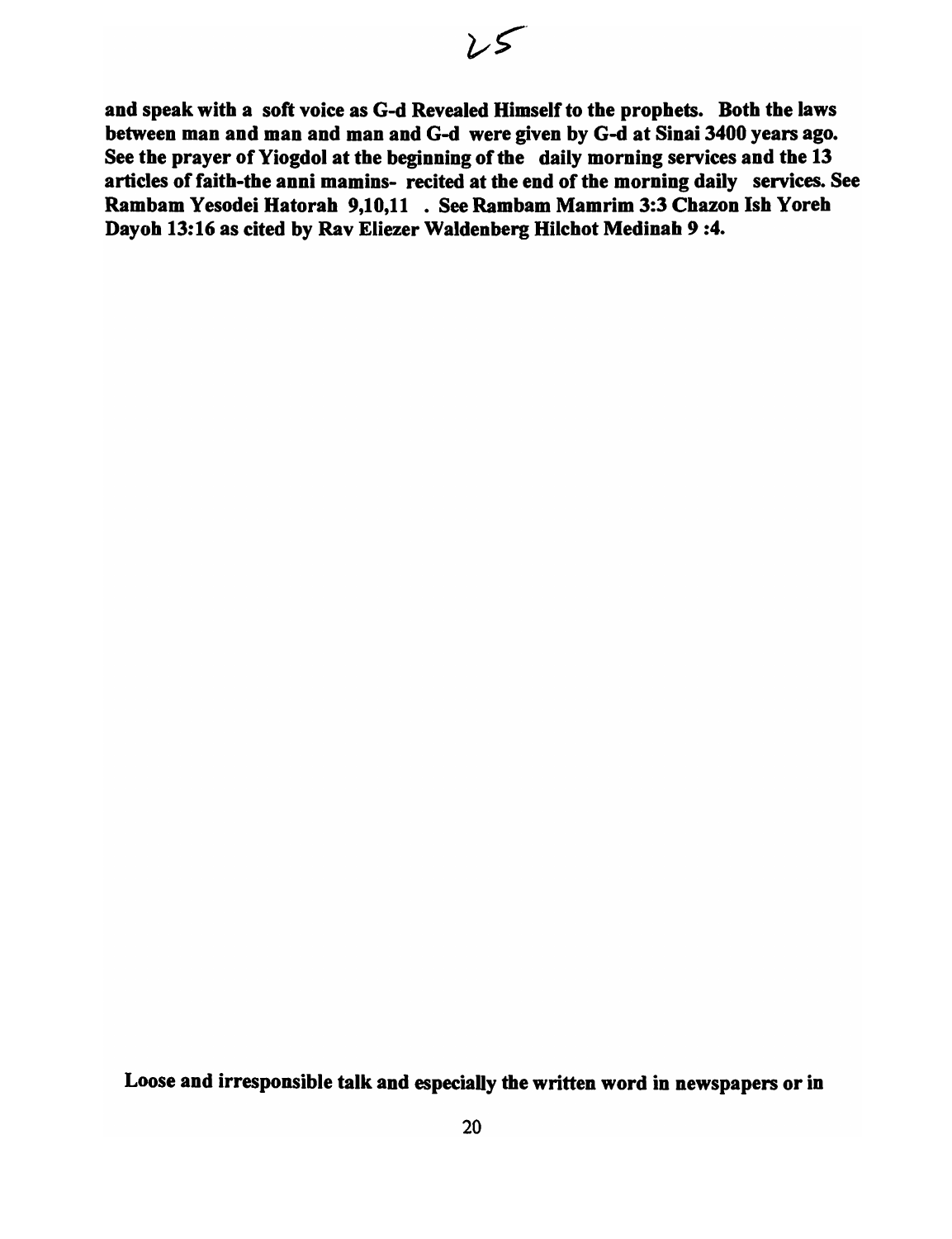books or on the internet or on films- in documentaries that are slander and especially if they are inaccurate are libel that can not only cause monetary damages, but can cost tbe lives of many people. Thus a documentary was shown on Israeli television in 2007 tbat falsely claims tbat a certain unit of the Israeli army killed Egyptian prisoners of war in the 1967 war. This was false. The soldiers who were killed were engaged in battle all the time. They were Palestinian terrorists trained by Egypt. As a result of this documentary showing members of the Egyptian parliament screamed and demanded that Egypt end its peace treaty with Israel and declare war. The same was heard as Israel is excavating near the Western wall to discover archeological proof that the first and second temple existed to counter Arab lies that the Temples never existed and that Jews have no rights to the old city of Jerusalem. The Egyptian parliamentarians again threatened to declare war if Israel persist in their archeological digs. The Muslims claim that the Jews want to destroy the Muslim mosques and build the temple of their own that never existed before. • We show in Vol 3 chapter 19 that we do not possess any kohanim who can trace their ancestry to the Biblical Aaron and therefore we can never rebuild the temple before Elijah the propbet will return from heaven and the Messiah will come. At that time all mankind will acknowledge the right of Jews to rebuild the tbird temple. Not before the advent of the Messiah and the coming of Elijah the prophet can the temple be built since we do not know who are the real priests. -the kohanim Thus the running of such libelous documentary can cause war and cost the lives of thousands of Jews...

Certainly when a man screams fire in a crowded movie theater and causes a panic and people are stampeded such person is guilty. There is no defense of free speech. Certainly in the case of the false documentary that was shown on Israeli television all the people involved should be criminally prosecuted.

The same is true with the history professor from Bar Ilan University, who published in Italian a research paper that resurrects the libelous canard of the blood libel against Jews. Under tbe same umbrella of the distortion and abuse of free speech is the documentary that reveals a different burial place for Jesus than the place designated by Christians. They also found the names of Mary the mother of Jesus and Mary Magdelana who is claimed to be the wife of Jesus and Judah who is claimed to be the son of Jesus...Such a documentary caused great upheaval in the Christian world.<br>Such revelation is heresy for Christian doctrine as taught for the last 1700 vears doctrine as taught for the last 1700 years since the Roman emperor Constantine decreed in 315 AD that the Trinitarian creed be the accepted state religion of Rome 1700 years ago.

What the documentary fails to indicate is that for the first 300-400 years of Christianity tbere existed rival groups who had their own version of the New Testament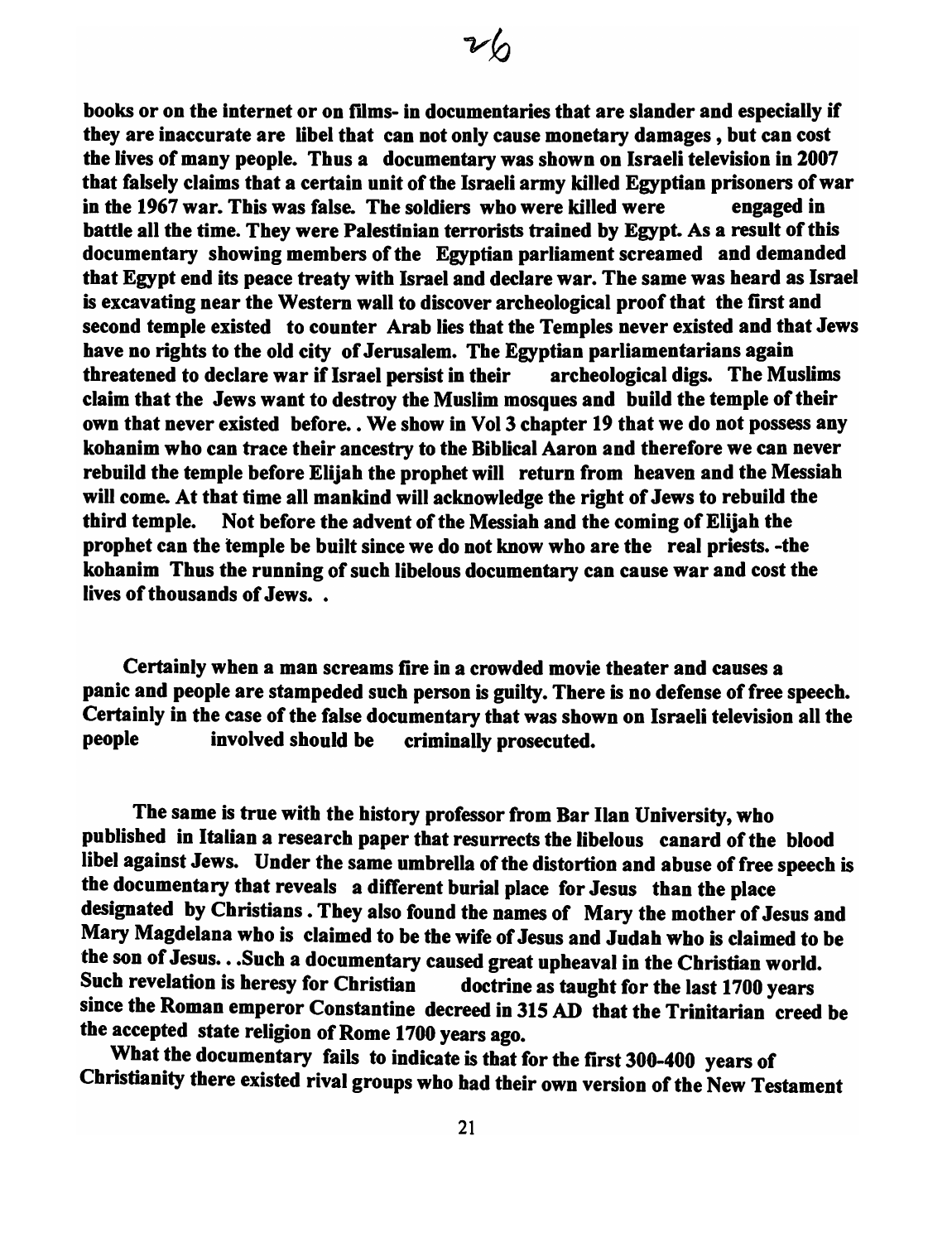that differs on many theological doctrines and denies the doctrine of the trinity. See Gibbons The Triumph of of Christianity page 8. These rival groups could have buried different individuals in the vaults discovered 25 years ago in Jerusalem and written the names of Jesus Mary Mary Magdelana Judah and Mathew. They also had different versions of the New Testament that vindicated their doctrinairian positions • The Muslims in the year 650 adopted the doctrinairian position of the rival Christian groups • All people merit Olem Habo -the world to come. As long as they do not coerce others to observe their faith and observe the seven Nohadite principles of belief in G-d and do not violate the rights of other humans and are not cruel to animals and establish courts of law to enforce these laws they will merit olem habo -the world to come. See vol 3 chapter 19 See Talmud Sanehdrin 59 and 105; Rambam Melochim 8:10, 11 ;Bais Yoseph in Tur Yoreh Dayoh 147 and Ramo Yoreh Dayoh 147:3; Ramo Orech Chaim 156:1 - citing Ran end of first chaper of Talmud Avodo Zoro; Rabbenyu Yeruchem nesiv 17; Tosphos first chaper Bechorot; see Levush Orech Chaim 156: 1

Jews however are forbidden to accept an other faith and must be prepared to become martyrs rather than accept any religion other than the Written and Oral Law revealed by

G-d at Sinai 3400 years ago in front of millions of Jews. This law is today summarized in the four parts of the Shulchan Aruch. See a little further on in this introduction where I go into greater detail. See vol 1 chapter 34 for proof of the authenticity of our religion and vol 3 chapter 19 .. See responsa Radvaz and Rambam Yesodei Hatorah chapters 4,5,6,7, 8,9, 10 ;Yoreh Dayoh chapter 157:1.

Certainly there exists no DNA that was taken 2000 years ago from the individuals involved. DNA did not exist then . All that was discovered was a burial plot and names that are found in the New Testament. Only Christians are the sole authority about their religion. It is forbidden to get involved and present any new discovery that can foment and provoke ill blood for Jews. It is not our business. See my volume 3 of Responsa on Four Parts of the Shulchan Aruch. chapter 19. The entire Torah can be violated to save a human life. No place does it state that we are obligated to be stupid and reveal information that can even remotely possibly endanger human life. Why was it necessary to show the documentary on Israeli

TV. ? What was gained from this ? Why isn't there censorship that forbids the airing of any material before it passes the military censor? Why can't universities have a code -a red line that if any professor publishes anything with out permission he is automatically

dismissed? Why can't Israel department of archeology have a strict code baring the revelation of anything that can cause bad blood toward Israel and foment anti -Semitism. When ever one is in doubt, one must abstain from publication. Period. This is the red line that must not be violated.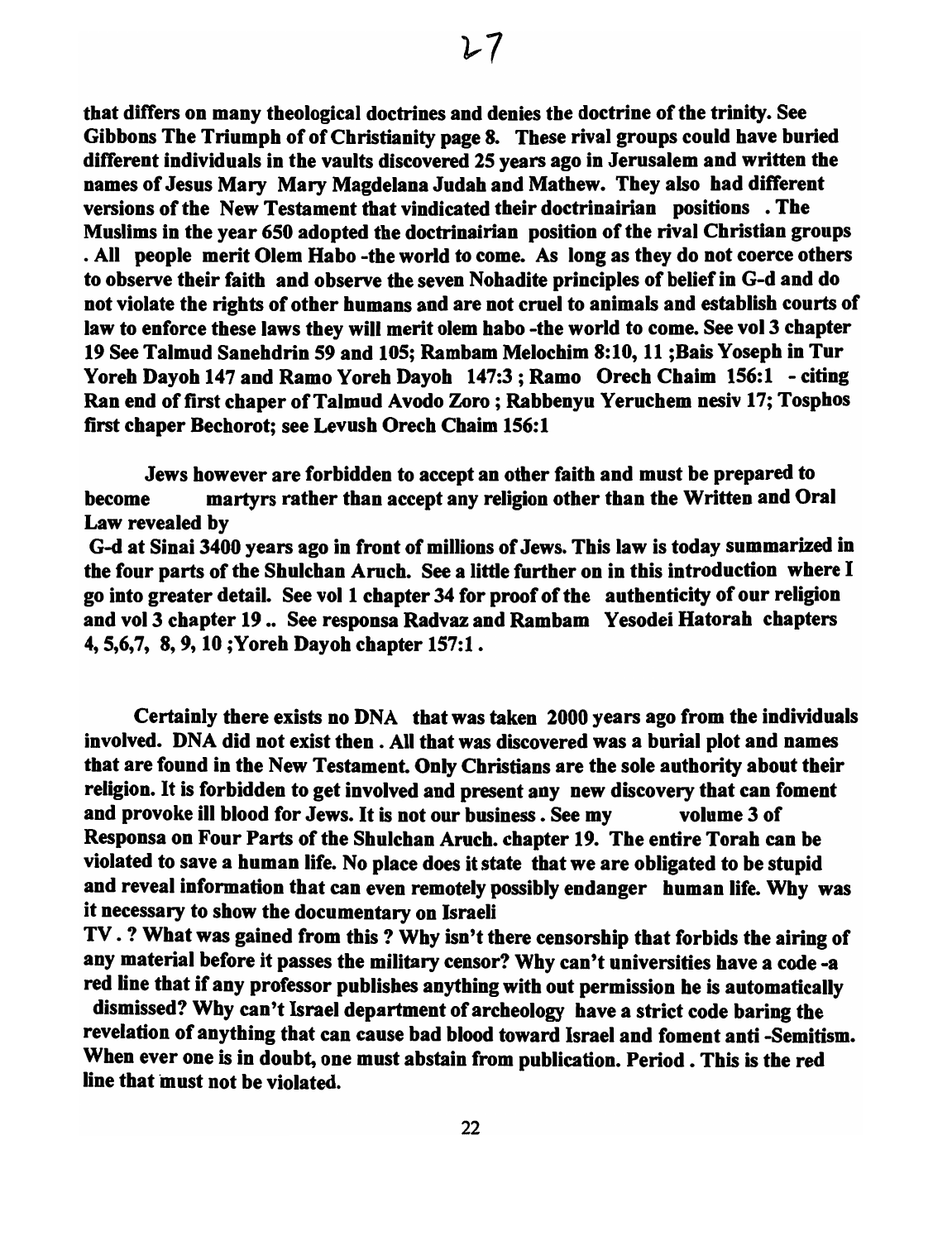A concerted information campaign must be launched to counter the propaganda of anti Semites ,who have launched a crusade to destroy the State of Israel and destroy the legitimacy of the Jewish claim to Eretz Yisroel. They do not take to task

Hamas Hizbullah and Iran who swear to wipe Israel off the map and destroy all of the six and a half millions Jews in Israel and in the other millions in the rest of the world. These deniers of the holocaust want to create an other holocaust themselves. It is this very threat to Israel's existence that should occupy all of us , not the stupidities committed by Jews that I have discussed earlier. I have hesitated to print my book in order not to be divisive. However it it is our mission and it is necessary to help agunot and free them from their imprisonment that I have undertaken this task. Plus the fact that other individuals have written information in my name that is not accurate. Thus I must correct the distortions. I certainly have the right to defend myself from distortions and libel and esent the facts and Jewish laws accurately. I have edited my book literally one thousand times reviewing all my sources and finding new sources and reviewing the writings of those rabbis who oppose me. I have changed and modified my position. But I do not depart from my original thesis. See my 5 volumes. One can not comprehend and know my full position before reading all 5 volumes. What I AM BRIEF IN ONE AREA I ELABORATE IN AN OTHER AREA. I FOLLOW THE FORMAT OF THE RAMBAM. I have read the book from the eyes of anti Semites. I have read the book from the perspective of those individuals who can distort what I write. Their motivation could be either because they want to prevent any agunah to be helped because they believe that what I write is wrong or because of ulterior reasons. Or those individuals want to destroy the entire edifice of Halachic marriage.

UNFORTUNATELY MOST RABBIS INCLUDING THE ORTHODOX TODAY ARE NO MORE THAN SOCIAL WORKERS. LET THESE RABBIS CONSULT A RA V WHO HAS MASTERED AND OBSERVES THE FOUR PARTS OF THE SHULCHAN ARUCH FOR ALL ISSUES OF HALLAHA. LET THE Rabbi HAVE A PROFESSION OR BUSINESS OUTSIDE OF THE RABBINATE SO HE WILL BE INDEPENDENT AND HONESTLY AND WISELY ADVISE AND RULE ON ALL THE HALACHIC QUESTIONS.

Certainly. all rabbis must devote four hours a day to the study of the four parts of the Shulchan Aruch using the Aruch Hashulchon • After 10 years they will have mastered them. This is the only way to save Judaism. If they can not commit to four hours that is no excuse that they should not commit to at least one hour. Then the will have mastered the four parts of the Shulchan Aruch after 40 years.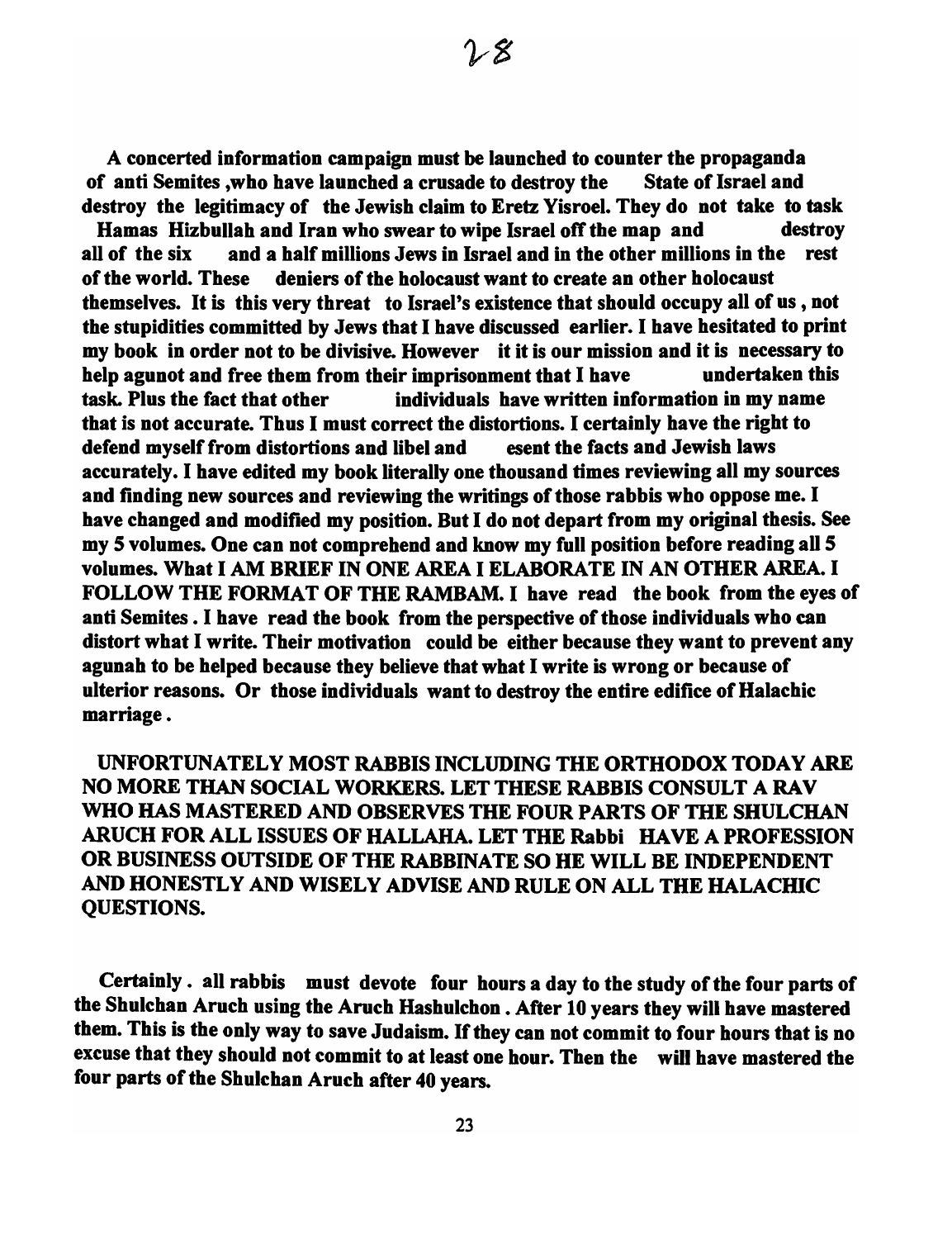### 18. 18- REPRESENTS LIFE. LET ALL AGUNOT CONTACT ME AT betdin@agunab.com and we will move beaven and earth to find a balacbic solution to set tbem free.

I devote a wbole section of my book as my first segment of all my writings to the defense of Israel. See my introduction to volume 1 of the Responsa on the Four Parts of the Shulchan Aruch -to the legitimacy of the Jewiih claim to Ertetz Yisroel and the right of the free world to defend themselves against the terrorist war to conquer the world and convert everyone to their brand of Islam or else kill and destroy every human who differs from them. We must destroy the ability of Iran to develop atomic weapons.

The future of Judaism CAN BE ASSURED ONLY IF THERE EXISTS Rabbis who will commit themselves to master and observe the four parts of the Shulchan Aruch. ONLY SUCH RABBIS ARE AUTHORIZED TO RULE ON ANY LAW OF Judaism. Any representation of Judaism that lacks the laws of the four parts of the Shulchan Aruch applied to fit the cases presented is an other religion Radvaz in responsa and Rambam Yesodei Hatorah 9,10,11and the 13 basic principles of faith. The Oral Law given by G-d at Sinai 3400 years ago was written in manuscripts and transmitted from one generation to the next. They were known as megilot nistorot Rashi Bava Metzia 92a. These manuscripts were edited and the conflicting laws voted upon and a common law and equitable law approved by the Rabbis of the Mishne and then the Rabbis of the Gemorah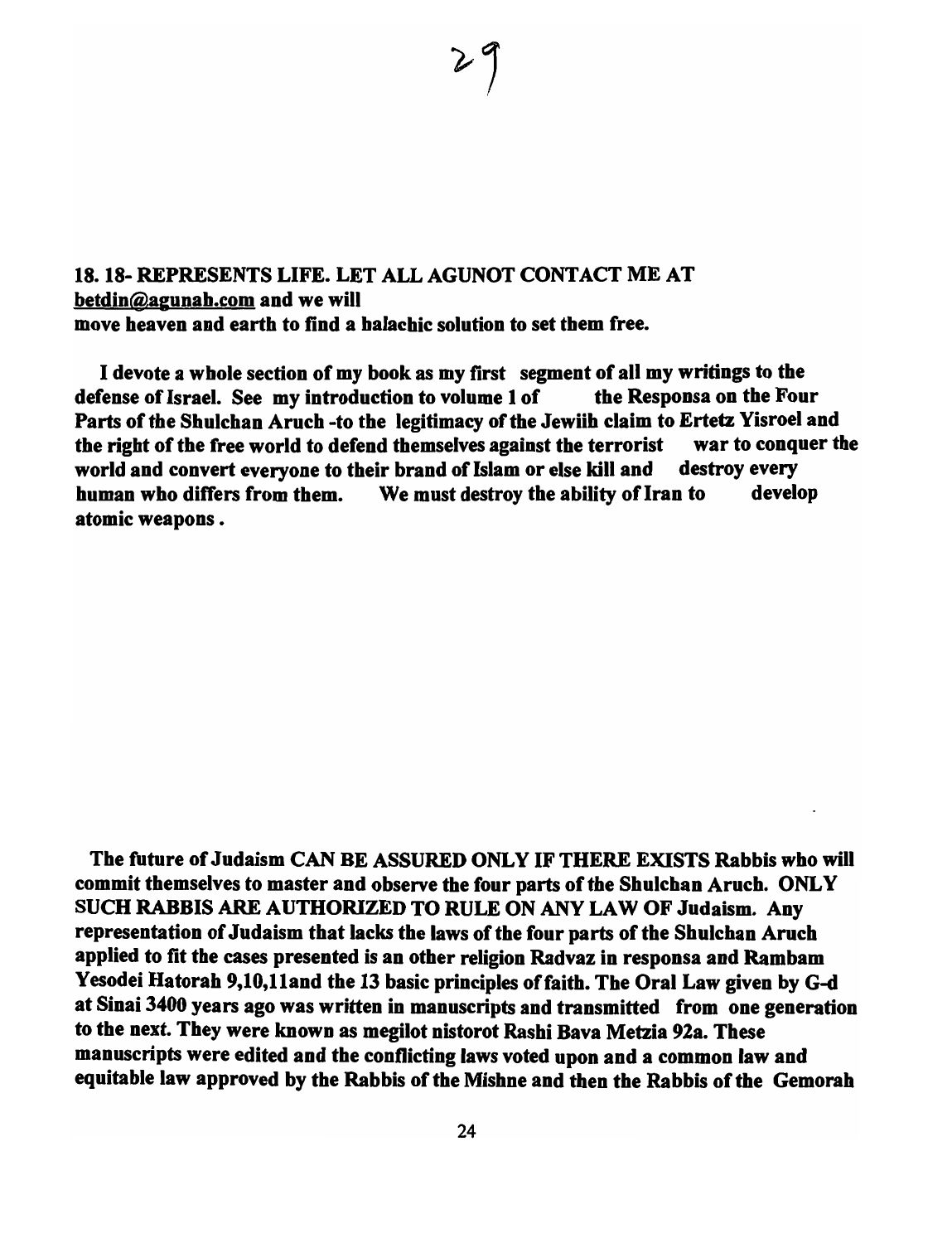• The Mishne and the Talmud was written over a period of approximately 400 years and completed approximately in 400 ACE. Then followed the period of the Rabbonei Savroye , the Gaonim , the Rishonim and the Achronim. All the laws of the Talmud were summarized and codified by The Riff the Rambam the Rosh Tur Bais Yoseph and Ramo. . The codification of Bais Yoseph and Ramo is known as the Shulchan Aruch-. It is the summary of the Talmud and all the responsa -that answered all new questions that arose over thousands of years were responded based on precedents from previous accepted authorities. All are summarized in the four parts of the Shulchan Aruch. Commentaries arose like Bais Shmule Chelkos Mechokek Gro and Taz on Even Hoehzer ; Shach and Taz, Gro Bair Haitiv and Bair Hagolo Pri Chodosh and Pri Megodon on Yoreh Dayoh; the Shach, Taz, Sma, Ktzos Hachoshen, Nesivot, Gro, Bair Hagolo Bair Haitiv on Choshen Mishpot; Taz and Mogen Avrohom on Orech Chaim. These are only a fraction of the commentaries that exist. Later authorities wrote additional summaries and codifications as the Lubavitzer Rebi the Tzemech Tzedek, the Levush, the Nodei Beyehudah, Rav Akiva Eiger, the Chsam Soffer. the Mishneh Brururah and the Aruch Hashulchon on all four parts of the Shulchan Aruch, as well as future laws that will become operational once Jews return to Israel, the laws of trumah maaser sheviot become operational; the holy temple will be built and the sacrifices will commence. Tens of thousands if not hundreds of thousands of Responsa and commentaries on the Talmud and Shulchan Aruch were penned over the last thousands of years. Many of these responsa are summarizes in Otzer Haposkim on Even Hoehzer Pischei Tsuvah and Gilyonot of Rav Akiva Eiger Hasholom on four parts of the Shulchan Aruch. Some of the responsa penned over the last century are those by Rav Yitzchok Elchonon Spector, Rav Yudelevitz, Rav Henkin, Rav Moshe Feinstein, Rav Yitzchok Herzog, Rav Uziel, Rav Yeciel Yaakov Weinberg- the Shreidei Esh, Rav Mordecai Yaakov Breish- the the Chelkos Yaakov and Rav Gorin the Mashiv Milchomo, and Rav Eliezer Berkovitz in Tnai Benesuin Ubeget. Let us mention the Israeli journals Torah She Bal Peh and Noam that have leading scholars express their Torah view on many contempory burning issues in Israel and diaspora that relate to the very survival of Torah Jews and the State iof Israel.

 $3<sup>4</sup>$ 

I have attempted to summarize some of these responsa in my five volumes called Responsa on the Four Parts of the Shulchan Aruch. I explore very controversial areas of Jewish law as the reader will discover once he or she reviews my table of contents. All my books except for one are in Engish. One volume is in hebrew.

A kolle) must be established and supported for such a purpose. A foundation exists for this purpose. • I have endorsements to form a kollel for the study of the four parts of the Shulchan Aruch from Rav Moshe Feinstein Rav Yaakov Kminecki and Rav Yisroel Pikarski.